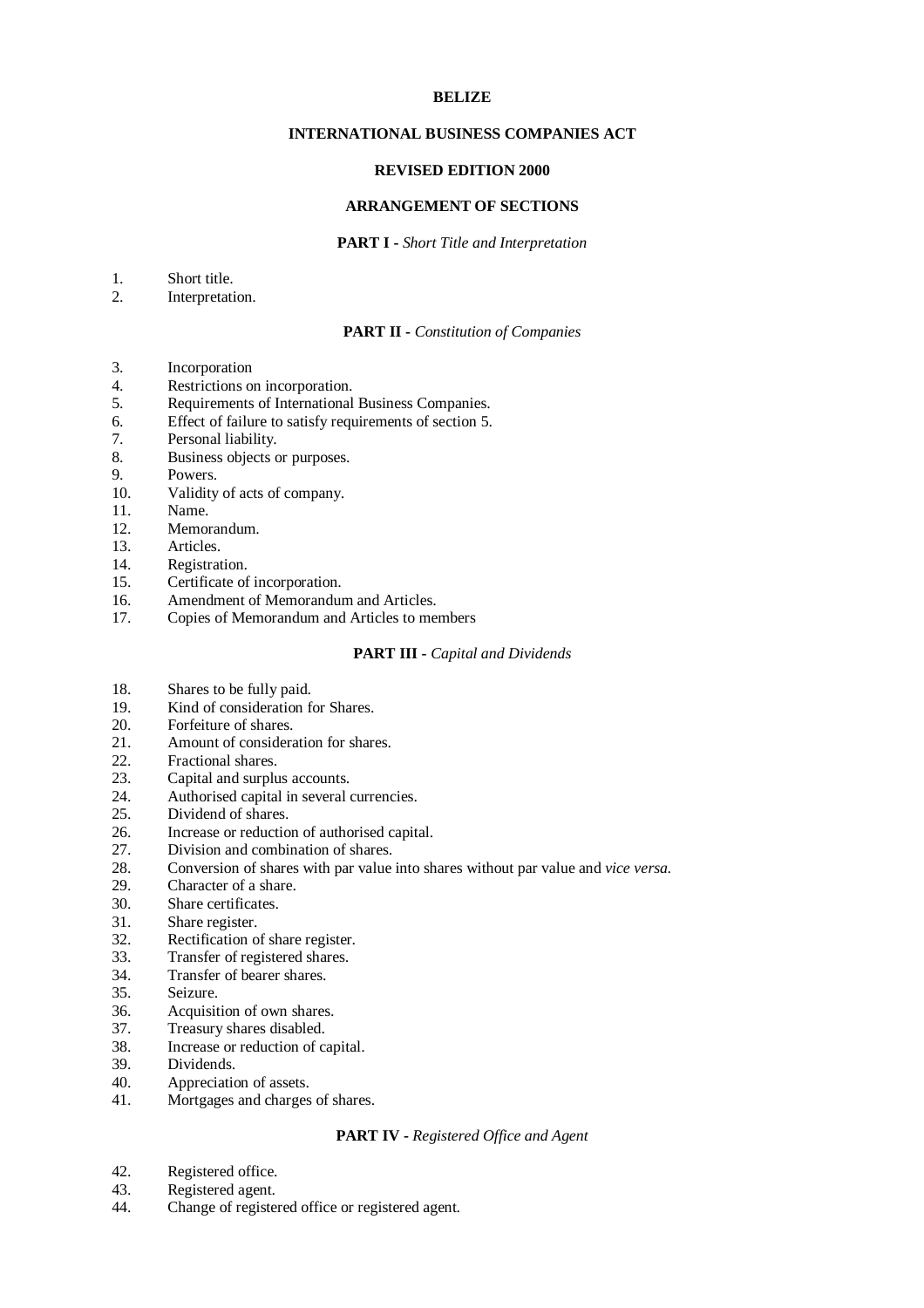- 45. Register of registered agents.
- 46. Penalty for contravention of sections 42 and 43.

# **PART V -** *Directors, Officers, Agents and Liquidators*

- 47. Management by directors.
- 48. Election, term and removal of directors.
- 49. Optional register of directors.
- 50. Number of directors.
- 51. Powers of directors.
- 52. Emoluments of directors.
- 53. Committees of directors.
- 54. Meetings of directors.
- 55. Notice of meetings of directors.
- 56. Quorum for meetings of directors.
- 57. Consents of directors.
- 58. Alternates for directors.
- 59. Officers and agents.
- 60. Standard of care.
- 61. Reliance on records and reports.
- 62. Conflicts of interests.
- 63. Indemnification
- 64. Insurance.

#### **PART VI -** *Protection of Members and Creditors*

- 65. Meetings of members.
- 66. Notice of meetings of members.
- 67. Quorum for meetings of members.
- 68. Voting by members.
- 69. Voting trusts.
- 70. Consents of members.
- 71. Service of notice on members.
- 72. Service of process, etc., on company.
- 73. Books, records and common seal.<br>74. Inspection of books and records.
- Inspection of books and records.
- 75. Contracts generally.
- 76. Contracts before incorporation.
- 77. Contracts for payment or transfer.
- 78. Optional register of mortgages and charges.
- 79. Notes and bills of exchange.
- 80. Power of attorney.
- 81. Authentication or attestation.
- 82. Company without members.

#### **PART VII -** *Merger, Consolidation, Sale of Assets, Forced Redemptions, Arrangements and Dissenters*

- 83. Interpretation of words and phrases used in this Part.
- 84. Merger and consolidation.
- 85. Merger with subsidiary.
- 86. Effect of merger or consolidation.
- 87. Merger or consolidation with foreign company.
- 88. Disposition of assets.
- 89. Redemption of minority shares.<br>90. Arrangements.
- 90. Arrangements.<br>91. Rights of disser
- Rights of dissenters.

## **PART VIII -** *Continuation*

- 92. Continuation.
- 93. Provisional registration.
- 94. Certificate of continuation.
- 95. Effect of continuation.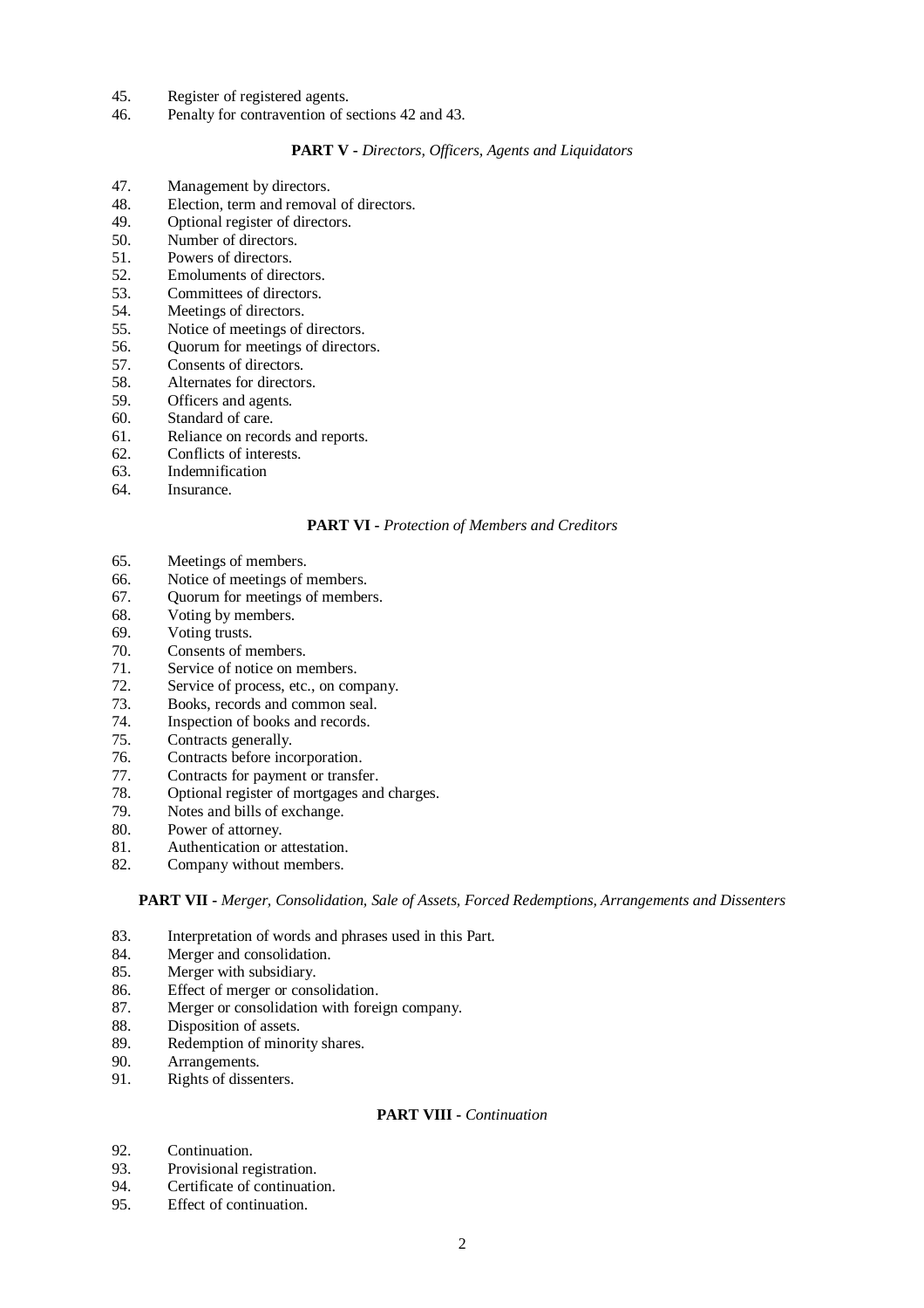## 96. Continuation under foreign law.

## **PART IX -** *Winding-Up, Dissolution and Striking Off*

- 97. Compulsory winding-up and dissolution.
- 98. Voluntary winding-up and dissolution.
- 99. Powers of directors in a winding-up and dissolution.
- 100. Duties of liquidator.
- 101. Powers of liquidator.
- 102. Procedure on winding-up and dissolution.
- 103. Rescission of winding-up and dissolution.
- 104. Winding-up and dissolution of company unable to pay its claims, etc.
- 105. Winding-up and dissolution by the court.
- 106. Receivers and managers.
- 107. Striking off.
- 108. Restoration to register.
- 109. Effect of striking off.
- 110. Appointment of official liquidator.
- 111. Dissolution of company struck off.
- 112. Security for Registrar's costs.

# **PART X -** *Fees and Penalties*

- 113. Fees.
- 114. Licence fees.
- 115. Penalties to be paid to Registrar.
- 116. Recovery of penalties, etc.
- 117. Company struck off liable for fees, etc.
- 118. Fees, etc., to be paid into Consolidated Revenue Fund.
- 119. Fees payable to Registrar.

#### **PART XI -** *Public Investment Companies*

- 120. Definitions and application.<br>121. Procedure for registration as
- 121. Procedure for registration as a public investment company.<br>122. Further exemptions.
- Further exemptions.
- 123. Further provisions respecting public investment companies.
- 124. PIC Group.
- 125. Fiscal unity of a PIC Group.
- 126. Employees.
- 127. Exchange control.
- 128. Register and certificate.
- 129. Power to make amendments by regulation.

#### **PART XII -** *Exemptions from Tax*

130. Exemptions from tax, etc.

### **PART XIII -** *General*

- 131. Appointment of Registrar, etc., and regulations.
- 132. Optional registration of registers.
- 133. Optional registration of mortgages and charges.
- 134. Exchange Control.
- 135. Form of certificate.
- 136. Certificate of good standing.
- 137. Inspection of documents.
- 138. Language in documents.
- 139. Double taxation agreements.
- 140. Jurisdiction.
- 141. Declaration by court.
- 142. Judge in Chambers.
- 143. General penalty, savings and transitional provisions.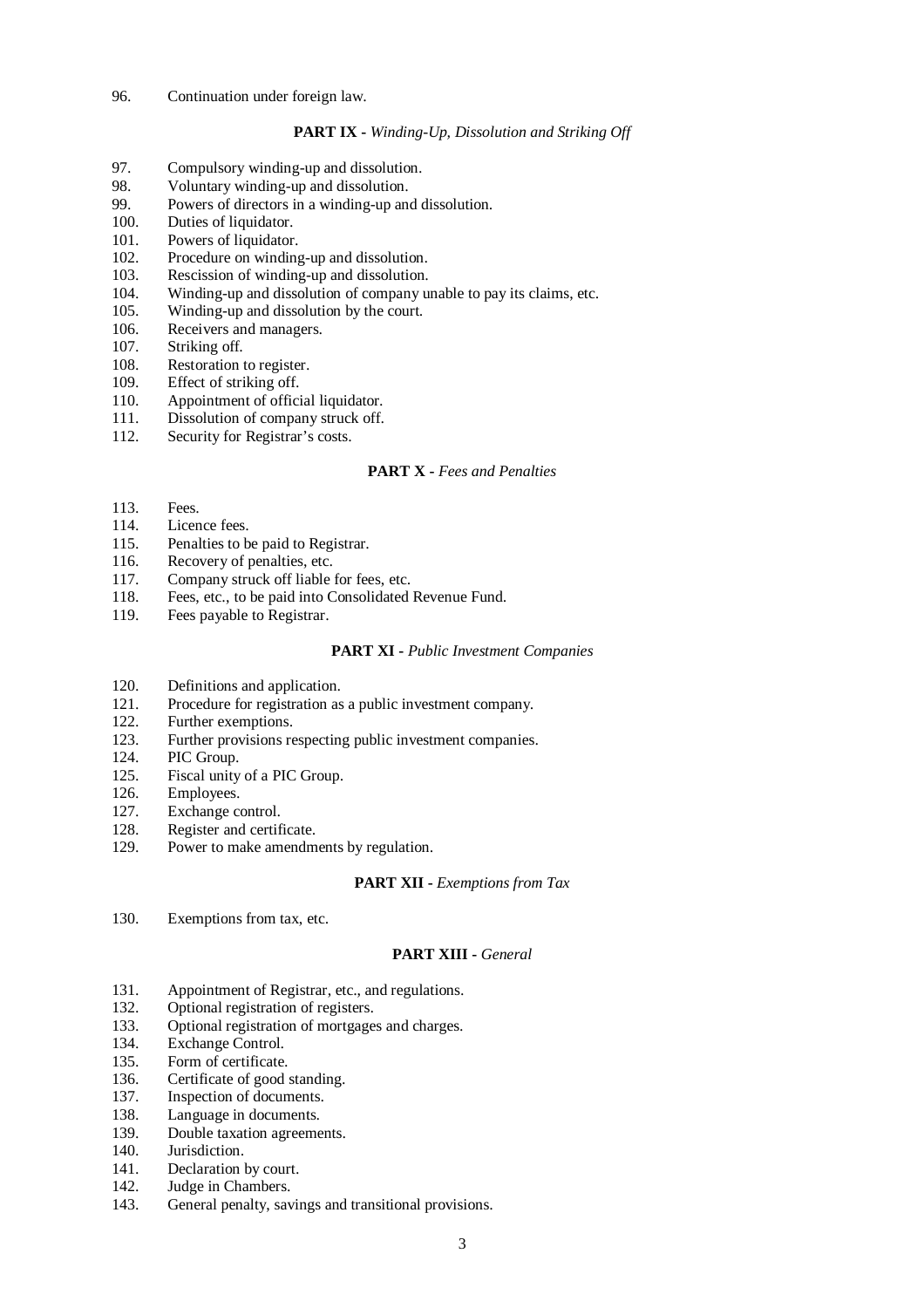- 144. Alteration of fees and penalties.<br>145. Regulations in general.
- Regulations in general.

# **PART XIV -** *Limited Duration Companies*

- 
- 146. Interpretation of words used in this Part.<br>147. Application for registration as a Limited 147. Application for registration as a Limited Duration Company.
- 148. Registration procedure.
- 149. Maximum duration.
- 150. Contents of the Articles of Association.
- 151. Winding-up.
- 152. Cancellation of registration.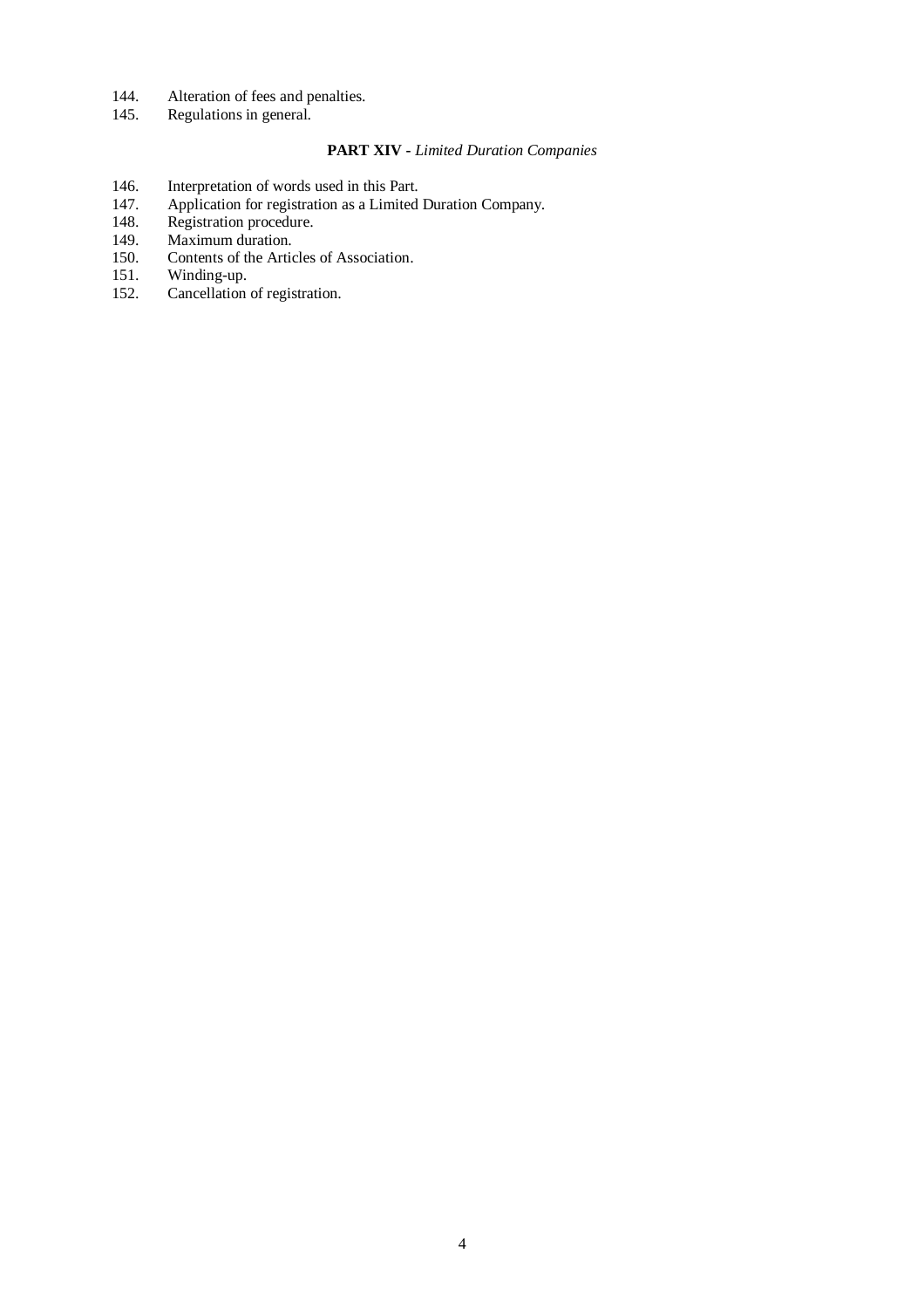### **INTERNATIONAL BUSINESS COMPANIES**

**PART I -** *Short Title and Interpretation* 

### **Short title.**

**1.** This Act may be cited as the International Business Companies Act.

#### **Interpretation.**

**2.(1)** In this Act, unless the context otherwise requires:-

"Articles" means the Articles of Association of a company incorporated under this Act;

"authorised capital" of a company means the sum of the aggregate par value of all shares with par value which the company is authorised by its Memorandum to issue, plus the amount, if any, stated in its Memorandum as authorised capital to be represented by shares without par value which the company is authorised by its Memorandum to issue;

"Belize Offshore Practitioner Association" means a body corporate established by the Belize Offshore Practitioners Association Act;

"capital" of a company means the sum of the aggregate par value of all outstanding shares with par value of the company and shares with par value held by the company as treasury shares plus-

- *(a)* the aggregate of the amounts designated as capital of all outstanding shares without par value of the company and shares without par value held by the company as treasury shares; and
- *(b)* the amounts as are from time to time transferred from surplus to capital by a resolution of directors;

"collective investment scheme" means a scheme carried on by a company, a partnership or a unit trust that issues equity interests, the purpose or effect of which is the pooling of investor funds with the object of spreading investment risks and enabling investors in the scheme to receive profits or grains from the acquisition, holding, management or disposal of investments, provided that the pooling of funds by banks and insurance companies shall not be deemed to be within this definition;

"continued" means continued within the context of Part VIII;

"court" means the Supreme Court or a Judge thereof;

"dollar" or "\$" means a dollar in the currency of the United States of America;

"the *Gazette*" means the *Belize Government Gazette* and includes any supplement thereto;

"member" means a person who holds shares in a company;

"Memorandum" means the Memorandum of Association of a company incorporated under this Act;

"person" includes a trust, the estate of a deceased individual, a partnership, or an unincorporated association of persons; "person resident in Belize" means a person who ordinarily resides within Belize or carries on business from an office or other fixed place of business within Belize, but does not include a company incorporated under this Act;

"public investment company" means a company which fulfils the requirements of and is registered in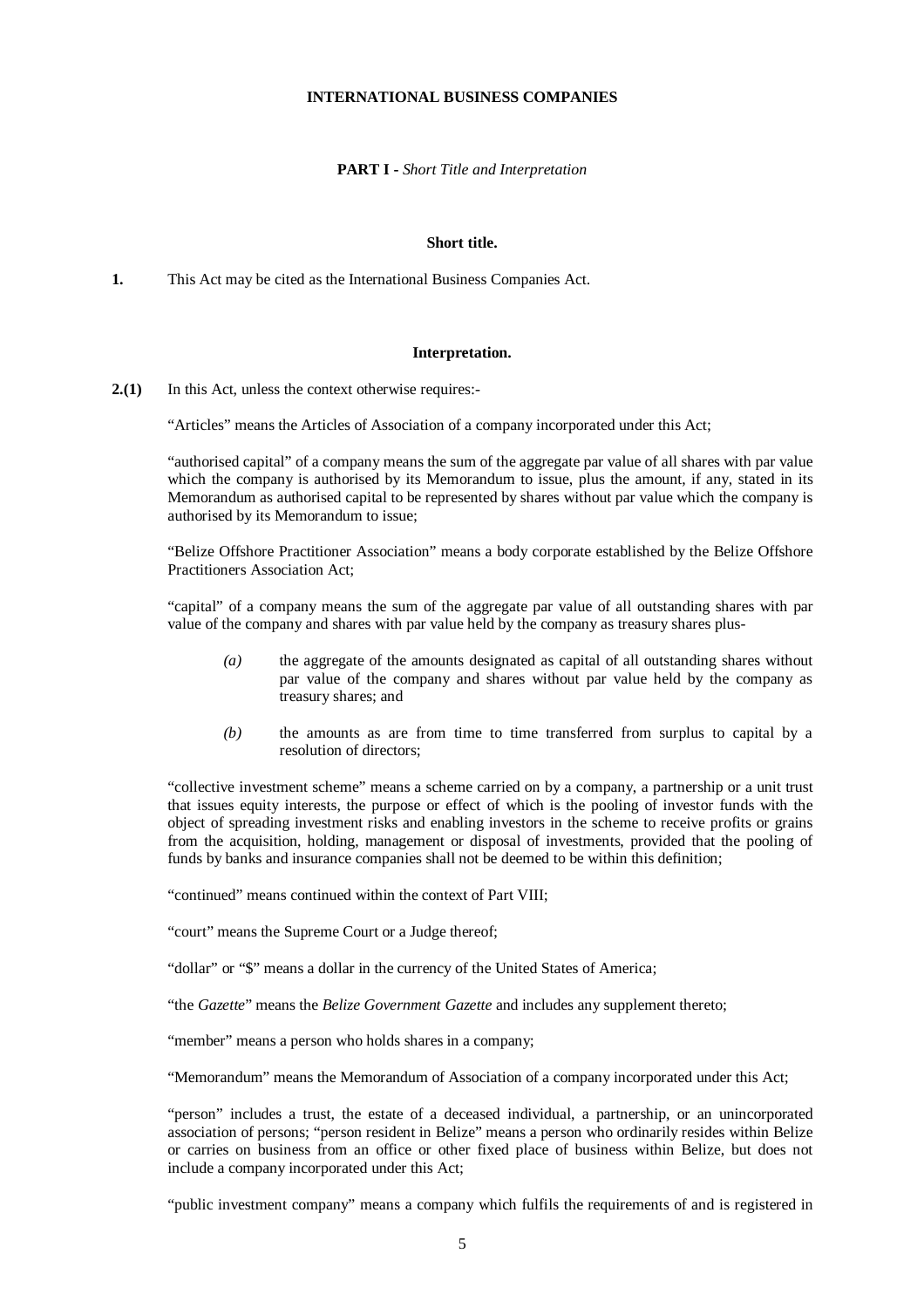accordance with section 121;

"Register" means the Register of International Business Companies maintained by the Registrar in accordance with subsection (1) of section 14 or a Branch Register of International Business Companies maintained by a Deputy-Registrar in accordance with subsection (2) of section 14 respectively;

"Registrar" means the Registrar appointed by the Minister in accordance with subsection (1) of section 131 or a Deputy-Registrar appointed by the Registrar in accordance with subsection (2) of that section respectively;

"securities" means shares and debt obligations of every kind, and options, warrants and rights to acquire shares or debt obligations;

"surplus", in relation to a company, means the excess, if any, at the time of the determination, of the total assets of the company over the sum of its total liabilities as shown in the books of account, plus its capital;

"treasury shares" means shares of a company that were previously issued but were repurchased, redeemed or otherwise acquired by the company and not cancelled.

**(2)** A reference to money in this Act is a reference to the currency of the United States of America.

**(3)** A company that is incorporated under the Companies Act or under the laws of a jurisdiction outside Belize shall be a company incorporated under this Act if it is continued as a company incorporated under this Act in accordance with Part VIII, and references in this Act to a "company incorporated under this Act" shall be construed accordingly.

**(4)** A reference in this Act to voting in relation to shares shall be construed as a reference to voting by members holding the shares except that it is the votes allocated to the shares that shall be counted and not the number of members who actually voted, and a reference to shares being present at a meeting shall be given a corresponding construction.

**(5)** Unless otherwise defined in the Articles of a company incorporated under this Act, the expression "resolution of directors" means-

- *(a)* a resolution approved at a duly constituted meeting of directors or of a committee of directors of a company, by affirmative vote of a simple majority, or such larger majority as may be specified in the Articles, of the directors present at the meeting who voted and did not abstain; or
- *(b)* a resolution consented to in writing by an absolute majority, or such larger majority as may be specified in the Articles, of all the directors or of all the members of the committee, as the case may be,

but where a director is given more than one vote in any circumstances, he shall in the circumstances be counted for the purposes of establishing majorities by the number of votes he casts.

**(6)** Unless otherwise defined in the Articles of a company incorporated under this Act, the expression "resolution of members" means-

- *(a)* a resolution approved at a duly constituted meeting of the members of a company by the affirmative vote of-
	- **(i)** a simple majority, or such larger majority as may be specified in the Articles, of the votes of the shares that were present at the meeting and entitled to vote thereon and were voted and did not abstain; or
	- **(ii)** a simple majority, or such larger majority as may be specified in the Articles, of the votes of each class or series of shares which were present at the meeting and entitled to vote thereon as a class or series and were voted and not abstained and of a simple majority, or such larger majority as may be specified in the Articles, of the votes of the remaining shares entitled to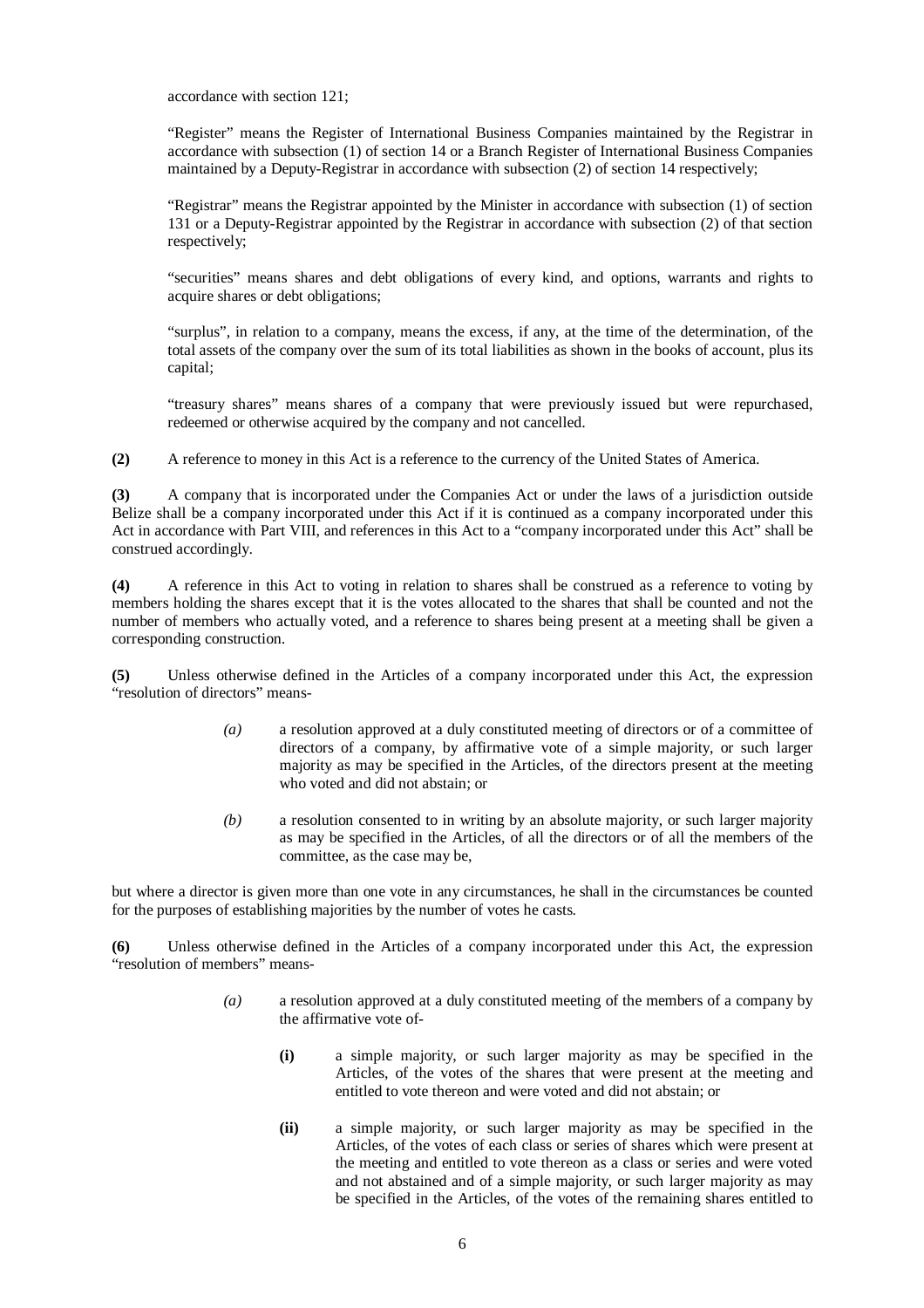vote thereon that were present at the meeting and were voted and not abstained; or

- *(b)* a resolution consented to in writing by-
	- **(i)** an absolute majority, or such larger majority as may be specified in the Articles, of the votes of shares entitled to vote thereon; or
	- **(ii)** an absolute majority, or such larger majority as may be specified in the Articles, of the votes of each class or series of shares entitled to vote thereon as a class or series and of an absolute majority, or such larger majority as may be specified in the Articles, of the votes of the remaining shares entitled to vote thereon.

**(7)** In this Act, any reference to another Act or to Regulations made under another Act shall be deemed to include any statutory reenactment or modification thereof.

**(8)** In this Act, "Minister" means the Minister for the time being responsible for international financial services.

### **PART II -** *Constitution of Companies*

### **Incorporation.**

**3.** Subject to the requirements of this Act, any person may singly or jointly with others, by subscribing to a Memorandum and to Articles, incorporate a company under this Act.

#### **Restrictions on incorporation.**

**4.** No company shall be incorporated under this Act unless immediately upon its incorporation the company is an International Business Company.

#### **Requirements of International Business Companies.**

- **5.(1)** For purposes of this Act, an International Business Company is a company that does not-
	- *(a)* carry on business with persons resident in Belize;
	- *(b)* own an interest in real property situate in Belize, other than a lease referred to in paragraph *(e)* of subsection (2);
	- *(c)* carry on a banking business unless it is licensed under an enactment authorising it to carry on such business;
	- *(d)* carry on business as an insurance or a reinsurance company, insurance agent or insurance broker, unless it is licensed under an enactment authorising it to carry on such business;
	- *(e)* carry on the business of providing the registered office for companies;
	- *(f)* carry on trust business, unless it is licensed under an enactment authorising it to carry on such business;
	- *(g)* carry on collective investment schemes, unless it is licensed under an enactment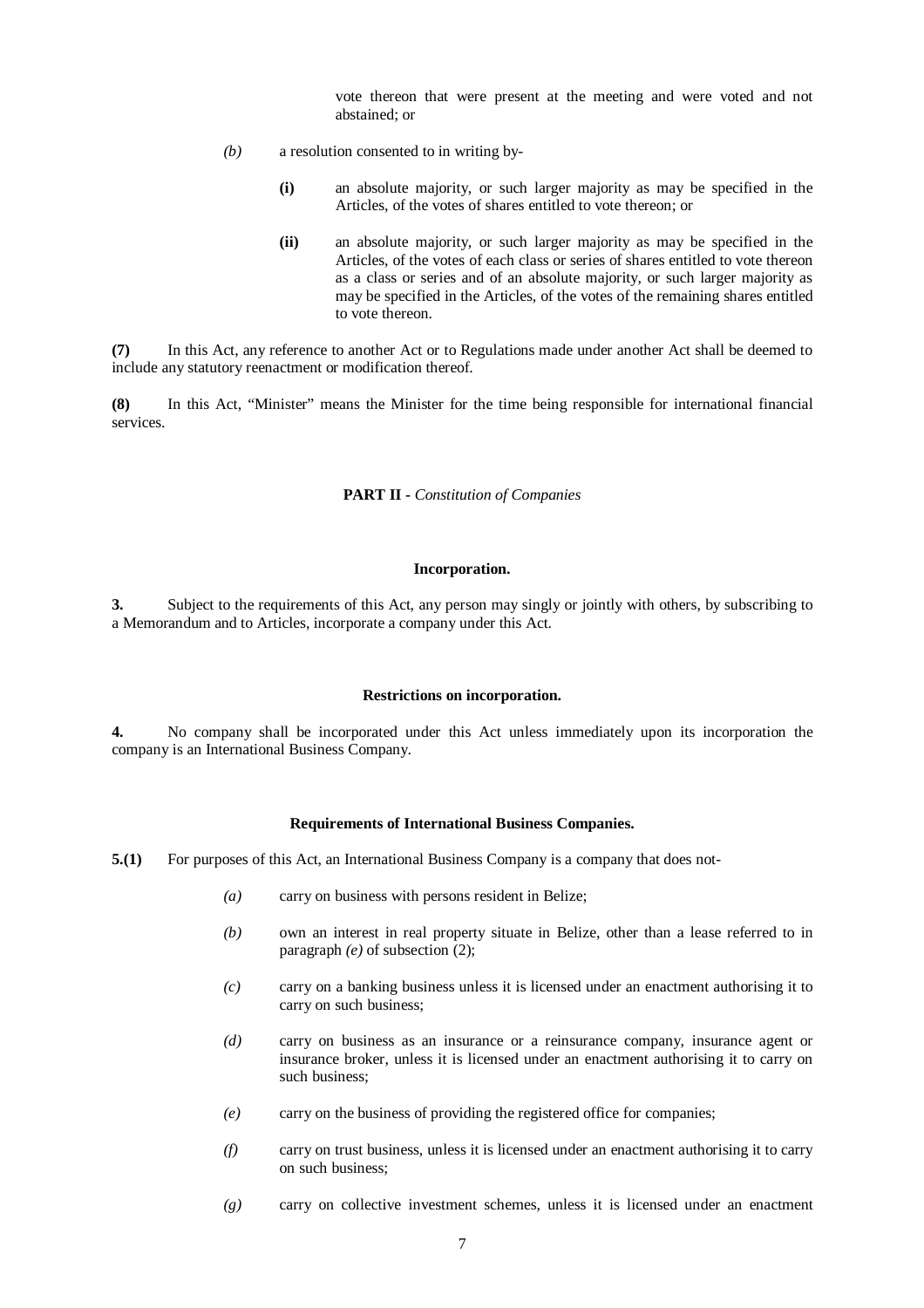authorising it to carry on such business;

- *(h)* hold shares, stock, debt obligations or other securities in a company incorporated under the Companies Act or under any enactment amending or substituting the said Act;
- *(i)* subject to subsection (4) below, issue its shares, stock, debt obligations or other securities to any person resident in Belize or to any company incorporated under the Companies Act or under any enactment amending or substituting the said Act.

**(2)** For purposes of paragraph *(a)* of subsection (1), an International Business Company shall not be treated as carrying on business with persons resident in Belize by reason only that-

- *(a)* it makes or maintains deposits with a company incorporated in Belize and carrying on a banking business within Belize;
- *(b)* it makes or maintains professional contact with solicitors, barristers, accountants, bookkeepers, trust companies, administration companies, investment advisers or other similar persons carrying on business within Belize;
- *(c)* it prepares or maintains books and records within Belize:
- *(d)* it holds, within Belize, meetings of its directors or members;
- *(e)* it holds a lease of property for use as an office from which to communicate with members or where books and records of the company are prepared or maintained;
- *(f)* it owns a vessel or vessels registered in Belize in accordance with the Registration of Merchant Ships Act.

**(3)** The provisions of the enactments authorising the carrying on of the businesses specified in paragraphs *(c), (d), (f)* and *(g)* of subsection (1) above shall override any contrary provisions contained in this Act but paragraphs  $(c)$ ,  $(d)$ ,  $(f)$ ,  $(g)$ ,  $(h)$  and  $(i)$  of subsection  $(1)$  and this subsection and subsection  $(4)$  do not apply to a public investment company existing on or prior to  $1<sup>st</sup>$  November, 1995.

**(4)** A person or a company resident in Belize who is a registered agent pursuant to section 43 of this Act may hold shares in a nominee capacity but not beneficially in a company incorporated under this Act.

### **Effect of failure to satisfy requirements of section 5.**

**6.(1)** Without affecting the operation of section 107, if a company is incorporated under this Act without having satisfied the requirements prescribed for an International Business Company under section 5, or if having satisfied the requirements it subsequently ceases to satisfy the requirements for a continuous period of more than 30 days, the company shall upon the expiration of that period notify the Registrar of that fact.

**(2)** A company that wilfully contravenes subsection (1) is liable to a penalty of \$500 for each day or part thereof during which the contravention continues, and a director who knowingly permits the contravention is liable to a like penalty.

### **Personal liability.**

**7.** Subject to section 82, no member, director, officer, agent or liquidator of a company incorporated under this Act is liable for any debt, obligation or default of the company, unless specifically provided in this Act or in any other law for the time being in force in Belize, and except in so far as he may be liable for his own conduct or acts.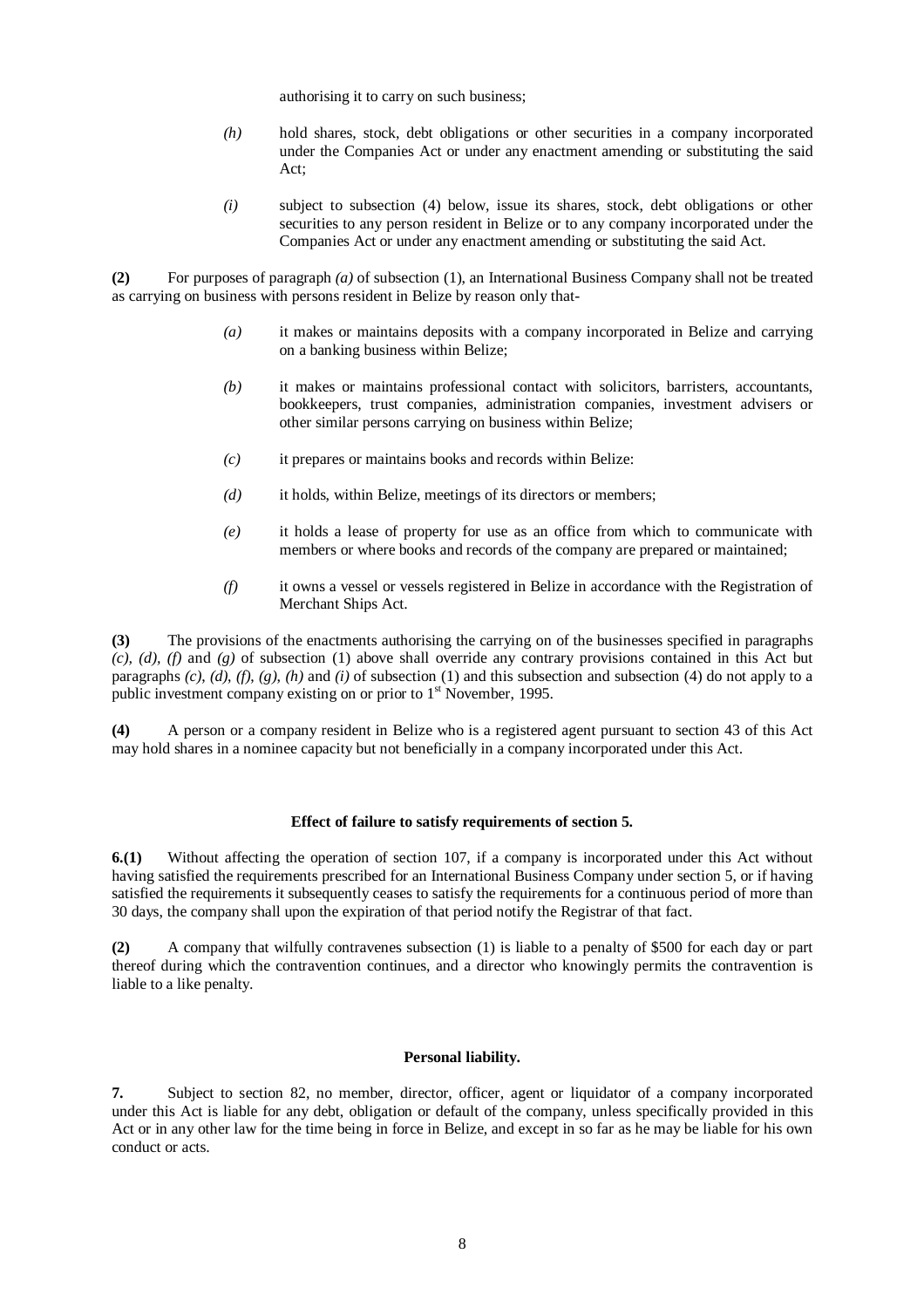### **Business objects or purposes.**

**8.** A company may be incorporated under this Act for any object or purpose not prohibited under this Act or under any other law for the time being in force in Belize.

### **Powers.**

**9.(1)** Subject to any limitations in its Memorandum or Articles, this Act or any other law for the time being in force in Belize, a company incorporated under this Act has the power, irrespective of corporate benefit, to perform all acts and engage in all activities necessary or conducive to the conduct, promotion or attainment of the objects or purposes of the company, including the power to do the following:-

- *(a)* issue registered shares or shares issued to bearer or both;
- *(b)* issue the following:-
	- **(i)** voting shares;
	- **(ii)** non-voting shares;
	- **(iii)** shares that may have more or less than one vote per share;
	- **(iv)** shares that may be voted only on certain matters or only upon the occurrence of certain events; and
	- **(v)** shares that may be voted only when held by persons who meet specified requirements:
- *(c)* issue common shares, preferred shares, limited shares or redeemable shares;
- *(d)* issue shares that entitle participation only in certain assets;
- *(e)* issue options, warrants or rights, or instruments of a similar nature, to acquire any securities of the company;
- *(f)* issue securities that, at the option of the holder thereof or of the company or upon the happening of a specified event, are convertible into, or exchangeable for, other securities in the company or any property then or to be owned by the company;
- *(g)* purchase, redeem or otherwise acquire and hold its own shares;
- *(h)* guarantee a liability or obligation of any person and to secure any of its obligations by mortgage, pledge or other charge, of any of its assets for that purpose; and
- *(i)* protect the assets of the company for the benefit of the company, its creditors and its members, and at the discretion of the directors, for any person having a direct or indirect interest in the company.

**(2)** For purposes of paragraph (i) of subsection (1), notwithstanding any other provision of this Act or of any other law for the time being in force in Belize or any rule of law to the contrary, the directors may cause the company to transfer any of its assets in trust to one or more trustees, to any company, association, partnership, foundation or similar entity; and, with respect to the transfer, the directors may provide that the company, its creditors, its members or any person having a direct or indirect interest in the company, or any of them, may be the beneficiaries, creditors, members, certificate holders, partners or holders of any other similar interest.

**(3)** The rights or interests of any existing or subsequent creditor of the company in any assets of the company are not affected by any transfer under subsection (2), and those rights or interests may be pleaded against any transferee in any such transfer.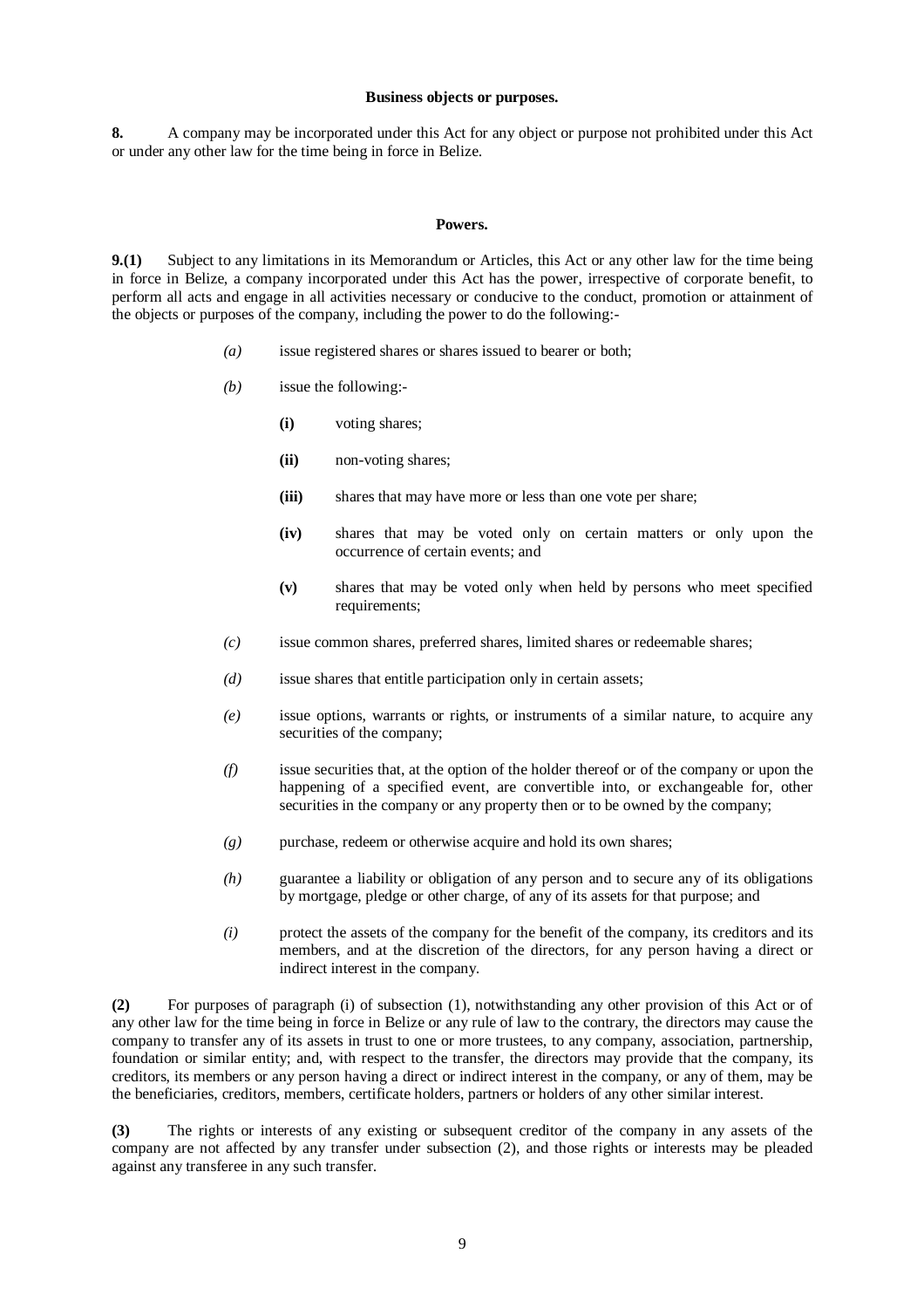## **Validity of acts of company.**

**10.(1)** No act of a company incorporated under this Act and no transfer of real or personal property by or to a company so incorporated is invalid by reason only of the fact that the company was without capacity or power to perform the act, or to transfer or receive the property, but the lack of capacity or power may be pleaded in the following cases:

- *(a)* in proceedings by a member against the company to prohibit the performance of any act or the transfer of real or personal property by or to the company; or
- *(b)* in proceedings by the company, whether acting directly or through a receiver, trustee, or other legal representative, or through members in a derivative action, against the incumbent or former directors of the company for loss or damage due to their unauthorised act.

**(2)** For purposes of paragraph *(a)* of subsection (1), the court may set aside and prohibit the performance of a contract if-

- *(a)* the unauthorised act or transfer sought to be set aside or prohibited is being, or is to be, performed or made under any contract to which the company is a party;
- *(b)* all the parties to the contract are parties to the proceedings; and
- *(c)* it appears fair and reasonable to set aside or prohibit the performance of the contract,

and in so doing the court may, in applying this subsection, award to the company or to the other parties to the contract such compensation as may be reasonable except that in determining the amount of compensation the court shall not take into account anticipated profits to be derived from the performance of the contract.

### **Name.**

**11.(1)** The word "Limited", "Corporation", "Incorporated", "Society Anonyme" or "*Sociedad Anonima*" or "*Aktiengesellschaft*" or the abbreviation "Ltd.", "Corp." "Inc." or "S.A." or "A.S." or "A.G." must be part of the name of every company incorporated under this Act, but a company may use and may be legally designated by either the full or the abbreviated form.

**(2)** The name of a company incorporated under this Act shall be registered in Roman script, but a company may elect to register as an alternative name an accurate translation of the name registered in Roman script, and which name may be expressed in any script. For the purpose of satisfying the registration and filing requirements under this Act, a company incorporated under this Act shall use the name as expressed in Roman script, but in any dealings with third parties the company may use the alternative name in the form submitted to the Registrar at the time of incorporation.

- **(3)** No company shall be incorporated under this Act under a name that-
	- *(a)* is identical with that under which a company in existence is already incorporated under this Act or registered under the Companies Act or so nearly resembles the name as to be calculated to deceive, except where the company in existence gives its consent; or
	- *(b)* contains the words "Building Society", "Chamber of Commerce", "Chartered", "Cooperative", "Imperial", "Municipal", "Royal", or a word conveying a similar meaning, or any other word that, in the opinion of the Registrar, suggests or is calculated to suggest-
		- **(i)** the patronage of Her Majesty or that of a member of the Royal Family; or
		- **(ii)** a connection with the Government of Belize or a department thereof,

except with the approval of the Registrar in writing;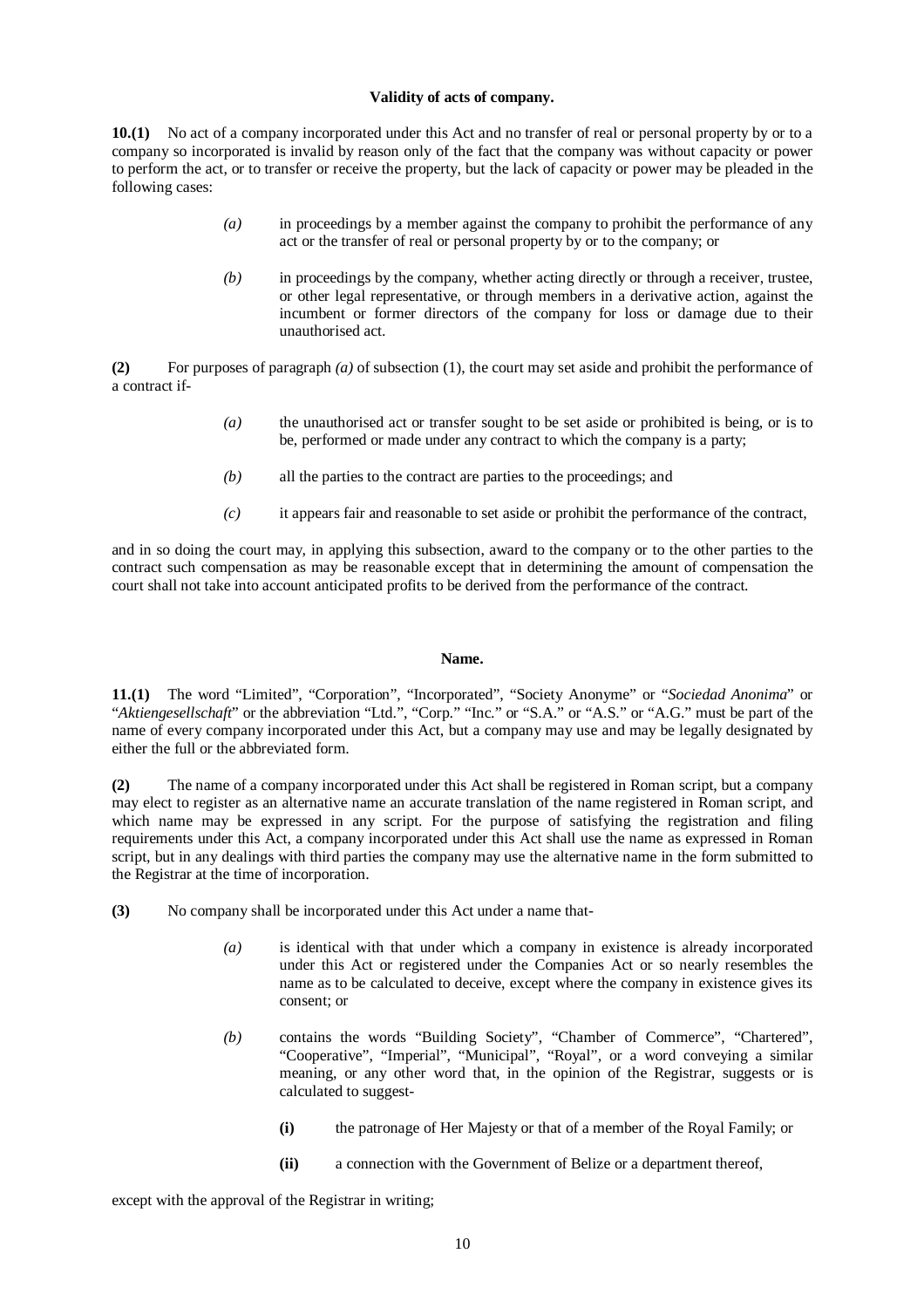- *(c)* is indecent, offensive or, in the opinion of the Registrar, objectionable;
- *(d)* contains the words "Assurance", "Bank", "Insurance" or "Trust", or any or their derivatives or cognate expressions, unless it is licensed under an enactment authorising it to carry on such business or activities.
- **(4)** A company may amend its Memorandum to change its name.
- **(5)** If a company is incorporated under a name that-
	- *(a)* is identical with a name under which a company in existence was incorporated under this Act or registered under the Companies Act; or
	- *(b)* so nearly resembles the name as to be calculated to deceive,

the Registrar may, without the consent of the company in existence, give notice to the last registered company to change its name and if it fails to do so within 60 days from the date of the notice, the Registrar must amend the Memorandum of the company to change its name to such name as the Registrar deems appropriate, and the Registrar must publish notice of the change in the *Gazette*.

**(6)** Subject to subsections (3) and (5), where a company changes its name, the Registrar must enter the new name on the Register in place of the former name, and must issue a certificate of incorporation indicating the change of name.

**(7)** A change of name does not affect any rights or obligations of a company, or render defective any legal proceedings by or against a company, and all legal proceedings that have been commenced against a company by its former name may be continued against it by its new name.

**(8)** Subject to subsection (3) the Registrar may, upon a request made by any person, reserve for 90 days a name for future adoption by a company under this Act.

#### **Memorandum.**

**12.(1)** The Memorandum must include:-

- *(a)* the name of the company;
- *(b)* the full address within Belize of the registered office of the company;
- *(c)* the name and full address within Belize of the registered agent of the company;
- *(d)* the objects or purposes for which the company is to be incorporated;
- *(e)* the currency in which shares in the company shall be issued;
- *(f)* a statement of the authorised capital of the company setting forth the aggregate of the par value of all shares with par value that the company is authorised to issue and the amount, if any, to be represented by shares without par value that the company is authorised to issue;
- *(g)* a statement of the number of classes and series of shares, the number of shares of each such class and series and the par value of shares with par value and that shares may be without par value, if that is the case;
- *(h)* a statement of the designations, powers, preferences and rights, and the qualifications, limitations or restrictions of each class and series of shares that the company is authorised to issue, unless the directors are to be authorised to fix any such designations, powers, preferences, rights, qualifications, limitations and restrictions, and in that case, an express grant of such authority as may be desired to grant to the directors to fix by a resolution any such designations, powers,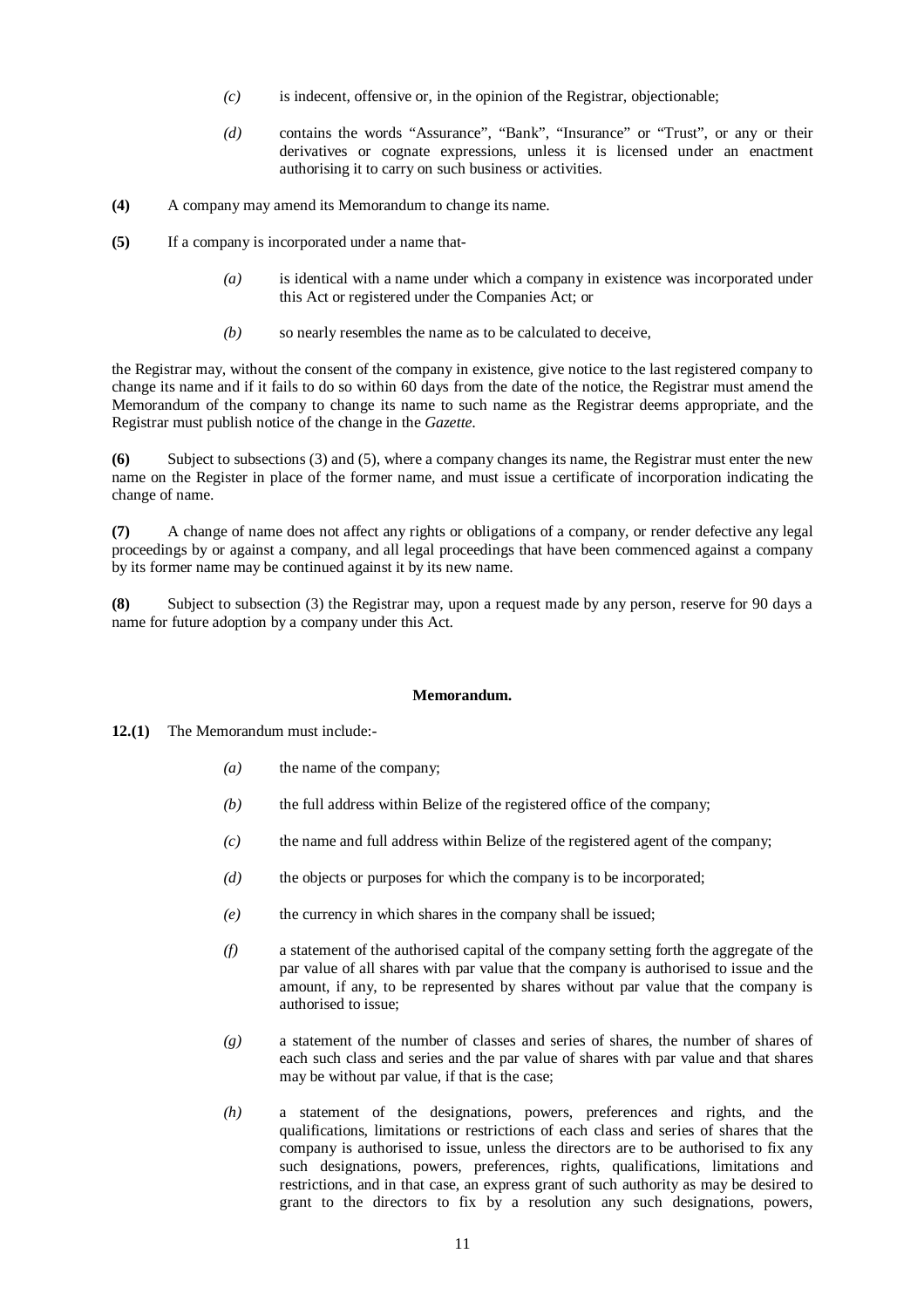preferences, rights, qualifications, limitations and restrictions that have not been fixed by the Memorandum;

- *(i)* a statement of the number of shares to be issued as registered shares and the number of shares to be issued as shares issued to bearer, unless the directors are authorised to determine at their discretion whether shares are to be issued as registered shares or to bearer, and in that case an express grant of such authority as may be desired must be given to empower the directors to issue shares as registered shares or to bearer as they may determine by resolution of directors;
- *(j)* whether registered shares may be exchanged for shares issued to bearer and whether shares issued to bearer may be exchanged for registered shares; and
- *(k)* if shares issued to bearer are authorised to be issued, the manner in which a required notice to members is to be given to the holders of shares issued to bearer.

**(2)** For the purposes of paragraph *(d)* of subsection (1), if the Memorandum contains a statement either alone or with other objects or purposes that the object or purpose of the company is to engage in any act or activity that is not prohibited under any law for the time being in force in Belize, the effect of that statement is to make all acts and activities that are not illegal part of the objects or purposes of the company, subject to any limitations in the Memorandum.

**(3)** The Memorandum must be subscribed to by a person in the presence of another person who must sign his name as a witness.

**(4)** The Memorandum, when registered, binds the company and its members from time to time to the same extent as if each member had subscribed his name and affixed his seal thereto and as if there were contained in the Memorandum, on the part of himself, his heirs, executors and administrators, a covenant to observe the provisions of the Memorandum, subject to this Act.

#### **Articles.**

**13.(1)** The Memorandum, when submitted for registration, must be accompanied by Articles prescribing regulations for the company.

**(2)** The Articles must be subscribed to by a person in the presence of another person who must sign his name as a witness.

**(3)** The Articles, when registered, bind the company and its members from time to time to the same extent as if each member had subscribed his name and affixed his seal thereto and as if there were contained in the Articles, on the part of himself, his heirs, executors and administrators, a covenant to observe the provisions of the Articles, subject to this Act.

### **Registration.**

**14.(1)** The Memorandum and the Articles must be submitted to the Registrar, who must retain and register them in a Register to be maintained by him and to be known as the Register of International Business Companies.

**(2)** The Minister may direct that the Registrar shall maintain one or more Branch Registers of International Business Companies which may be maintained in Belize or outside Belize.

**(3)** Upon the registration of the Memorandum and the Articles, the Registrar shall issue a certificate of incorporation under his hand and seal certifying that the company is incorporated.

# **Certificate of incorporation.**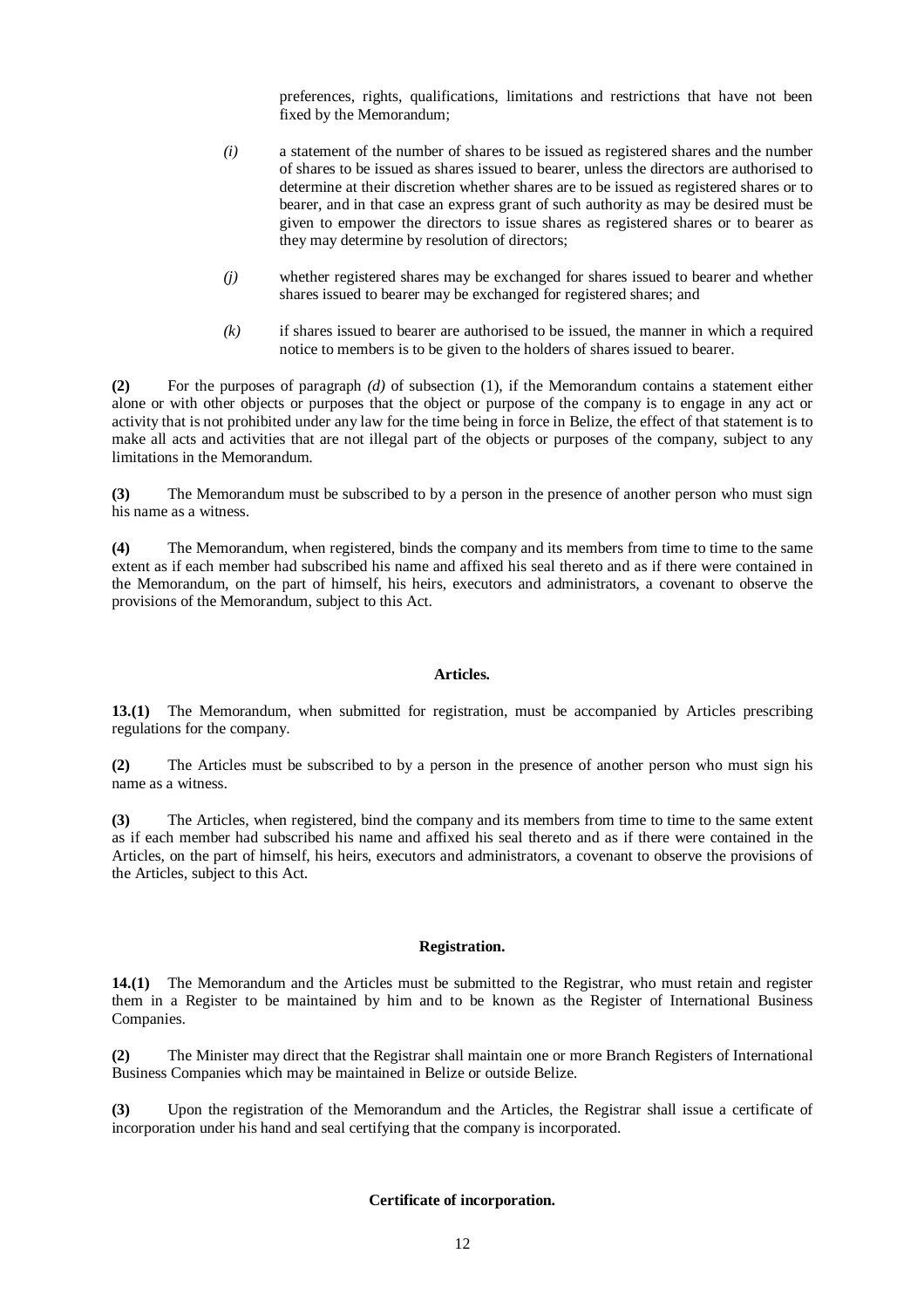**15.(1)** Upon the issue by the Registrar of a certificate of incorporation of a company, the company is, from the date shown on the certificate of incorporation, a body corporate under the name contained in the Memorandum with the full capacity of an individual who is *sui juris.* 

**(2)** A certificate of incorporation of a company incorporated under this Act issued by the Registrar is *prima facie* evidence of compliance with all requirements of this Act in respect of incorporation.

## **Amendment of Memorandum and Articles.**

**16.(1)** Subject to any limitation in its Memorandum or Articles, a company incorporated under this Act may amend its Memorandum or Articles by a resolution of members or, where permitted by its Memorandum or Articles or by this Act, by a resolution of directors.

**(2)** A company that amends its Memorandum or Articles must submit a copy of the amendment to the Registrar and the Registrar must retain and register the copy of the amendment.

**(3)** An amendment to the Memorandum or Articles has effect from the time the amendment is registered by the Registrar.

**(4)** A company that wilfully contravenes subsection (2) is liable to a penalty of \$50 for each day or part thereof during which the contravention continues, and a director who knowingly permits the contravention is liable to a like penalty.

# **Copies of Memorandum and Articles to members.**

**17.** A copy of the Memorandum and a copy of the Articles must be given to any member who requests a copy on payment by the member of such amount as the directors may determine to be reasonably necessary to defray the costs of preparing and furnishing them.

# **PART III -** *Capital and Dividends*

# **Shares to be fully paid.**

**18.** No share in a company incorporated under this Act may be issued until the consideration in respect of the share is fully paid, and when issued, the share is for all purposes fully paid and non-assessable.

#### **Kind of consideration for shares.**

**19.** Subject to any limitations in the Memorandum or Articles, each share in a company incorporated under this Act shall be issued for money, services rendered, personal property (including other shares, debt obligations or other securities in the company), an estate in real property, a promissory note or other binding obligation to contribute money or property, or any combination thereof.

# **Forfeitures of shares.**

**20.(1)** The Memorandum or Articles or an agreement for the subscription of shares, of a company incorporated under this Act may contain provisions for the forfeiture of shares for which payment is not made pursuant to a promissory note or other written binding obligation for payment of a debt.

**(2)** Any provision in the Memorandum or Articles, or in an agreement for the subscription of shares, of a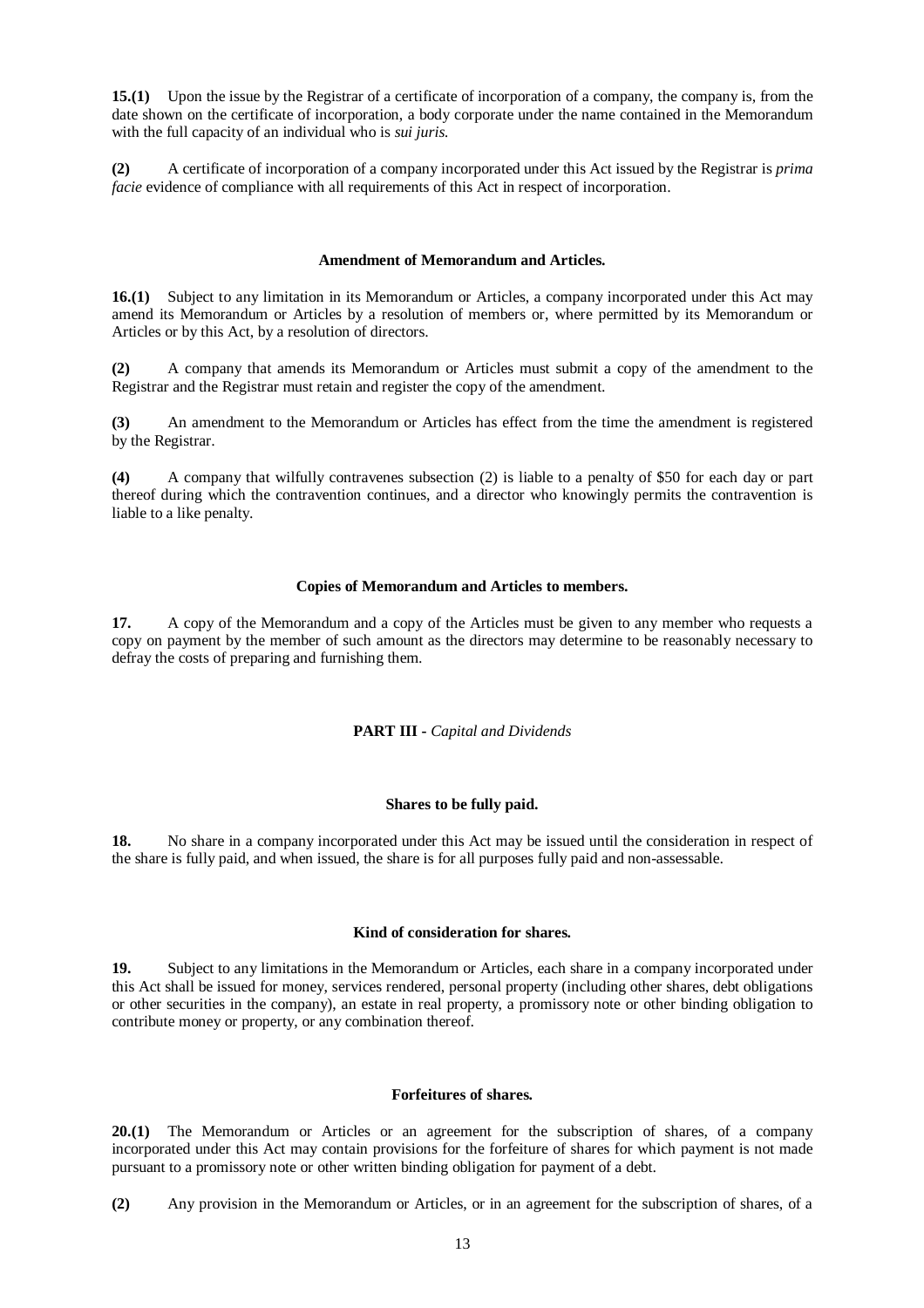company incorporated under this Act providing for the forfeiture of shares shall contain a requirement that written notice specifying a date for payment to be made be served on the member who defaults in making payment pursuant to a promissory note or other written binding obligation to pay a debt.

**(3)** The written notice referred to in subsection (2) shall name a further date not earlier than the expiration of 14 days from the date of service of the notice on or before which the payment required by the notice is to be made and shall contain a statement that in the event of non-payment at or before the time named in the notice the shares, or any of them, in respect of which payment is not made will be liable to be forfeited.

**(4)** Where a notice has been issued under this section and the requirements of the notice have not been complied with, the directors may, at any time before tender of payment, by resolution of directors forfeit and either cancel the shares to which the notice relates or dispose of the same and retain the entire proceeds for the benefit of the company.

**(5)** The company is under no obligation to refund any moneys to the member whose shares have been cancelled or disposed of pursuant to subsection (4) and that member shall be discharged from further obligation to the company.

### **Amount of consideration for shares.**

**21.(1)** Subject to any limitations in the Memorandum or Articles, shares in a company incorporated under this Act may be issued for such amount as may be determined from time to time by the directors, except that in the case of shares with par value, the amount shall not be less than the par value; and, in the absence of fraud, the decision of the directors as to the value of the consideration received by the company in respect of the issue is conclusive, unless a question of law is involved.

**(2)** A share issued by a company incorporated under this Act upon conversion of, or in exchange for, another share or a debt obligation or other security in the company, shall be treated for all purposes as having been issued for money equal to the consideration received or deemed to have been received by the company in respect of the other share, debt obligation or security.

**(3)** Subject to any limitations in the Memorandum or Articles, treasury shares may be disposed of by a company incorporated under this Act on such terms and conditions as the directors may determine.

# **Fractional shares.**

**22.** Subject to any limitations in its Memorandum or Articles, a company incorporated under this Act may issue fractions of a share and unless and to the extent otherwise provided in the Memorandum or Articles, a fractional share has the corresponding fractional liabilities, limitations, preferences, privileges, qualifications, restrictions, rights and other attributes of a whole share of the same class or series of shares.

# **Authorised capital in several currencies.**

**23.** The authorised capital, if any, of a company incorporated under this Act may be stated in more than one currency in which case the par value of the shares, if any, shall be expressed in the same currencies.

# **Capital and surplus accounts.**

**24.(1)** Upon the issue by a company incorporated under this Act of a share with par value, the consideration in respect of the share constitutes capital to the extent of the par value and the excess constitutes surplus.

**(2)** Subject to any limitations in the Memorandum or Articles, upon the issue by a company incorporated under this Act of a share without par value, the consideration in respect of the share constitutes capital to the extent designated by the directors and the excess constitutes surplus, except that the directors must designate as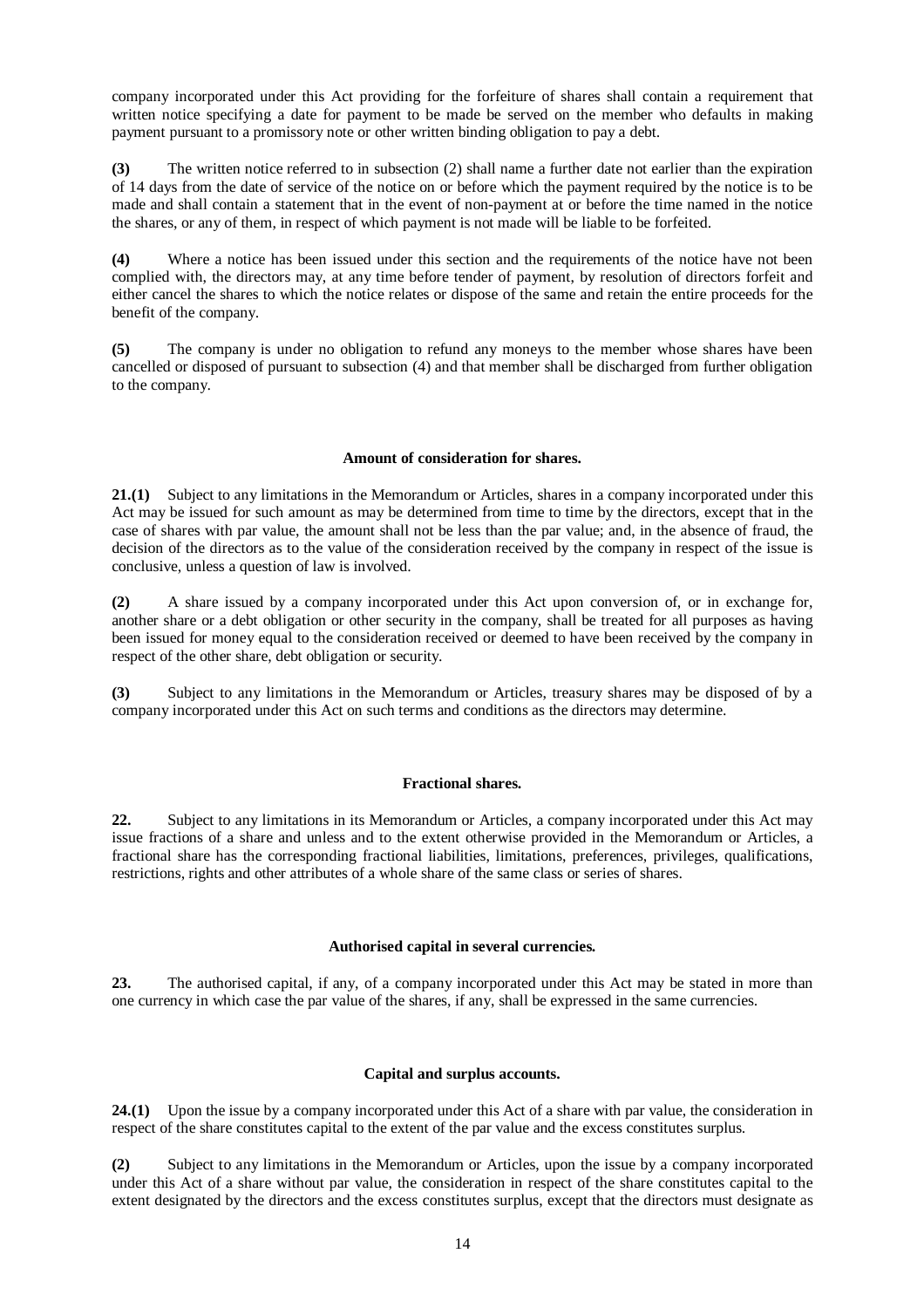capital an amount of the consideration that is at least equal to the amount that the share is entitled to as a preference, if any, in the assets of the company upon liquidation of the company.

**(3)** Upon the disposition by a company incorporated under this Act of a treasury share, the consideration in respect of the share is added to surplus.

## **Dividend of shares.**

**25.(1)** A share issued as a dividend by a company incorporated under this Act shall be treated for all purposes as having been issued for money equal to the surplus that is transferred to capital upon the issue of the share.

**(2)** In the case of a dividend of authorised but unissued shares with par value, an amount equal to the aggregate par value of the shares shall be transferred from surplus to capital at the time of the distribution.

**(3)** In the case of a dividend of authorised but unissued shares without par value, the amount designated by the directors shall be transferred from surplus to capital at the time of the distribution, except that the directors must designate as capital an amount that is at least equal to the amount that the shares are entitled to as a preference, if any, in the assets of the company upon liquidation of the company.

**(4)** A division of the issued and outstanding shares of a class or series of shares into a larger number of shares of the same class or series having a proportionately smaller par value does not constitute a dividend of shares.

### **Increase or reduction of authorised capital.**

**26.(1)** Subject to any limitations in its Memorandum or Articles, a company incorporated under this Act may, by a resolution of directors, amend its Memorandum to increase or reduce its authorised capital, and in connection therewith, the company may -

- *(a)* increase or reduce the number of shares which the company may issue;
- *(b)* increase or reduce the par value of any of its shares; or
- *(c)* effect any combination under paragraphs *(a)* and *(b)*.

**(2)** Where a company reduces its authorised capital under subsection (1), then, for purposes of computing the capital of the company, any capital that immediately before the reduction was represented by shares but immediately following the reduction is no longer represented by shares shall be deemed to be capital transferred from surplus to capital.

**(3)** A company shall, in writing, inform the Registrar of any increase or decrease of its authorised capital.

### **Division and combination of shares.**

**27.(1)** A company incorporated under this Act may amend its memorandum-

- *(a)* to divide the shares, including issued shares, of a class or series into a larger number of shares of the same class or series; or
- *(b)* to combine the shares, including issued shares, of a class or series into a smaller number of shares of the same class or series.

**(2)** Where shares are divided or combined under subsection (1), the aggregate par value of the new shares must be equal to the aggregate par value of the original shares.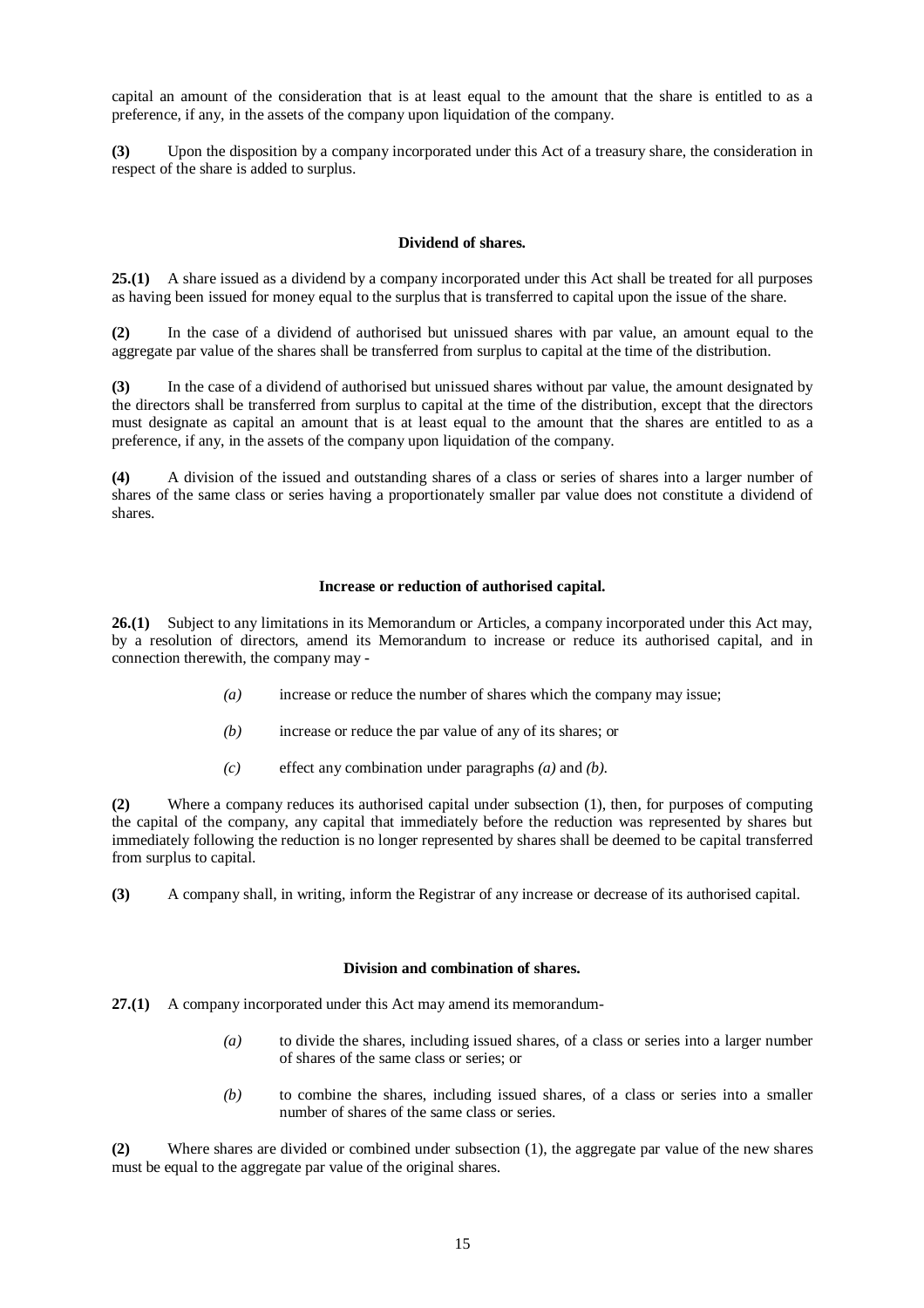### **Conversion of shares with par value into shares without par value and** *vice versa***.**

**28.(1)** Subject to any limitations in its Memorandum or Articles, a company incorporated under this Act may, by a resolution of its directors, amend its Memorandum either:-

- *(a)* to convert any of its shares, including issues shares, with par value into shares without par value; or
- *(b)* to convert any of its shares, including issued shares, without par value into shares with par value.

**(2)** In the case of a conversion of shares with par value to shares without par value, an amount equal to the aggregate par value of the issued shares so converted shall be transferred from capital to surplus at the same time of the conversion.

**(3)** In the case of a conversion of shares without par value to shares with par value, an amount equal to the aggregate par value of the issued shares so converted shall be transferred from surplus to capital at the time of the conversion.

#### **Character of a share.**

**29.** Shares of a company incorporated under this Act are personal property and are not of the nature of real property.

# **Share certificates.**

**30.(1)** A company incorporated under this Act must state in its Articles whether or not certificates in respect of its shares shall be issued.

**(2)** If a company incorporated under this Act issues certificates in respect of its shares, the certificates-

- *(a)* must be signed by two directors or two officers of the company, or by one director and one officer; or
- *(b)* must be under the common seal of the company, with or without the signature of any director or officer of the company,

and the Articles may provide for the signatures or common seal to be facsimiles.

**(3)** A certificate issued in accordance with subsection (2) specifying a share held by a member of the company is *prima facie* evidence of the title of the member to the share specified therein.

## **Share register.**

**31.(1)** A company incorporated under this Act shall cause to be kept one or more registers to be known as "share registers" containing-

- *(a)* the names and addresses of the persons who hold registered shares in the company;
- *(b)* the number of each class and series of registered shares held by each person;
- *(c)* the date on which the name of each person was entered in the share register;
- *(d)* the date on which any person ceased to be a member;
- *(e)* in the case of shares issued to bearer, the total number of each class and series of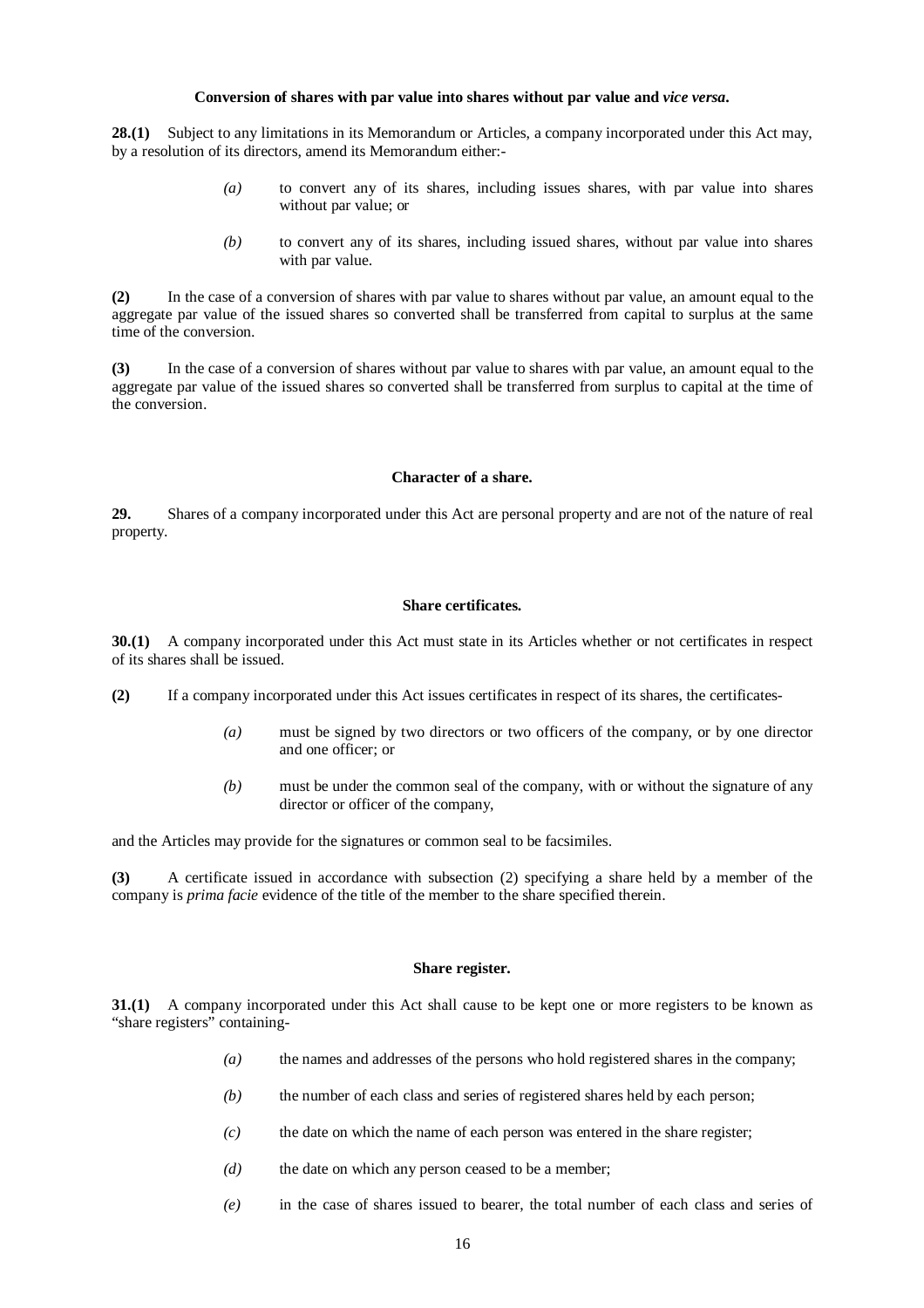shares issued to bearer; and

- *(f)* with respect to each certificate for shares issued to bearer:-
	- **(i)** the identifying number of the certificate;
	- **(ii)** the number of each class or series of shares issued to bearer specified therein; and
	- **(iii)** the date of issue of the certificate,

but the company may delete from the register information relating to persons who are no longer members or information relating to shares issued to bearer that have been cancelled.

**(2)** The share register may be in any such form as the directors may approve but if it is in magnetic, electronic or other data storage form, the company must be able to produce legible evidence of its contents.

**(3)** A copy of the share register, commencing from the date of the registration of the company, shall be kept at the registered office of the company referred to in section 42 or at the office of the registered agent referred to in section 43.

**(4)** The share register is *prima facie* evidence of any matters directed or authorised by this Act to be contained therein.

**(5)** A company that wilfully contravenes this section is liable to a penalty of \$25 for each day or part thereof during which the contravention continues, and a director who knowingly permits the contravention is liable to a like penalty.

### **Rectification of share register.**

**32.(1)** If-

- *(a)* information that is required to be entered in the share register under section 31 is omitted therefrom or inaccurately entered therein; or
- *(b)* there is unreasonable delay in entering the information in the share register,

a member of the company, or any person who is aggrieved by the omission, inaccuracy or delay, may apply to the court for an order that the share register be rectified, and the court may either grant or refuse the application, with or without costs to be paid by the applicant, or order the rectification of the share register, and may direct the company to pay all costs of the application and any damages the applicant may have sustained.

**(2)** The court may, in any proceedings under subsection (1), determine any question relating to the right of a person who is a party to the proceedings to have his name entered in or omitted from the share register, whether the question arises between-

- *(a)* two or more members or alleged members; or
- *(b)* between members or alleged members and the company,

and generally the court may in the proceedings determine any question that may be necessary or expedient to be determined for the rectification of the share register.

## **Transfer of registered shares.**

**33.(1)** Subject to any limitations in the Memorandum or Articles, registered shares of a company incorporated under this Act may be transferred by a written instrument of transfer signed by the transferor and containing the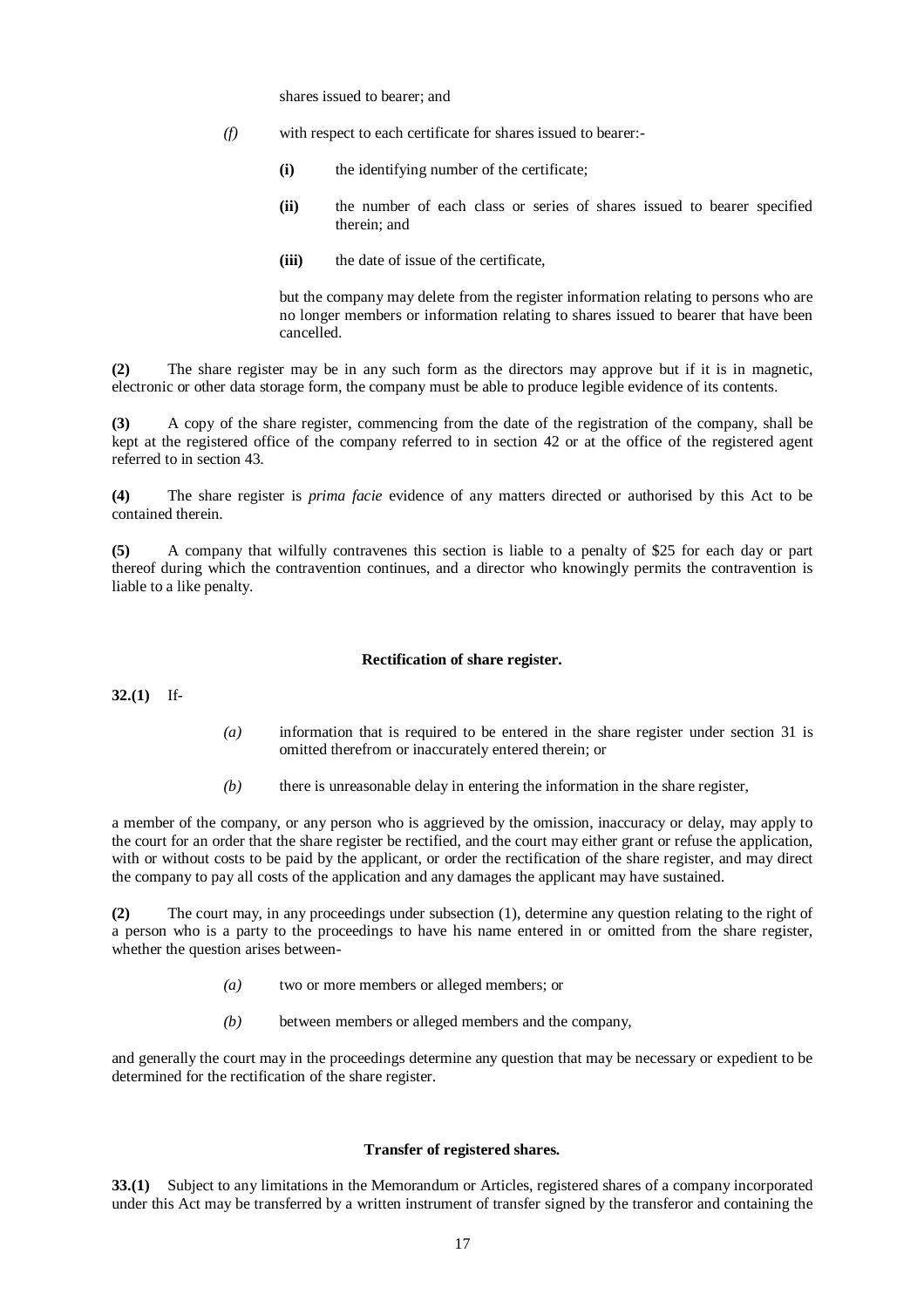name and address of the transferee.

**(2)** In the absence of a written instrument of transfer mentioned in subsection (1), the directors may accept such evidence of a transfer of shares as they consider appropriate.

**(3)** A company shall not be required to treat a transferee of a registered share in the company as a member until the transferee's name has been entered in the share register.

**(4)** Subject to any limitations in its Memorandum or Articles, a company incorporated under this Act must, on the application of the transferor or transferee of a registered share in the company, enter in its share register the name of the transferee of the share.

**(5)** A transfer of registered shares of a deceased, incompetent or bankrupt member of a company incorporated under this Act made by his personal representative, guardian or trustee, as the case may be, or a transfer of registered shares owned by a person as a result of a transfer from a member by operation of law, is of the same validity as if the personal representative, guardian, trustee or transferee had been the registered holder of the shares at the time of the execution of the instrument of transfer.

**(6)** For the purposes of subsection (5), what amounts to incompetence on the part of a person is a matter to be determined by the court after having regard to all the relevant evidence and the circumstances of the case.

### **Transfer of bearer shares.**

**34.** A share issued to bearer is transferable by delivery of the certificate relating to the share.

#### **Seizure.**

**35.(1)** Where a governmental authority, whether it is legally constituted or not, in any jurisdiction outside Belize-

- *(a)* by or in connection with a nationalisation, expropriation, confiscation, coercion, force or duress, or similar action; or
- *(b)* by or in connection with the imposition of any confiscatory tax, assessment or other governmental charge,

takes or seizes any shares or other interest in a company incorporated under this Act, the company itself or a person holding shares or any other interest in the company, including an interest as a creditor, may apply to the court for an order that the company disregard the taking or seizure and continue to treat the person who would have held shares or any other interest in the company but for the taking or seizure of the shares or other interest as continuing to hold the shares or other interest.

**(2)** Without affecting subsection (1), where a person whose shares or other interests have been taken or seized as referred to in subsection (1) is other than a natural person, the person making the application under subsection (1), or the company itself, may apply to the court for an additional order for the company to treat the persons believed by the company to have held the direct or indirect beneficial interests in the shares or other interests in the company as the holder of those shares or other interests.

- **(3)** The court may, upon application made to it under subsection (1) or (2):-
	- *(a)* grant such relief as it considers equitable and proper; and
	- *(b)* order that any shares of or other interests in the company vest in such trustees as the court may appoint upon such trusts and for such purposes as the court determines.

#### **Acquisition of own shares.**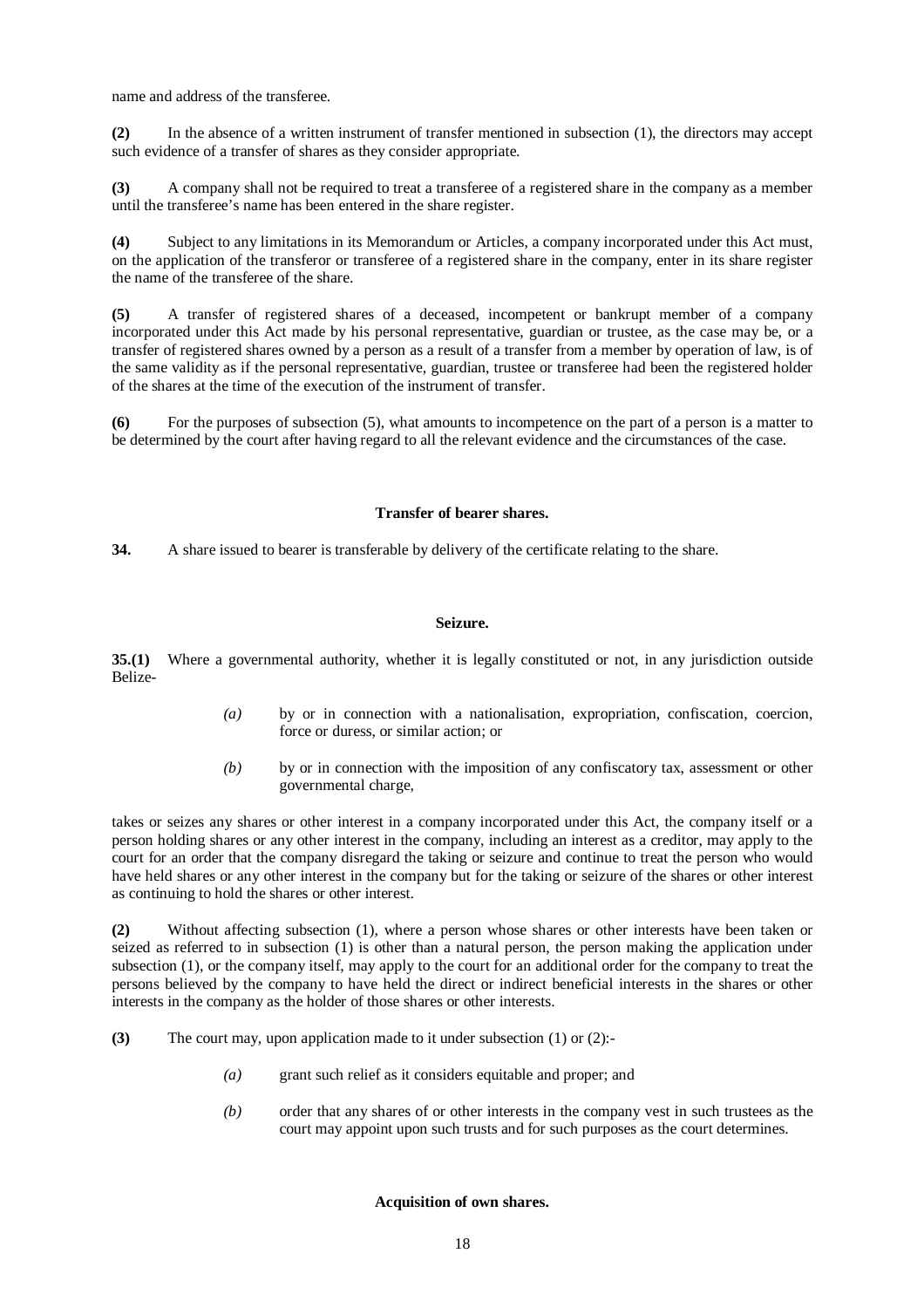**36.(1)** Subject to any limitations in its Memorandum or Articles, a company incorporated under this Act may purchase, redeem or otherwise acquire and hold its own shares but only out of surplus or in exchange for newly issued shares of equal value.

**(2)** No purchase, redemption or other acquisition permitted under subsection (1) shall be made unless the directors determine that immediately after the purchase, redemption or other acquisition-

- *(a)* the company will be able to satisfy its liabilities as they become due in the ordinary course of its business; and
- *(b)* the realisable value of the assets of the company will not be less than the sum of its total liabilities, other than deferred taxes, as shown in the books of account, and its capital,

and, in the absence of fraud, the decision of the directors as to the realisable value of the assets of the company is conclusive, unless a question of law is involved.

**(3)** A determination by the directors under subsection (2) is not required where shares are purchased, redeemed or otherwise acquired-

- *(a)* pursuant to a right of a member to have his shares redeemed or to have his shares exchanged for money or other property of the company;
- *(b)* by virtue of a transfer of capital pursuant to paragraph *(b)*(iii) of section 38(1);
- *(c)* by virtue of the provisions of section 91; and
- *(d)* pursuant to an order of the court.

**(4)** Subject to any limitations in the Memorandum or Articles, shares that a company purchases, redeems or otherwise acquires may be cancelled or held as treasury shares unless the shares are purchased, redeemed or otherwise acquired by virtue of a reduction in capital in a manner that would be a contravention of the requirements of section 38 (3) in which case they shall be cancelled but they shall be available for reissue; and upon the cancellation of a share, the amount included as capital of the company with respect to that share shall be deducted from the capital of the company.

# **Treasury shares disabled.**

- **37.** Where shares in a company incorporated under this Act-
	- *(a)* are held by the company as treasury shares; or
	- *(b)* are held by another company of which the first company holds, directly or indirectly, shares having more than 50 per cent of the votes in the election of directors of the other company,

the shares of the first company are not entitled to vote or to have dividends paid thereon and shall not be treated as outstanding for any purpose under this Act except for purposes of determining the capital of the first company.

#### **Increase or reduction of capital.**

**38.(1)** Subject to any limitations in the Memorandum or Articles and subject to subsections (3) and (4), the capital of a company incorporated under this Act may, by a resolution of directors, be:-

- *(a)* increased by transferring an amount of the surplus of the company to capital; or
- *(b)* reduced by-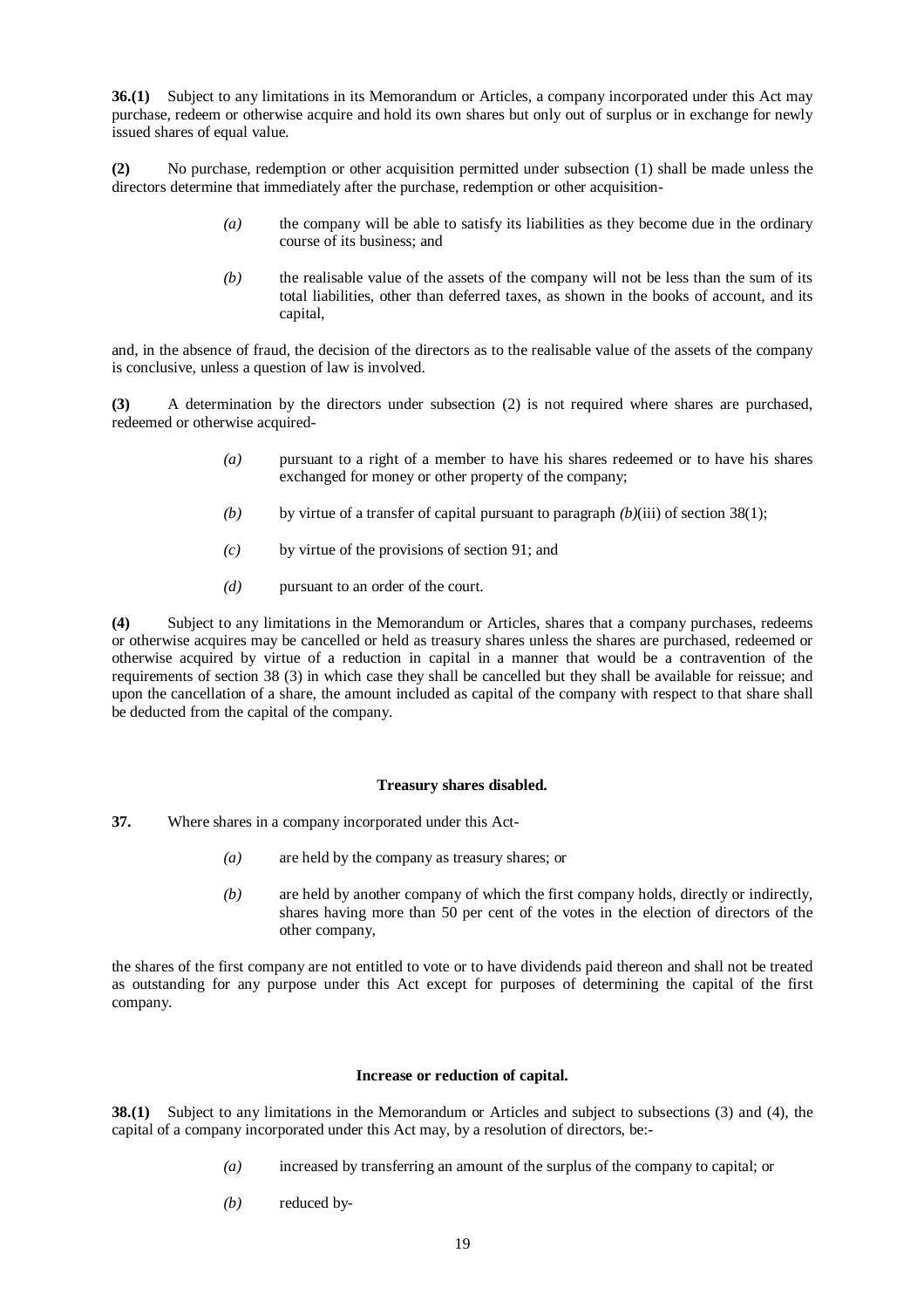- **(i)** returning to members any amount received by the company upon the issue of any of its shares, the amount being surplus to the requirements of the company,
- **(ii)** cancelling any capital that is lost or not represented by assets having a realisable value; or
- **(iii)** transferring capital to surplus for the purpose of purchasing, redeeming or otherwise acquiring shares that the directors have resolved to purchase, redeem or otherwise acquire.

**(2)** No reduction of capital shall be effected that reduces the capital of the company to an amount that is less than the sum of-

- *(a)* the aggregate par value of-
	- **(i)** all outstanding shares with par value; and
	- **(ii)** all shares with par value held by the company as treasury shares; and
- *(b)* the aggregate of the amounts designated as capital of-
	- **(i)** all outstanding shares without par value; and
	- **(ii)** all shares without par value held by the company as treasury shares that are entitled to a preference, if any, in the assets of the company upon liquidation of the company.

**(3)** No reduction of capital shall be effected under subsection (1) unless the directors determine that immediately after the reduction-

- *(a)* the company will be able to satisfy its liabilities as they become due in the ordinary course of its business; and
- *(b)* the realisable value of the assets of the company will not be less than its total liabilities, other than deferred taxes, as shown in the books of account, and its remaining capital,

and, in the absence of fraud, the decision of the directors as to the realisable value of the assets of the company is conclusive, unless a question of law is involved.

### **Dividends.**

**39.(1)** Subject to any limitations in its Memorandum or Articles, a company incorporated under this Act may, by a resolution of its directors, declare and pay dividends in money, shares or other property.

**(2)** Dividends shall only be declared and paid out of surplus.

**(3)** No dividend shall be declared and paid unless the directors determine that immediately after the payment of the dividend-

- *(a)* the company will be able to satisfy its liabilities as they become due in the ordinary course of its business; and
- *(b)* the realisable value of the assets of the company will not be less than the sum of its total liabilities, other than deferred taxes, as shown in the books of account, and its capital,

and, in the absence of fraud, the decision of the directors as to the realisable value of the assets of the company is conclusive, unless a question of law is involved.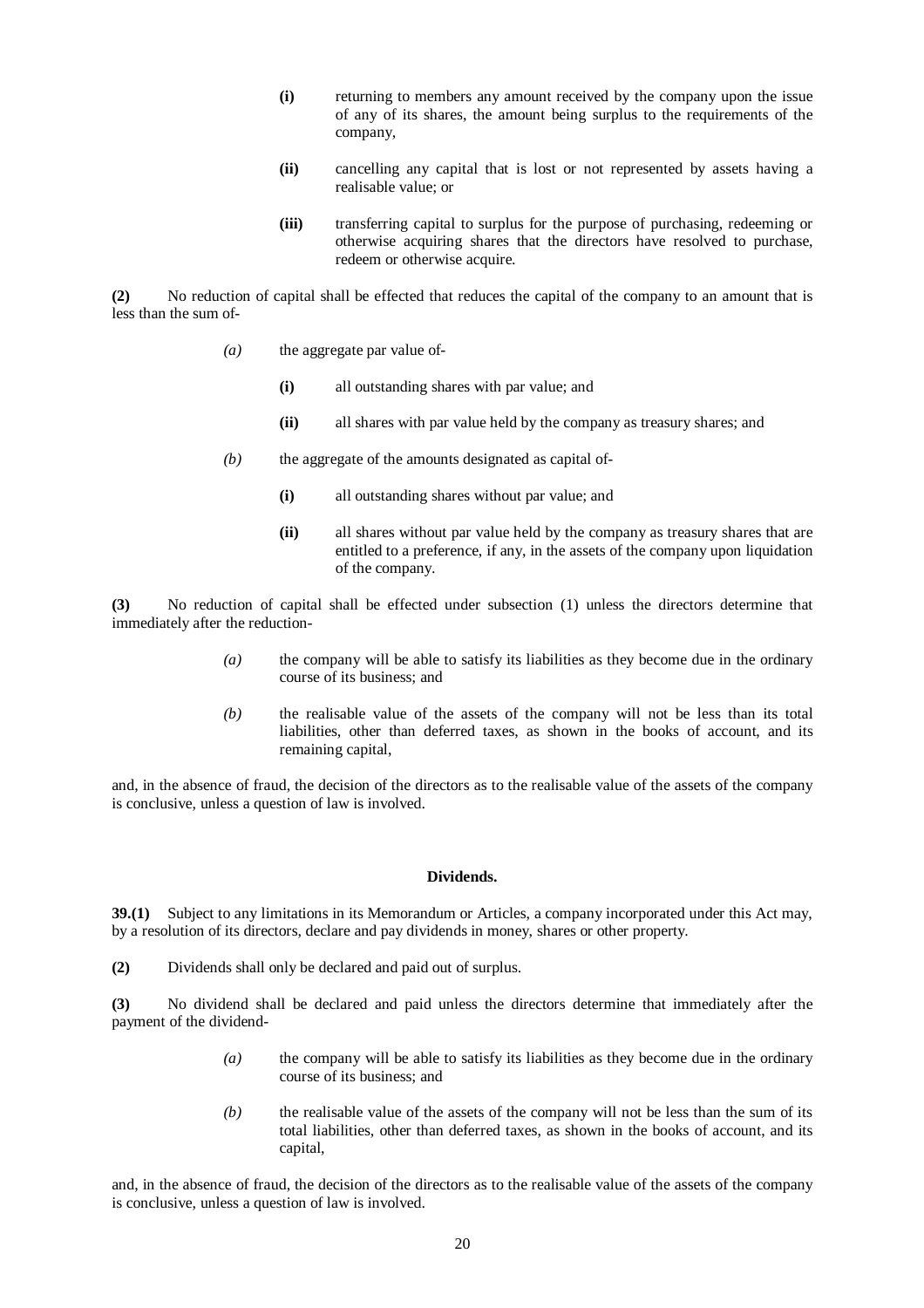#### **Appreciation of assets.**

**40.** Subject to any limitations in its Memorandum or Articles, a company incorporated under this Act may, by a resolution of directors, include in the computation of surplus for any purpose under this Act the net unrealised appreciation of the assets of the company, and, in the absence of fraud, the decision of the directors as to the value of the assets is conclusive, unless a question of law is involved.

#### **Mortgages and charges of shares.**

**41.(1)** A mortgage or charge of shares of a company incorporated under this Act must be in writing signed by, or with the authority of, the holder of the bearer share or the registered share to which the mortgage or charge relates.

**(2)** In the case of a bearer share, a mortgage or charge thereof is not valid and enforceable unless the certificate for the share to be mortgaged or charged is deposited with the mortgagee or chargee but the deposit of the certificate with the mortgagee or chargee shall not constitute a transfer of the bearer share, title to which shall only pass upon due compliance with the provisions of the law governing realisation of the security by the mortgagee or chargee.

**(3)** A mortgage or charge of shares of a company incorporated under this Act need not be in any specific form but it must clearly indicate-

- *(a)* the intention to create a mortgage or charge; and
- *(b)* the amount secured by the mortgage or charge or how that amount is to be calculated.

**(4)** A mortgage or charge of shares of a company incorporated under this Act may be governed by the law of a jurisdiction other than Belize but if a law other than the laws of Belize is specified as the governing law-

- *(a)* the mortgage or charge must be in compliance with the requirements of its governing law in order for the mortgage or charge to be valid and binding on the company; and
- *(b)* the remedies available to a mortgagee or chargee shall be governed by the governing law and the instrument creating the mortgage or charge save that the rights between the mortgagor or mortgagee as a member of the company and the company shall continue to be governed by the Memorandum and the Articles of the company and this Act.

**(5)** If no law is specified to govern a mortgage or charge of shares of a company incorporated under this Act, the instrument creating the mortgage or charge shall be governed by the laws of Belize and, in the case of a default by the mortgagor or chargor on the terms of the mortgage, the mortgagee or chargee is entitled to the following remedies:-

- *(a)* subject to any limitations or provisions to the contrary in the instrument creating the mortgage or charge, the right to sell the shares; and
- *(b)* the right to appoint a receiver who, subject to any limitations or provisions to the contrary in the instrument creating the mortgage or charge, may:-
	- **(i)** vote the shares;
	- **(ii)** receive dividends and other payments in respect of the shares; and
	- **(iii)** exercise other rights and powers of the mortgagor or chargor in respect of the shares, until such time as the mortgage or charge is discharged.

**(6)** Subsection (5) also applies to a mortgage or charge of shares of a company incorporated under this Act where the law of Belize is specified as the governing law.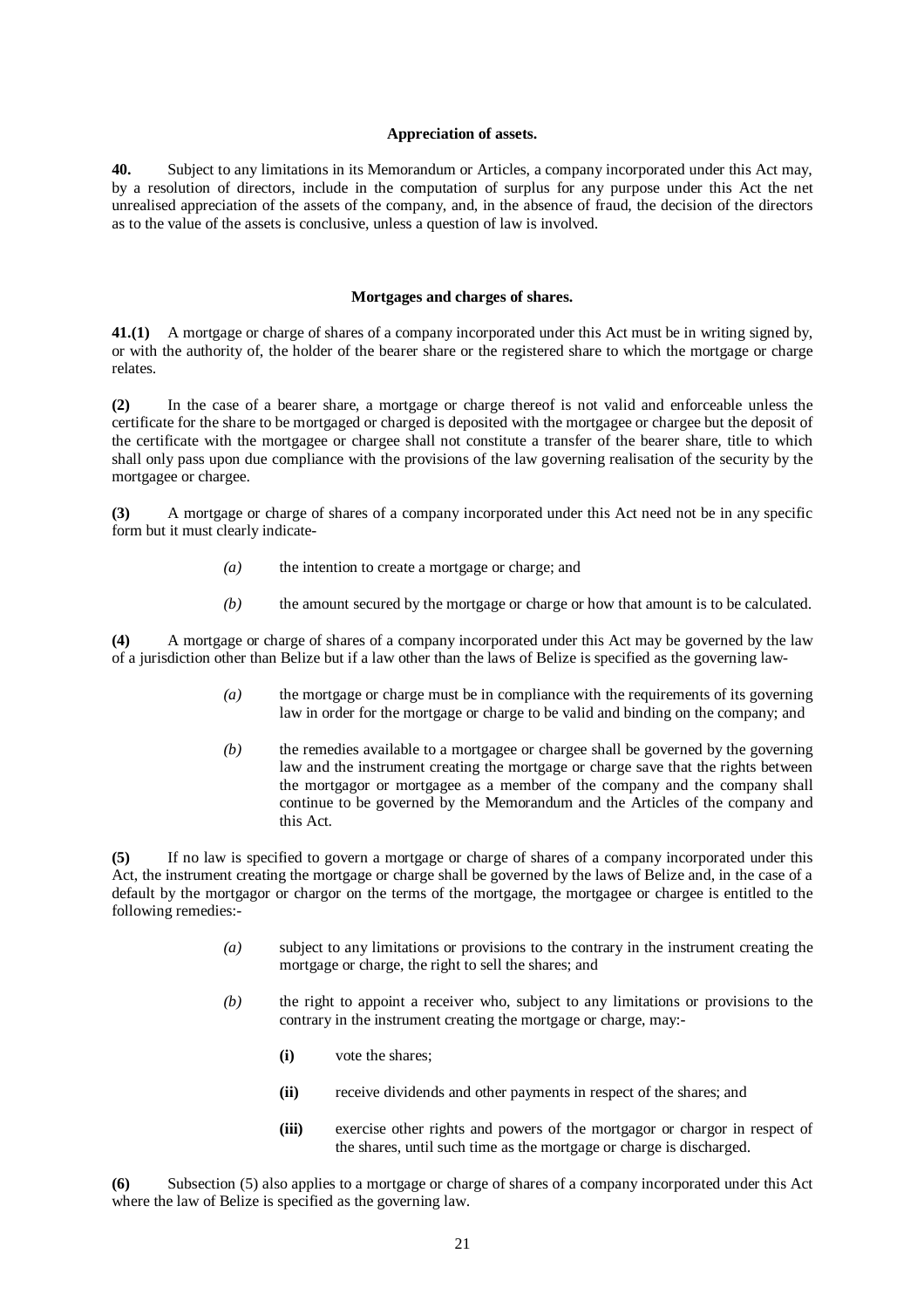**(7)** Subject to any provisions to the contrary in the instrument of mortgage or charge of shares of a company incorporated under this Act, all amounts that accrue from the enforcement of the mortgage or charge shall be applied in the following manner:-

- *(a)* firstly, in meeting the costs incurred in enforcing the mortgage or charge;
- *(b)* secondly, in discharging the sums secured by the mortgage or charge; and
- *(c)* thirdly, in paying any balance due to the mortgagor or chargor.
- **(8)** The remedies referred to in subsection (5) are not exercisable until:-
	- *(a)* a default has occurred and has continued for a period of not less than 30 days, or such shorter period as may be specified in the instrument creating the mortgage or charge; and
	- *(b)* the default has not been rectified within 14 days from service of the notice specifying the default and requiring rectification thereof.

**(9)** In the case of the mortgage or charge of registered shares, there may be entered in the share register of the company:-

- *(a)* a statement that the shares are mortgaged or charged;
- *(b)* the name of the mortgagee or chargee; and
- *(c)* the date on which the statement and name are entered in the share register.

# **PART IV -** *Registered Office and Agent*

#### **Registered office.**

**42.** A company incorporated under this Act shall at all times have a registered office in Belize.

### **Registered agent.**

**43.(1)** A company incorporated under this Act shall at all times have a registered agent in Belize.

**(2)** No person shall act or hold himself out as a registered agent for international business companies unless he has obtained a licence from the International Financial Services Commission established under the International Financial Services Commission Act, and every person who contravenes this provision commits an offence and shall be liable to the penalties prescribed under that Act.

#### **Change of registered office or registered agent.**

**44.(1)** A company incorporated under this Act may, by a resolution of directors, amend its Memorandum to change the place of its registered office or to change its registered agent.

**(2)** A resolution made pursuant to subsection (1) above to change the registered agent shall become effective three working days after notice of such change has been sent by registered mail properly addressed to the registered agent being so removed.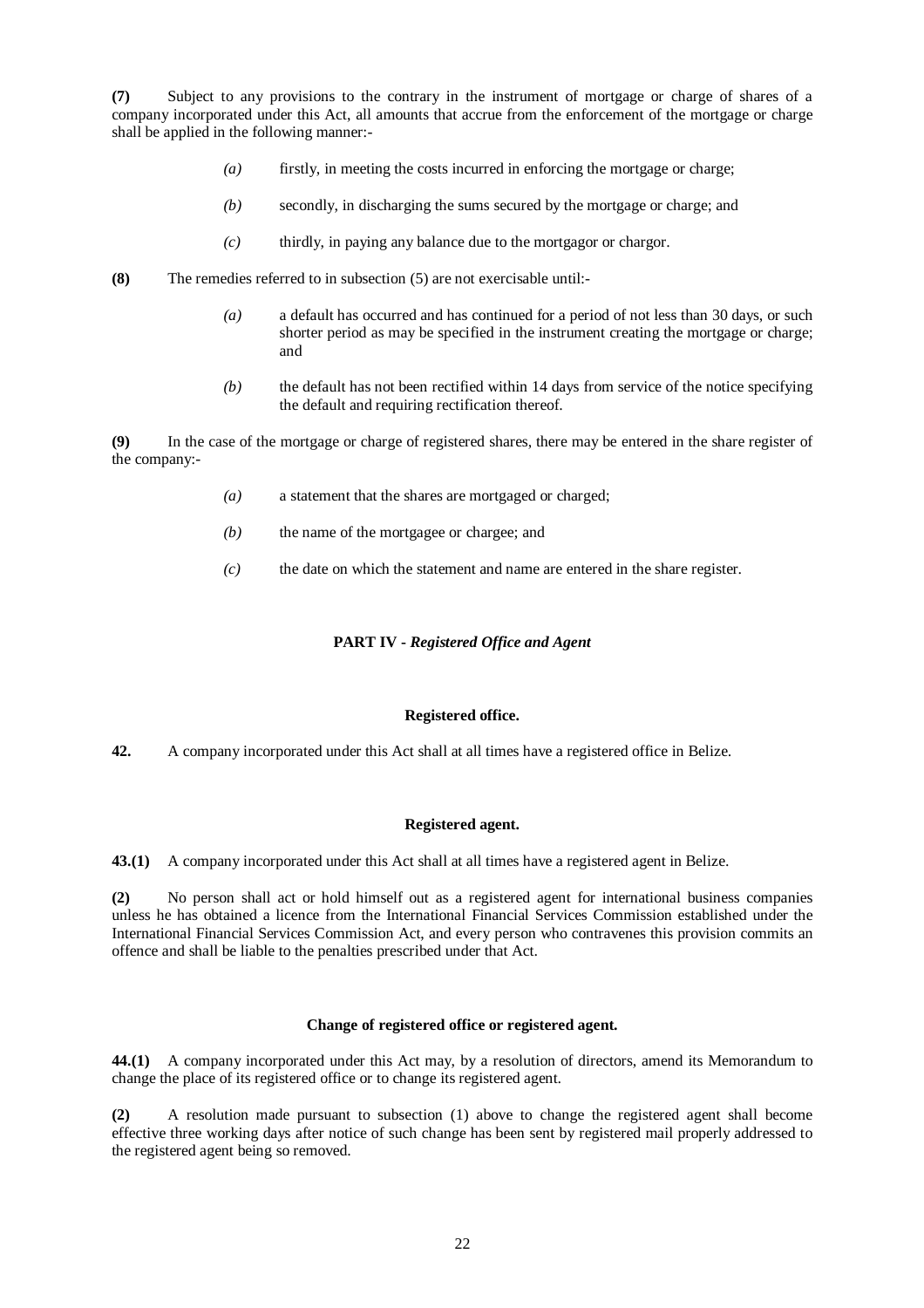### **Register of registered agents.**

**45.(1)** The Registrar shall maintain a register of registered agents in which the following details shall be recorded:-

- *(a)* the name of the registered agent;
- *(b)* the address of the registered agent;
- *(c)* the names of the individuals authorised to sign on behalf of any firm or corporation that is a registered agent; and
- *(d)* in a case where a registered agent ceases to be a registered agent, the date on which the registered agent ceased to be a registered agent.

**(2)** The Registrar shall, during the month of January in each year, publish in the *Gazette* a list of registered agents as appeared on the register of registered agents on 31st December in the preceding year.

**(3)** Any change in the details kept by the Registrar in the register of registered agents pursuant to subsection (1) shall be notified immediately by the registered agent to the Registrar, and, upon payment of such fee as may be prescribed by the Minister, the Registrar shall record the change in the register of registered agents.

**(4)** Where the registered agent of a company desires to cease to act as registered agent and the registered agent is unable to reach an agreement with the company for which he is registered agent concerning his replacement, the following provisions shall apply:-

- *(a)* the registered agent shall give not less than 90 days written notice to any director or officer of the company of which he is the registered agent at the director's or officer's last known address, or if the registered agent is not aware of the identity of any director or officer then the person from whom the registered agent last received instructions concerning the company, specifying the wish of the registered agent to resign as registered agent and shall together with the notice provide a list of all registered agents in Belize with their names and addresses;
- *(b)* the registered agent shall submit to the Registrar a copy of the notice and to the company a list of registered agents referred to in paragraph *(a)*;
- *(c)* if, at the time of expiry of the notice, the company has not adopted a resolution to amend its Memorandum to change its registered agent, the registered agent shall inform the Registrar in writing that the company has not changed its registered agent whereupon the Registrar shall publish a notice in the *Gazette* that the name of the company will be struck off the register, unless the company, within 30 days from the date of the publication of the notice in the *Gazette*, registers with the Registrar a copy of a resolution amending its Memorandum to change its registered agent; and
- *(d)* if a company fails within 30 days from the date of the publication of the notice referred to in paragraph (c) to register with the Registrar a copy of a resolution amending its Memorandum to change its registered agent, the Registrar shall strike the name of the company off the Register and shall publish in the *Gazette* a notice that the name of the company has been struck off the Register.

**(5)** A company that has been struck off the Register under this section remains liable for all claims, debts, liabilities and obligations of the company, and the striking-off does not affect the liability of any of its members, directors, officers or agents.

# **Penalty for contravention of sections 42 and 43.**

**46.** A company that wilfully contravenes section 42 or 43:-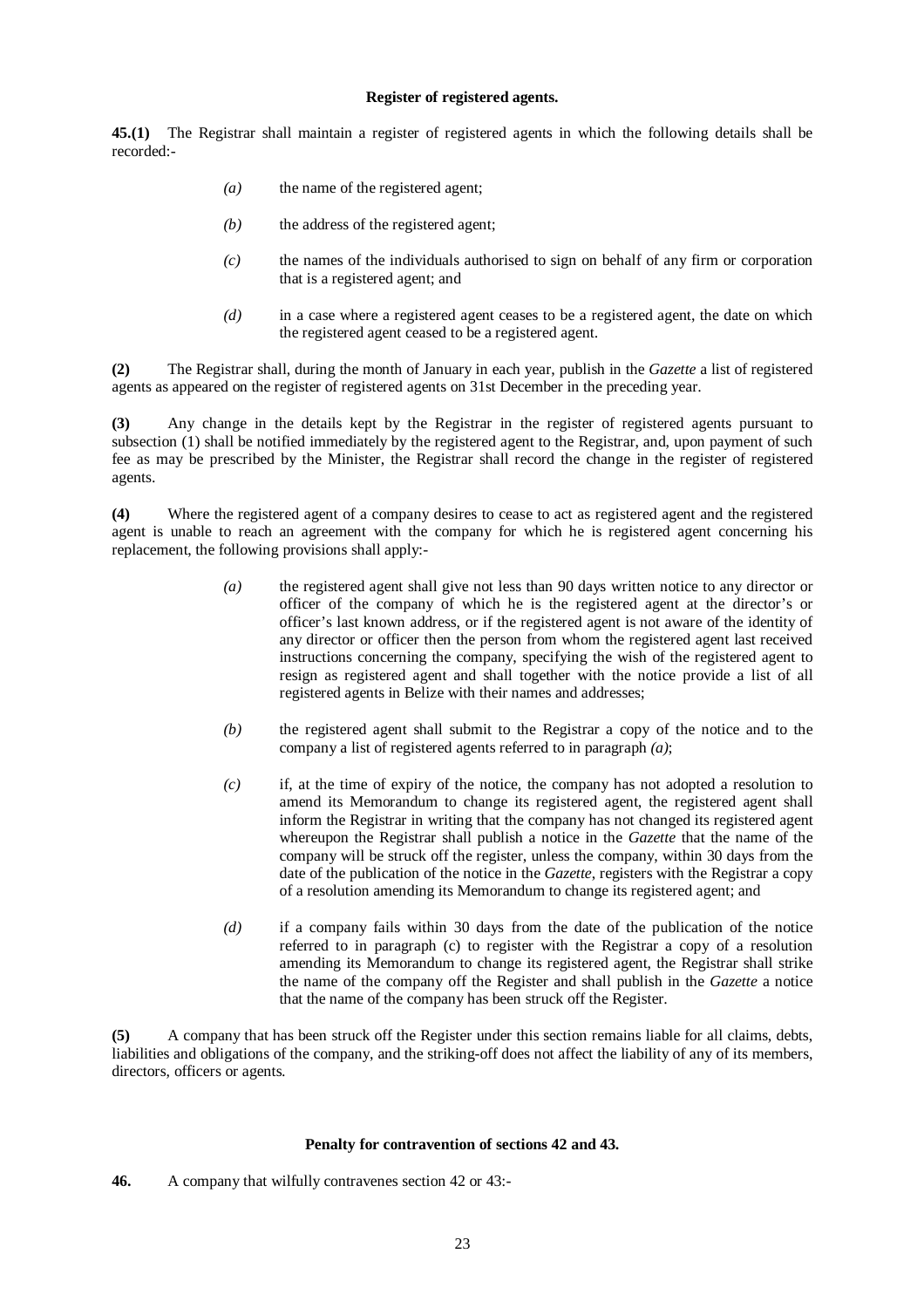- *(a)* is liable to a penalty of \$25 for each day or part thereof during which the contravention continues, and a director who knowingly permits the contravention is liable to a like penalty; and
- *(b)* without prejudice to paragraph *(a)* above, if the contravention continues for a period of 30 days the company shall be deemed to have commenced to wind-up and dissolve under section 98(2).

#### **PART V -** *Directors, Officers, Agents and Liquidators*

### **Management by directors.**

**47.** Subject to any limitations in its Memorandum or Articles, the business and affairs of a company incorporated under this Act shall be managed by a board of directors that consists of one or more persons who may be individuals or companies.

#### **Election, term and removal of directors.**

**48.(1)** The first directors of a company incorporated under this Act shall be elected by the subscribers to the Memorandum; and thereafter, the directors shall be elected by the members for such term as the members may determine and where permitted by the Memorandum or Articles of a company incorporated under this Act, the directors may also elect directors for such term as the directors may determine.

**(2)** Each director holds office until his successor takes office or until his earlier death, resignation or removal.

- **(3)** Subject to any limitations in the Memorandum or Articles-
	- *(a)* a director may be removed from office by a resolution of members or by a resolution of directors; and
	- *(b)* a director may resign his office by giving written notice of his resignation to the company and the resignation has effect from the date the notice is received by the company or from such later date as may be specified in the notice.

**(4)** Subject to any limitations in the Memorandum or Articles, a vacancy in the board of directors may be filled by a resolution of members or of a majority of the remaining directors.

## **Optional register of directors.**

**49.(1)** A company incorporated under this Act may keep a register to be known as a register of directors containing:-

- *(a)* the names and addresses of the persons who are directors of the company;
- *(b)* the date on which each person whose name is entered in the register was appointed as a director of the company; and
- *(c)* the date on which each person named as a director ceased to be a director of the company.

**(2)** The register of directors may be in such form as the directors approve, but if it is in magnetic, electronic or other data storage form, the company must be able to produce legible evidence of its contents.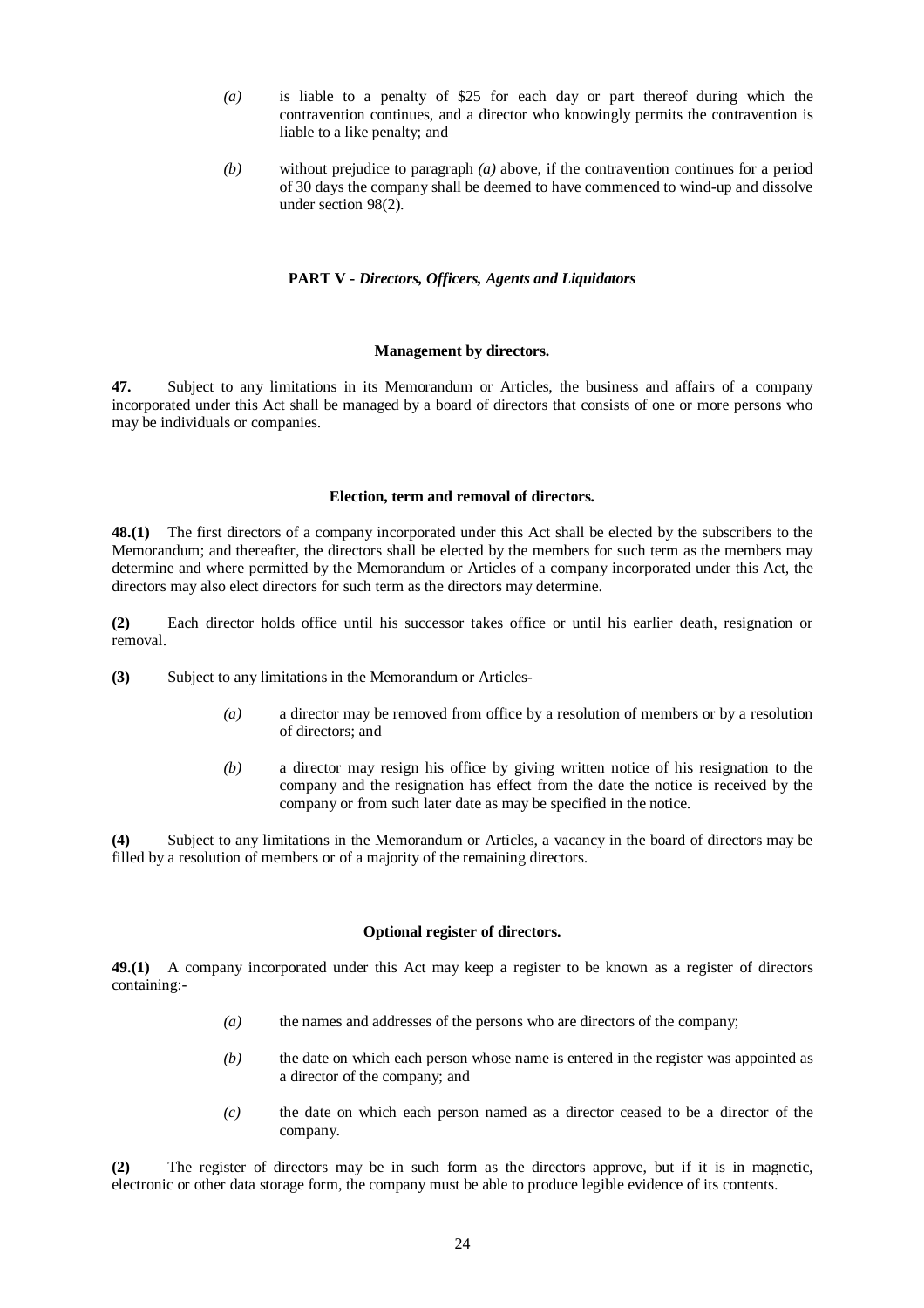**(3)** A copy of the register of directors, commencing from the date of the registration of the company, shall be kept at the registered office of the company referred to in section 42.

### **Number of directors.**

**50.** The number of directors shall be fixed by the Articles and, subject to any limitations in the Memorandum or Articles, the Articles may be amended to change the number of directors

#### **Powers of directors.**

**51.** The directors have all the powers of the company that are not reserved to the members under this Act or in the Memorandum or Articles.

#### **Emoluments of directors.**

**52.** Subject to any limitations in the Memorandum or Articles, the directors may, by a resolution of directors, fix the emoluments of directors in respect of services to be rendered in any capacity to the company.

## **Committees of directors.**

**53.(1)** The directors may, by a resolution of directors, designate one or more committees, each consisting of one or more directors.

**(2)** Subject to any limitations in the Memorandum or Articles, each committee has such powers and authority of the directors, including the power and authority to affix the common seal of the company, as are set forth in the resolution of directors establishing the committee, except that no committee has any power or authority with respect to the matters requiring a resolution of directors under sections 48 and 59.

### **Meetings of directors.**

**54.(1)** Subject to any limitations in the Memorandum or Articles, the directors of a company incorporated under this Act may meet at such times and in such manner and places within or outside Belize as the directors may determine to be necessary or desirable.

- **(2)** A director shall be deemed to be present at a meeting of directors if-
	- *(a)* he participates by telephone or other electronic means; and
	- *(b)* all directors participating in the meeting are able to hear each other.

### **Notice of meetings of directors.**

**55.(1)** Subject to a requirement in the Memorandum or Articles to give longer notice, a director shall be given not less than one day's notice of meetings of directors.

**(2)** Notwithstanding subsection (1), subject to any limitations in the Memorandum or Articles, a meeting of directors held in contravention of that subsection is valid if all of the directors, or such majority thereof as may be specified in the Memorandum or Articles entitled to vote at the meeting, have waived the notice of the meeting; and, for this purpose, the presence of a director at the meeting shall be deemed to constitute a waiver on his part.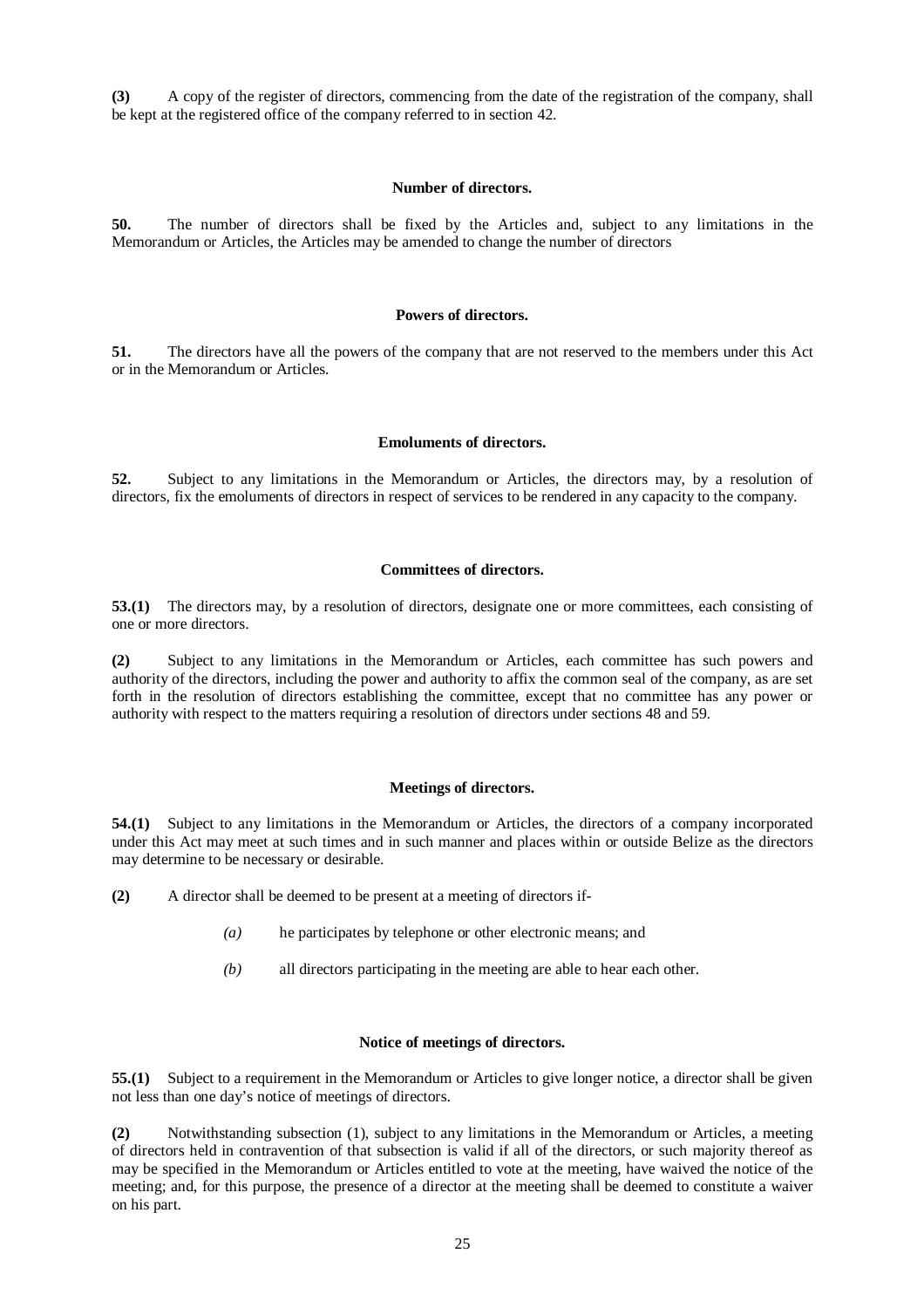**(3)** The inadvertent failure to give notice of a meeting to a director, or the fact that a director has not received the notice, does not invalidate the meeting.

### **Quorum for meetings of directors.**

**56.** The quorum for a meeting of directors is that fixed by the Memorandum or Articles; but, where no quorum is so fixed, a meeting of directors is properly constituted for all purposes if at the commencement of the meeting one half of the total number of directors are present in person or by alternate.

## **Consents of directors.**

**57.** Subject to any limitations in the Memorandum or Articles, an action that may be taken by the directors or a committee of directors at a meeting may also be taken by a resolution of directors or a committee of directors consented to in writing or by telex, telegram, cable or other written electronic communication, without the need for any notice.

#### **Alternates for directors.**

**58.(1)** Subject to any limitations in the Memorandum or Article, a director may by a written instrument appoint an alternate who need not be a director.

**(2)** An alternate for a director appointed under subsection (1) is entitled to attend meetings in the absence of the director who appointed him and to vote or consent in the place of the director.

#### **Officers and agents.**

**59.(1)** The directors may, by a resolution of directors, appoint any person, including a person who is a director, to be an officer or agent of the company.

**(2)** Subject to any limitations in the Memorandum or Articles, each officer or agent has such powers and authority of the directors, including the power and authority to affix the common seal of the company, as are set forth in the Articles or in the resolution of directors appointing the officer or agent, except that no officer or agent has any power or authority with respect to the matters requiring a resolution of directors under section 52 and this section.

**(3)** The directors may remove an officer or agent appointed under subsection (1) and may revoke or vary a power conferred on him under subsection (2).

## **Standard of care.**

**60.(1)** Every director, officer, agent and liquidator of a company incorporated under this Act, in performing his functions, shall act honestly and in good faith with a view to the best interests of the company and exercise the care, diligence and skill that a reasonably prudent person would exercise in comparable circumstances.

**(2)** No provision in the Memorandum or Articles of a company incorporated under this Act or in any agreement entered into by the company relieves a director, officer, agent or liquidator of the company from the duty to act in accordance with the Memorandum or Articles or from any personal liability arising from his management of the business and affairs of the company.

#### **Reliance on records and reports.**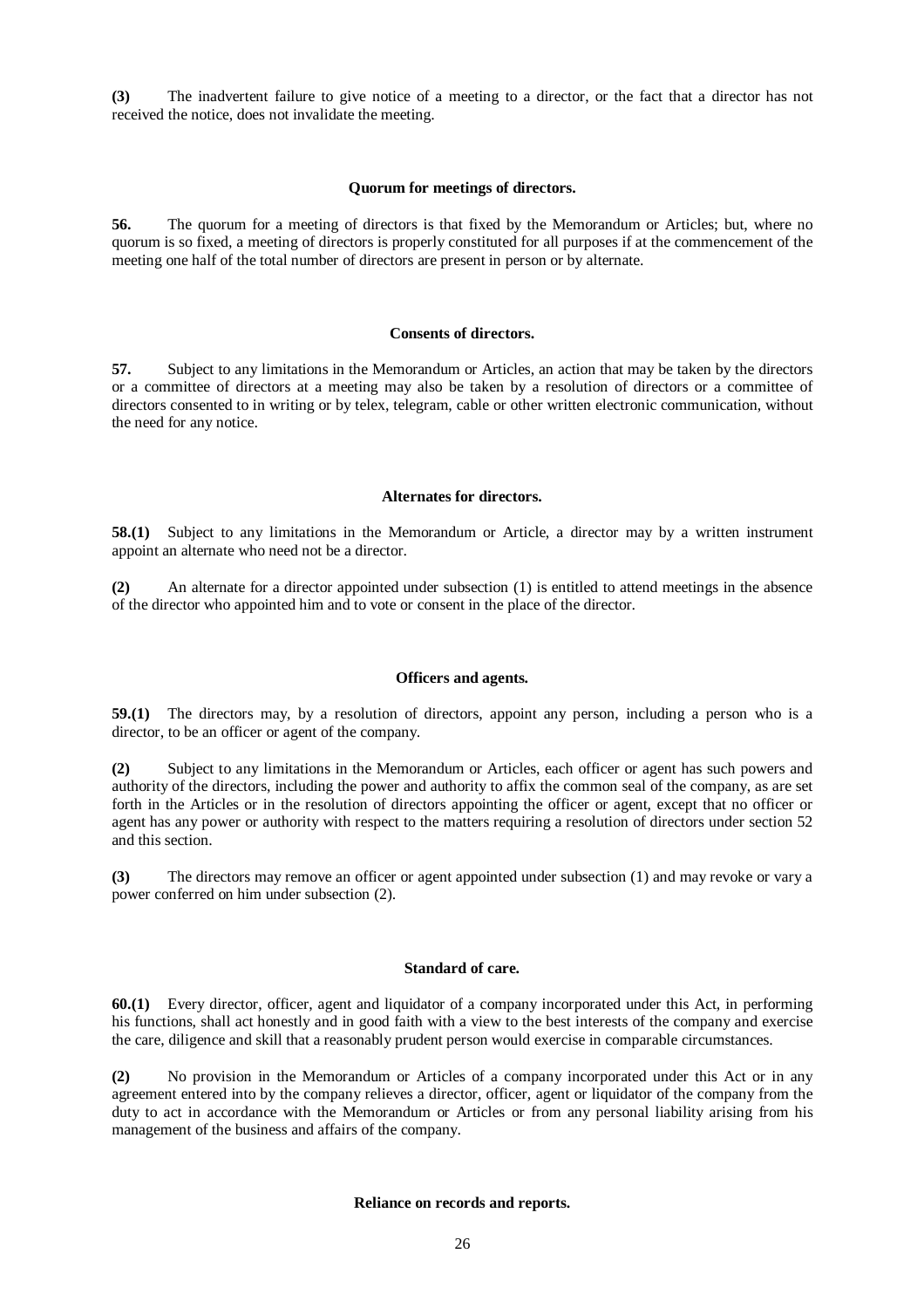**61.** Every director, officer, agent and liquidator of a company incorporated under this Act, in performing his functions, is entitled to rely upon the share register kept under section 31, the books of accounts and records and the minutes and copies of consents to resolutions kept under section 73 and any report made to the company by any other director, officer, agent or liquidator or by any person selected by the company to make the report.

### **Conflicts of interest.**

**62.(1)** Subject to any limitations in the Memorandum or Articles, if the requirements of subsection (2) or (3) are satisfied, no agreement or transaction between-

- *(a)* a company incorporated under this Act; and
- *(b)* one or more of its directors or liquidators, or any person in which any director or liquidator has a financial interest or to whom any director or liquidator is related, including as a director or liquidator of that other person,

is void or voidable for this reason only or by reason only that the director or liquidator is present at the meeting of directors or liquidators, or at the meeting of the committee of directors or liquidators, that approves the agreement or transaction or that the vote or consent of the director or liquidator is counted for that purpose.

- **(2)** An agreement or transaction referred to in subsection (1) is valid if-
	- *(a)* the material facts of the interest of each director or liquidator in the agreement or transaction and his interest in or relationship to any other party to the agreement or transaction are disclosed in good faith or are known by the other directors or liquidators; and
	- *(b)* the agreement or transaction is approved or ratified by a resolution of directors or liquidators that has been approved:-
		- **(i)** without counting the vote or consent of any interested director or liquidator; or
		- **(ii)** by the unanimous vote or consent of all disinterested directors or liquidators if the votes or consents of all disinterested directors or liquidators is insufficient to approve a resolution of directors or liquidators.
- **(3)** An agreement or transaction referred to in subsection (1) is valid if-
	- *(a)* the material facts of the interest of each director or liquidator in the agreement or transaction and his interest in or relationship to any other party to the agreement or transaction are disclosed in good faith or are known by the members entitled to vote at a meeting of members; and
	- *(b)* the agreement or transaction is approved or ratified by a resolution of members.

**(4)** Subject to any limitations in the Memorandum or Articles, a director or liquidator who has an interest in any particular business to be considered at a meeting of directors, liquidators or members may be counted for purposes of determining whether the meeting is duly constituted in accordance with section 56 or otherwise.

### **Indemnification.**

**63.(1)** Subject to subsection (2) and any limitations in its Memorandum or Articles, a company incorporated under this Act may indemnify against all expenses, including legal fees, and against all judgments, fines and amounts paid in settlement and reasonably incurred in connection with legal, administrative or investigative proceedings any person who-

*(a)* is or was a party or is threatened to be made a party to any threatened, pending or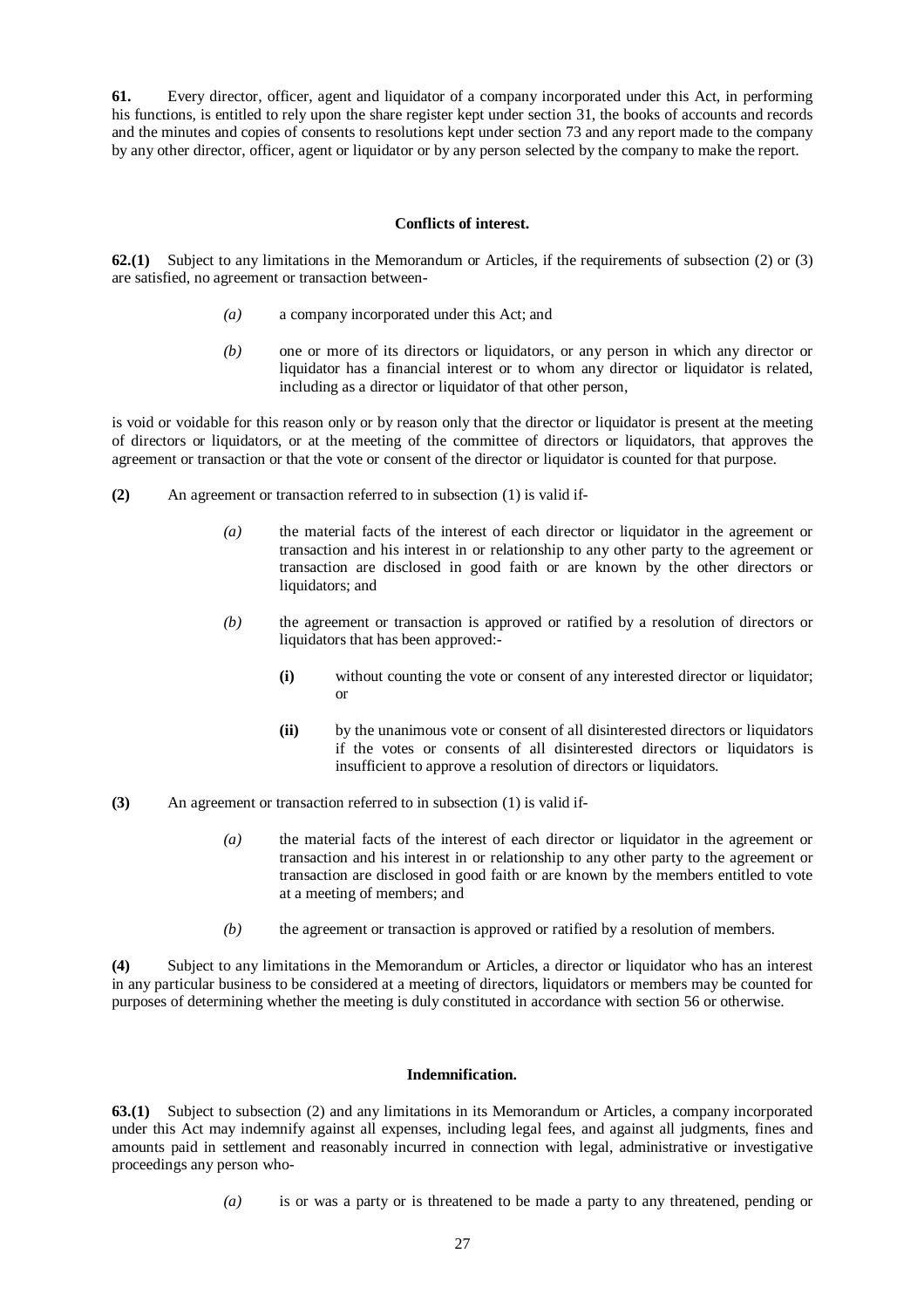completed proceedings, whether civil, criminal, administrative or investigative, by reason of the fact that the person is or was a director, an officer or a liquidator of the company; or

*(b)* is or was, at the request of the company, serving as a director, officer or liquidator of, or in any other capacity is or was acting for, another company or a partnership, joint venture, trust or other enterprise.

**(2)** Subsection (1) only applies to a person referred to in that subsection if the person acted honestly and in good faith with a view to the best interests of the company and, in the case of criminal proceedings, the person had no reasonable cause to believe that his conduct was unlawful.

**(3)** The decision of the directors as to whether the person acted honestly and in good faith and with a view to the best interests of the company and as to whether the person had no reasonable cause to believe that his conduct was unlawful is, in the absence of fraud, sufficient for the purposes of this section, unless a question of law is involved.

**(4)** The termination of any proceedings by any judgment, order, settlement, conviction or the entering of a *nolle prosequi* does not, by itself, create a presumption that the person did not act honestly and in good faith and with a view to the best interests of the company or that the person had reasonable cause to believe that his conduct was unlawful.

**(5)** If a person referred to in subsection (1) has been successful in defence of any proceedings referred to in subsection (1), the person is entitled to be indemnified against all expenses, including legal fees, and against all judgments, fines and amounts paid in settlement and reasonably incurred by the person in connection with the proceedings.

### **Insurance.**

**64.** A company incorporated under this Act may purchase and maintain insurance in relation to any person who is or was a director, an officer or a liquidator of the company, or who at the request of the company is or was serving as a director, an officer or a liquidator, of, or in any other capacity is or was acting for, another company or a partnership, joint venture, trust or other enterprise, against any liability asserted against the person and incurred by the person in that capacity, whether or not the company has or would have had the power to indemnify the person against the liability under subsection (1) of section 63.

# **PART VI -** *Protection of Members and Creditors*

# **Meetings of members.**

**65.(1)** Subject to any limitations in the Memorandum or Articles, the directors of a company incorporated under this Act may convene meetings of the members of the company at such times and in such manner and places within or outside Belize as the directors consider necessary or desirable.

**(2)** Subject to a provision in the Memorandum or Articles for a lesser percentage, upon the written request of members holding more than fifty per cent of the votes of the outstanding voting shares in the company, the directors shall convene a meeting of members.

**(3)** Subject to any limitations in the Memorandum or Articles, a member shall be deemed to be present at a meeting of members if-

- *(a)* he participates by telephone or other electronic means; and
- *(b)* all members participating in the meeting are able to hear each other.
- **(4)** A member may be represented at a meeting of members by a proxy who may speak and vote on behalf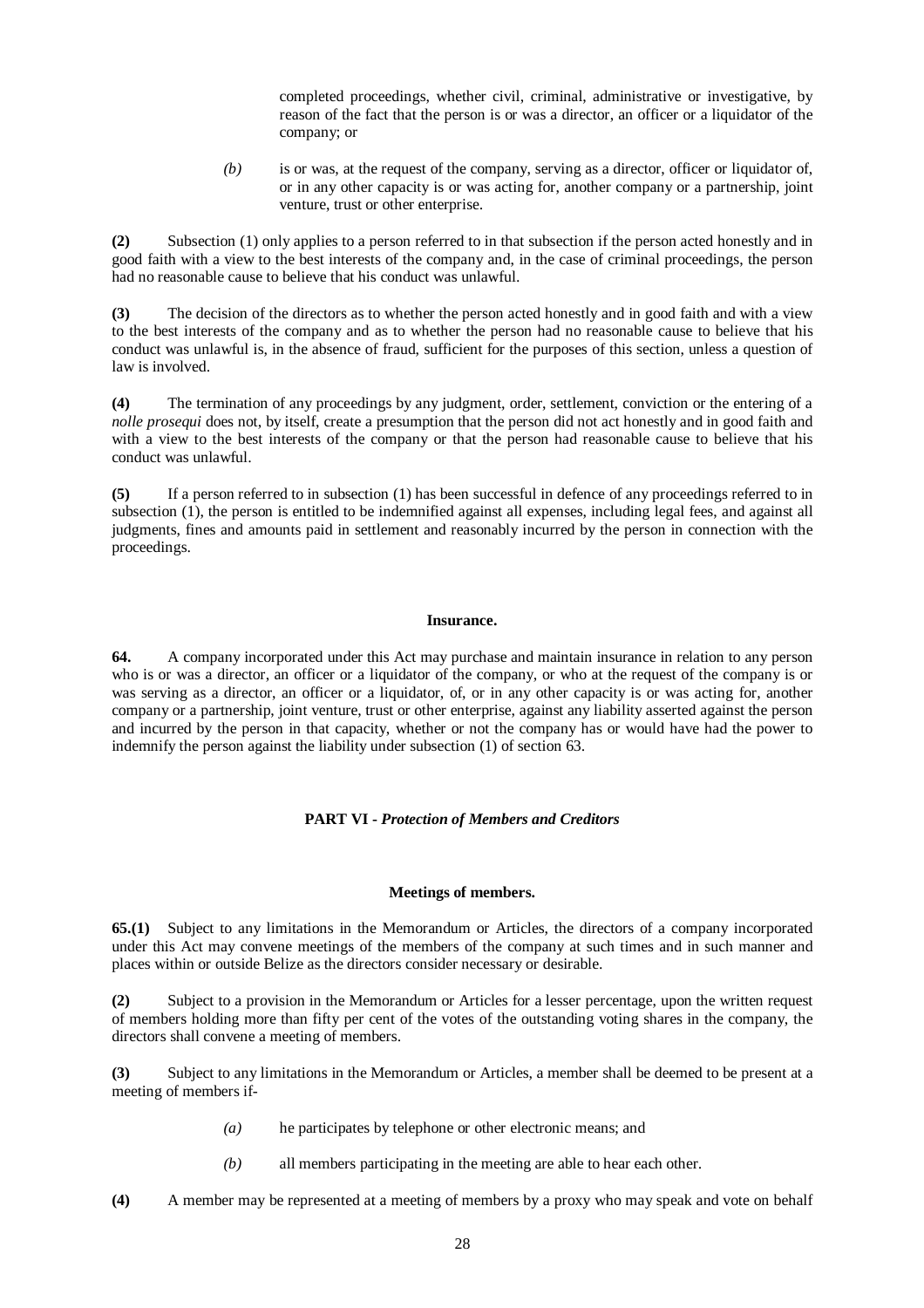of the member.

- **(5)** The following apply in respect of joint ownership of shares:
	- *(a)* if two or more persons hold shares jointly, each of them may be present in person or by proxy at a meeting of members and may speak as a member;
	- *(b)* if only one of them is present in person or by proxy, he may vote on behalf of all of them; and
	- *(c)* if two or more are present in person or by proxy, they must vote as one.

## **Notice of meetings of members.**

**66.(1)** Subject to a requirement in the Memorandum or Articles to give longer notice, the directors shall give not less than 7 days notice of meetings of members to those persons whose names on the date the notice is given appear as members in the share register referred to in section 31 and are entitled to vote at the meeting.

**(2)** Notwithstanding subsection (1), and subject to any limitations in the Memorandum or Articles, a meeting of members held in contravention of the requirement to give notice is valid if members holding a majority of -

- *(a)* the total number of shares entitled to vote on all the matters to be considered at the meeting; or
- *(b)* the votes of each class or series of shares where members are entitled to vote thereon as a class or series together with an absolute majority of the remaining votes,

have waived notice of the meeting; and, for this purpose, the presence of a member at the meeting shall be deemed to constitute a waiver on his part.

**(3)** The inadvertent failure of the directors to give notice of a meeting to a member, or the fact that a member has not received the notice, does not invalidate the meeting.

### **Quorum for meetings of members.**

**67.** The quorum for a meeting of members for purposes of a resolution of members is that fixed by the Memorandum or Articles; but, where no quorum is so fixed a meeting of members is properly constituted for all purposes if at the commencement of the meeting there are present in person or by proxy one-half of the votes of the shares of each class or series thereon and the same proportion of the votes of the remaining shares entitled to vote thereon.

## **Voting by members.**

**68.(1)** Except as otherwise provided in the Memorandum or Articles, all shares vote as one class and each whole share has one vote.

**(2)** The directors of a company incorporated under this Act may fix the date notice is given of a meeting as the record date for determining those shares that are entitled to vote at the meeting.

## **Voting trusts.**

**69.(1)** One or more members of a company incorporated under this Act may by agreement in writing deposit bearer shares with, or transfer registered shares to, any person authorized to act as trustee for the purpose of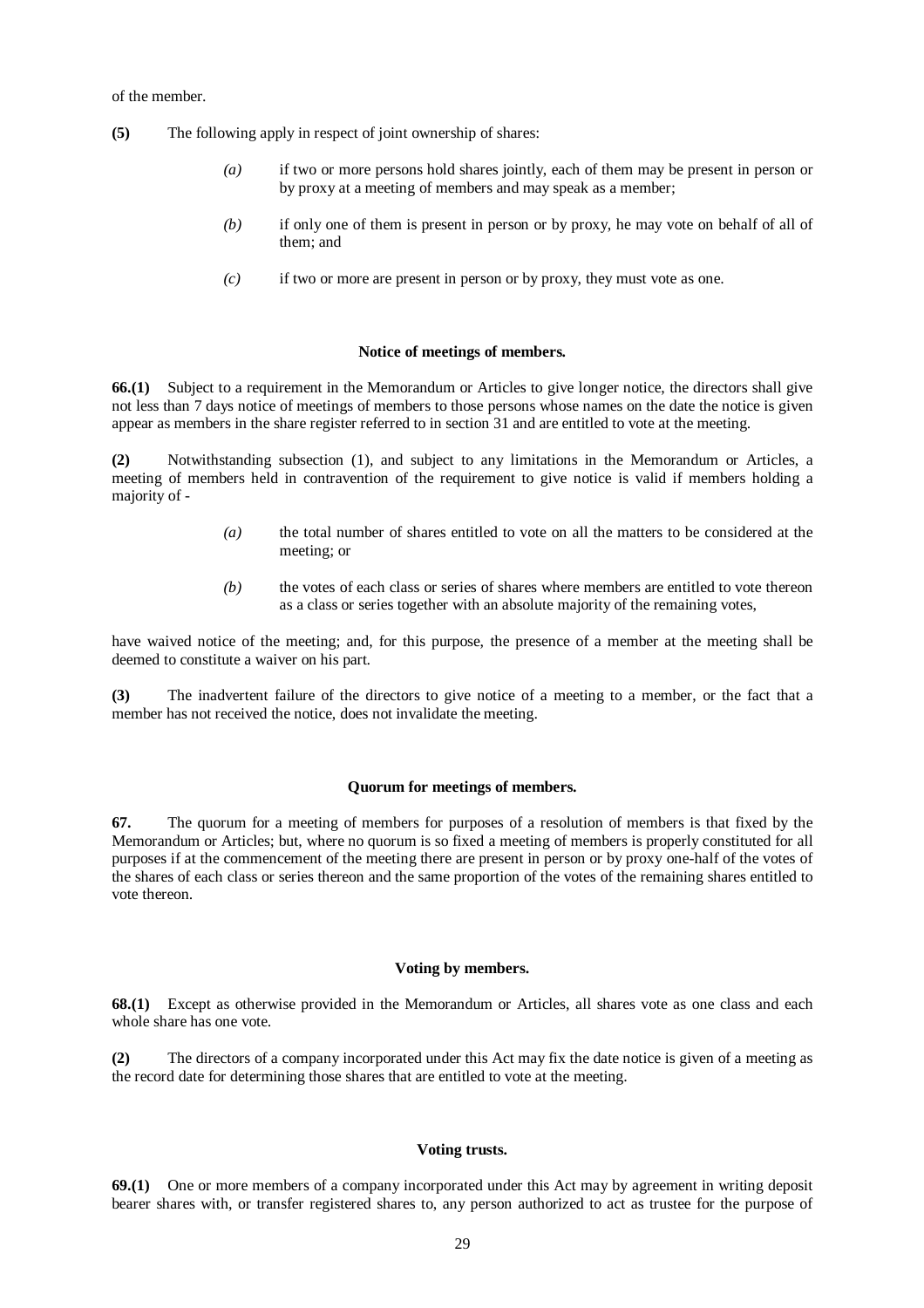vesting in such person, who may be designated voting trustee, the right to vote thereon and the following provisions shall apply:-

- *(a)* the period of time for which the trustee may vote shall not exceed 10 years;
- *(b)* subject to paragraph (a), the agreement may contain any other provisions not inconsistent with the purpose of the agreement;
- *(c)* a copy of the agreement shall be filed at the registered office of the company and shall be open to the inspection of members of the company:-
	- **(i)** in the case of any beneficiary of the trust under the agreement, daily during business hours; and
	- **(ii)** in the case of members of the company, subject to the provisions of section  $74.$
- *(d)* where certificates for registered shares have been issued for shares that are to be transferred to a trustee pursuant to this section, new certificates shall be issued to the voting trustee to represent the shares so transferred and the certificates formerly representing the shares that have been transferred shall be surrendered and cancelled;
- *(e)* where a certificate is issued to a voting trustee, an endorsement shall be made on the certificate that the shares represented thereby in the case of registered shares and the certificates in case of bearer shares are held by the person named therein pursuant to an agreement;
- *(f)* there shall be noted in the share register of the company against the record of the shares held by the trustee the fact that such an agreement exists;
- *(g)* the voting trustee may vote the shares so issued or transferred during the period specified in the agreement;
- *(h)* shares registered in the name of the voting trustee may be voted either in person or by proxy and, in voting the shares, the voting trustee shall not incur any liability as member or trustee, except in so far as he may be liable for his own conduct or acts;
- *(i)* where two or more persons are designated as voting trustees and the right and method of voting any shares registered in their name at any meeting of members or on any resolution of members are not fixed by the agreement appointing the trustees, the right to vote shall be determined by a majority of the trustees, or if they are equally divided as to the right and manner of voting the shares in any particular case, the votes of the shares in such case shall be divided equally among the trustees;
- *(j)* at any time within two years prior to the time of expiration of any voting trust agreement as originally fixed or as last extended as provided in this subsection, one or more beneficiaries of the trust under the voting trust agreement may, by written agreement and with the written consent of the voting trustee, extend the duration of the voting trust agreement for an additional period not exceeding ten years from the expiration date of the trust as originally fixed or as last extended; and
- *(k)* the voting trustee shall, prior to the time of expiration of a voting trust agreement, as originally fixed or as previously extended, as the case may be, file at the registered office of the company a copy of the extension agreement and of his consent thereto, and thereupon the duration of the voting trust agreement shall be extended for the period fixed in the extension agreement, but no extension agreement shall affect the rights or obligations of persons not parties thereto.

**(2)** Two or more members of a company incorporated under this Act may by agreement in writing provide that in exercising any voting rights, the shares held by them shall be voted-

*(a)* as provided by the agreement;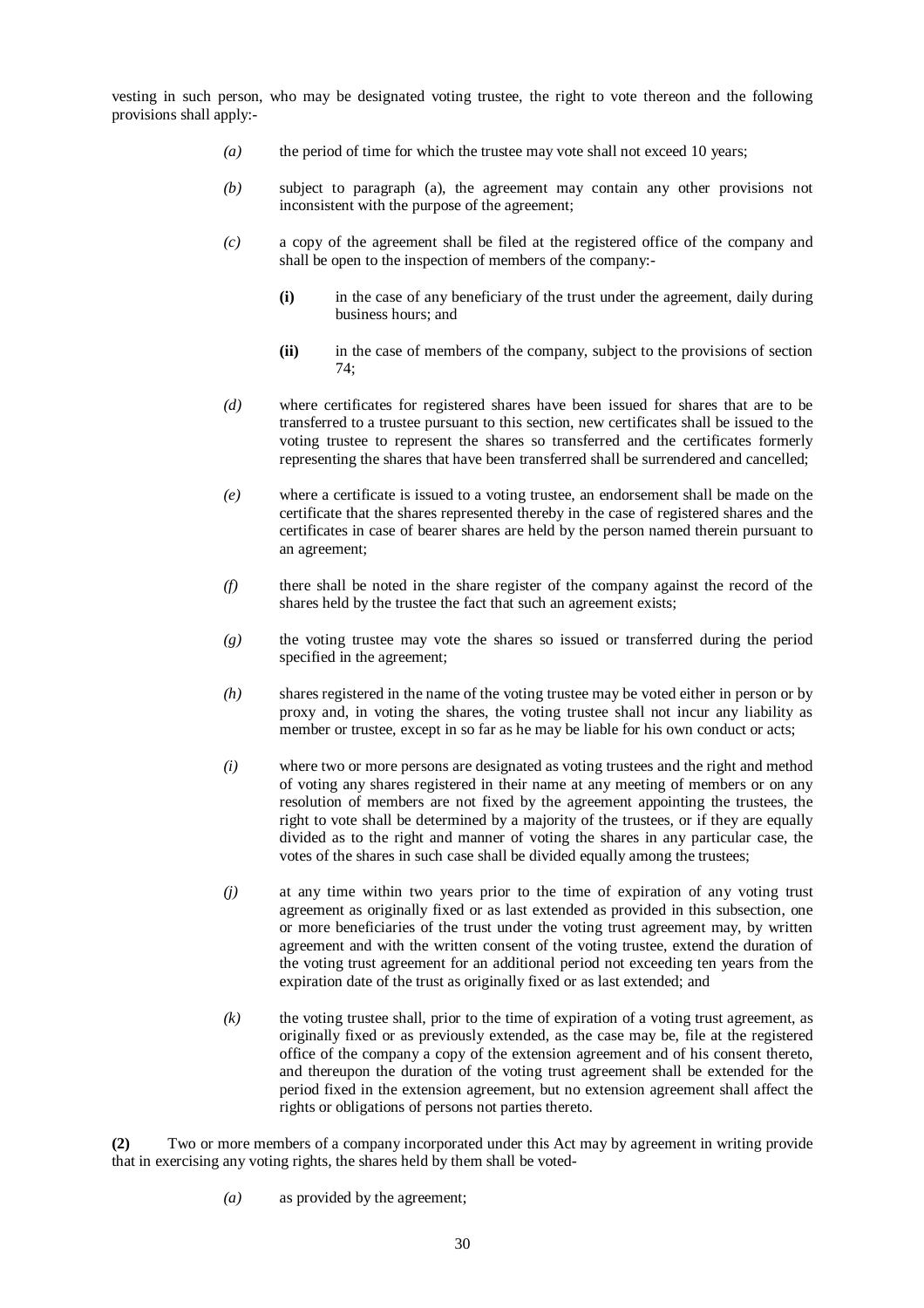- *(b)* as the parties may agree; or
- *(c)* as determined in accordance with such procedure as they may agree upon.

**(3)** No agreement made pursuant to subsection (2) shall be effective for a period of more than ten years from the date it is made, but at any time within the two years immediately preceding the date of the expiration of the agreement the parties may extend its duration for an additional period, not exceeding ten years at any one time, as they may desire.

**(4)** The validity of any voting trust or other voting agreement is not affected during a period of ten years from the date when it was created or last extended by reason only of the fact that under its terms it will or may last beyond a period of ten years.

**(5)** This section shall be deemed not to invalidate any voting or other agreement among members or any irrevocable proxy that is not otherwise illegal.

### **Consents of members.**

**70.** Subject to any limitations in the Memorandum or Articles, an action that may be taken by members at a meeting of members may also be taken by a resolution of members consented to in writing or by telex, telegram, cable or other written electronic communication, without the need for any notice.

# **Service of notice on members.**

**71.(1)** Any notice, information or written statement required under this Act to be given by a company incorporated under this Act to members must be served-

- *(a)* in the case of members holding registered shares:-
	- **(i)** in the manner prescribed in the Memorandum or Articles, as the case may be; or
	- **(ii)** in the absence of a provision in the Memorandum or Articles, by personal service or by mail addressed to each member at the address shown in the share register; and
- *(b)* in the case of members holding shares issued to bearer, in the absence of a provision in the Memorandum or Articles if the notice, information or written statement is published in a newspaper circulated in Belize and a newspaper in the place where the company has its principal office, if different.

**(2)** Subject to a requirement in the Memorandum or Articles to give a specific length of notice, the directors must give sufficient notice of meetings of members to members holding shares issued to bearer to allow a reasonable opportunity for them to take action in order to secure or exercise the right or privilege, other than the right or privilege to vote, that is the subject of the notice.

**(3)** For purposes of subsection (2), what amounts to sufficient notice is a matter of fact to be determined after having regard to all the circumstances.

#### **Service of process, etc., on company.**

**72.(1)** Any summons, notice, order, document, process, information or written statement to be served on a company incorporated under this Act may be served by leaving it, or by sending it by registered mail addressed to the company, at its registered office,, or by leaving it with, or by sending it by registered mail to, the registered agent of the company.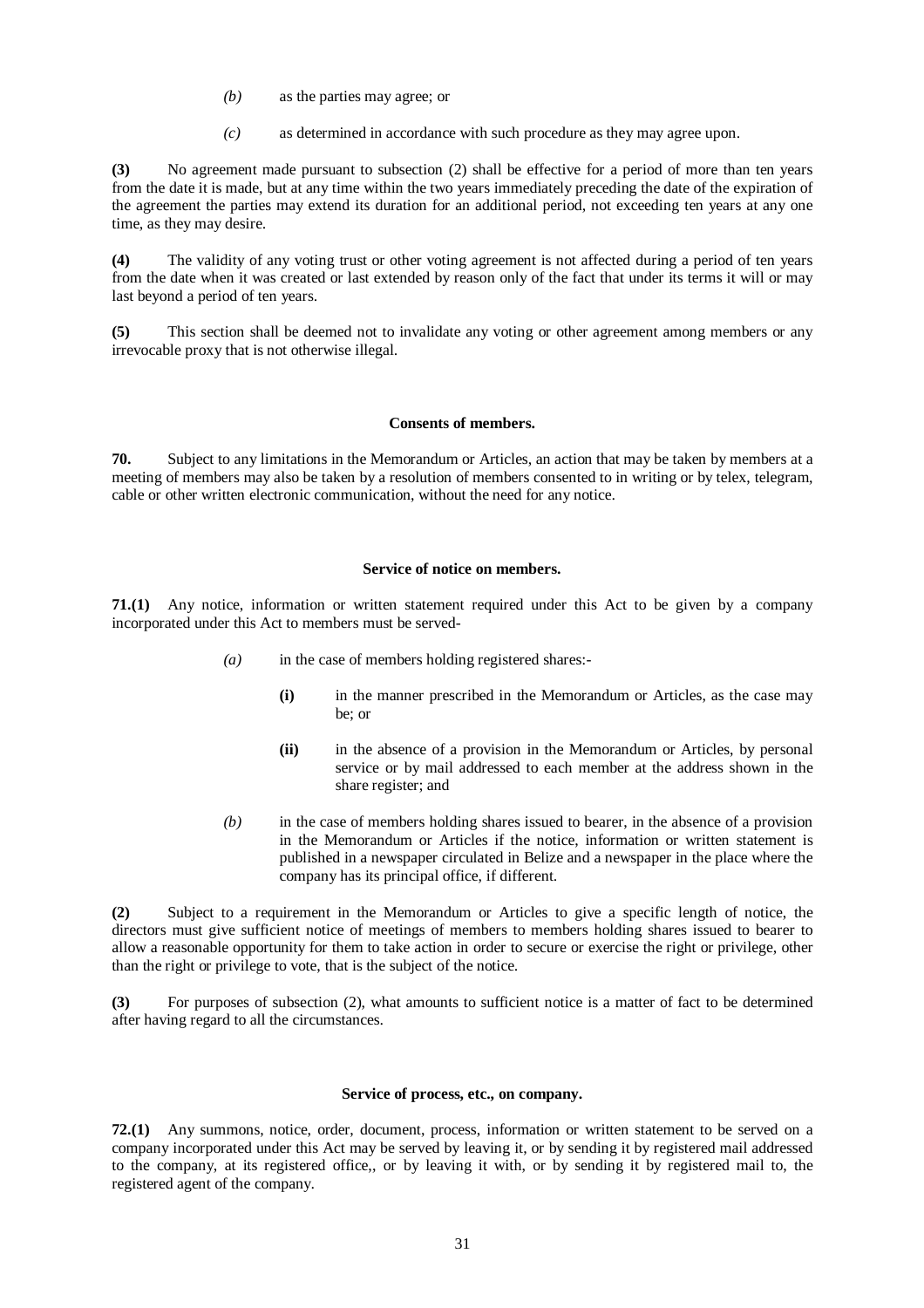**(2)** Service of any summons, notice, order, document, process, information or written statement to be served on a company incorporated under this Act may be proved by showing that the summons, notice, order, document, process, information or written statement:-

- *(a)* was mailed in such time as to admit to its being delivered in the normal course of delivery, within the period prescribed for service; and
- *(b)* was correctly addressed and the postage was prepaid.

#### **Books, records and common seal.**

**73.(1)** A company incorporated under this Act shall keep such accounts and records as the directors consider necessary or desirable in order to reflect the financial position of the company.

- **(2)** A company incorporated under this Act shall keep:-
	- *(a)* minutes of all meetings of-
		- **(i)** directors;
		- **(ii)** members;
		- **(iii)** committees of directors;
		- **(iv)** committees of officers; and
		- **(v)** committees of members; and
	- *(b)* copies of all resolutions consented to by:-
		- **(i)** directors;
		- **(ii)** members;
		- **(iii)** committees of directors;
		- **(iv)** committees of officers; and
		- **(v)** committees of members.

**(3)** The books, records and minutes required by this section shall be kept at the registered office of the company or at such other place as the directors determine.

**(4)** A company incorporated under this Act shall have a common seal and an imprint thereof shall be kept at the registered office of the company.

**(5)** A company that wilfully contravenes this section is liable to a penalty of \$25 for each day or part thereof during which the contravention continues, and a director who knowingly permits the contravention is liable to a like penalty.

#### **Inspection of books and records.**

**74.(1)** A member of a company incorporated under this Act may, in person or by attorney and in furtherance of a proper purpose, request in writing, specifying the purpose, to inspect during normal business hours the share register of the company or the books, records, minutes and consents kept by the company and to make copies or extracts therefrom.

**(2)** For the purposes of subsection (1), a proper purpose is a purpose reasonably related to the member's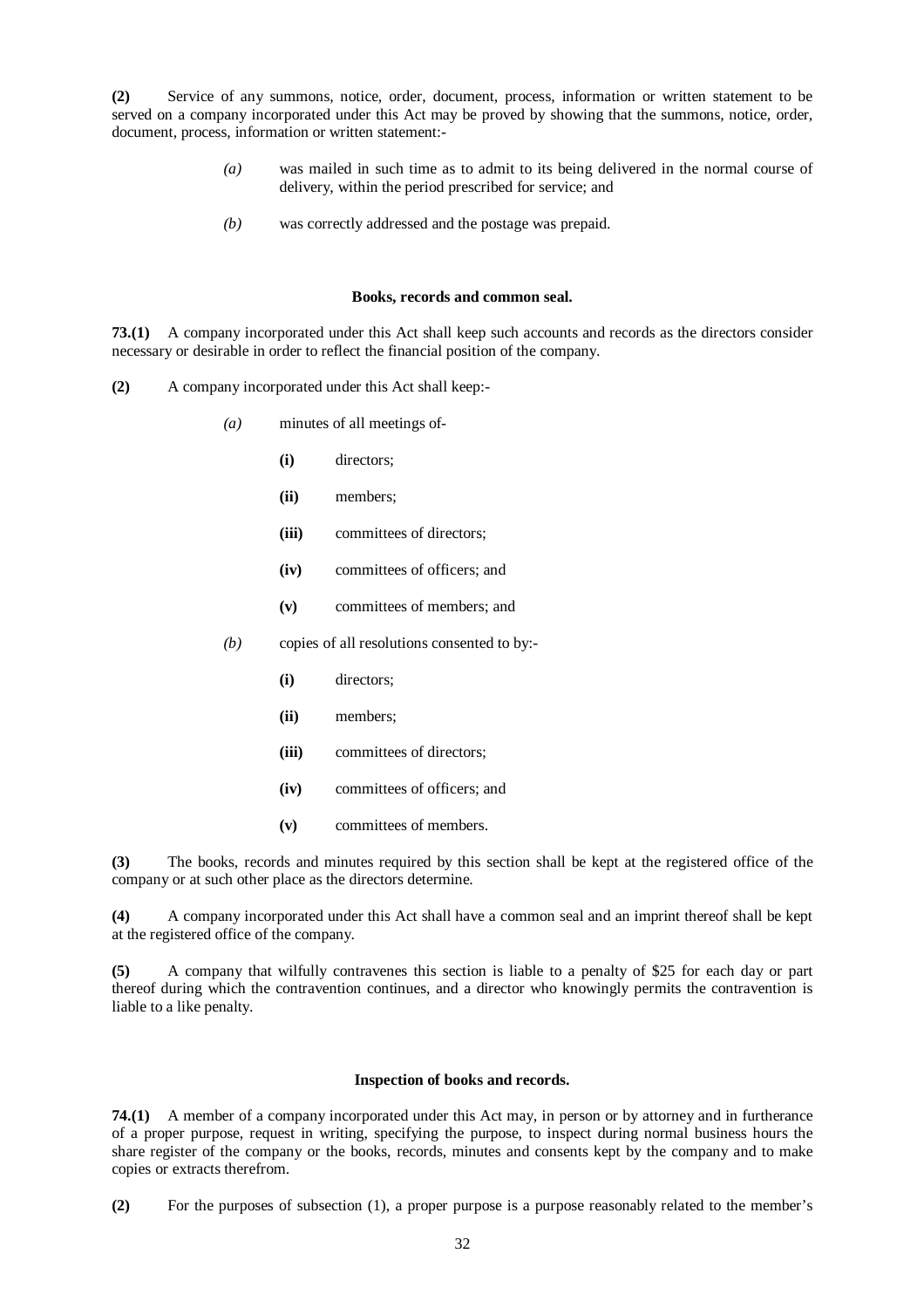interest as a member.

**(3)** If a request under subsection (1) is submitted by an attorney for a member, the request must be accompanied by a power of attorney authorising the attorney to act for the member.

**(4)** If the company, by a resolution of directors, determines that it is not in the best interest of the company or of any other member of the company to comply with a request under subsection (1), the company may refuse the request.

**(5)** Upon refusal by the company of a request under subsection (1), the member may, before the expiration of a period of 90 days of his receiving notice of the refusal, apply to the court for an order to allow the inspection.

### **Contracts generally.**

**75.(1)** Contracts may be entered into on behalf of a company incorporated under this Act as follows:-

- *(a)* a contract that, if entered into between individuals, is required by law to be in writing and under seal, may be entered into by or on behalf of the company in writing under the common seal of the company, and may, in the same manner, be varied or discharged;
- *(b)* a contract that, if entered into between individuals, is required by law to be in writing and signed by the parties, may be entered into by or on behalf of the company in writing and signed by a person acting under the express or implied authority of the company, and may, in the same manner, be varied or discharged; and
- *(c)* a contract that, if entered into between individuals, is valid although entered into orally, and not reduced to writing, may be entered into orally by or on behalf of the company by a person acting under the express or implied authority of the company, and may, in the same manner, be varied or discharged.

**(2)** A contract entered into in accordance with this section is valid and is binding on the company and its successors and all other parties to the contract.

**(3)** Without affecting paragraph (a) of subsection (1), a contract, agreement or other instrument executed by or on behalf of a company by a director or an authorised officer or agent of the company is not invalid by reason only of the fact that the common seal of the company is not affixed to the contract, agreement or instrument.

#### **Contracts before incorporation.**

**76.(1)** A person who enters into a written contract in the name of or on behalf of a company incorporated under this Act before the company comes into existence, is personally bound by the contract and is entitled to the benefits of the contract, except where-

- *(a)* the contract specifically provides otherwise; or
- *(b)* subject to any provisions of the contract to the contrary, the company adopts the contract under subsection (2).

**(2)** Within a reasonable time after a company incorporated under this Act comes into existence, the company may, by any action or conduct signifying its intention to be bound thereby, adopt a written contract entered into in its name or on its behalf before it came into existence.

- **(3)** When a company adopts a contract under subsection (2):-
	- *(a)* the company is bound by, and entitled to the benefits of, the contract as if the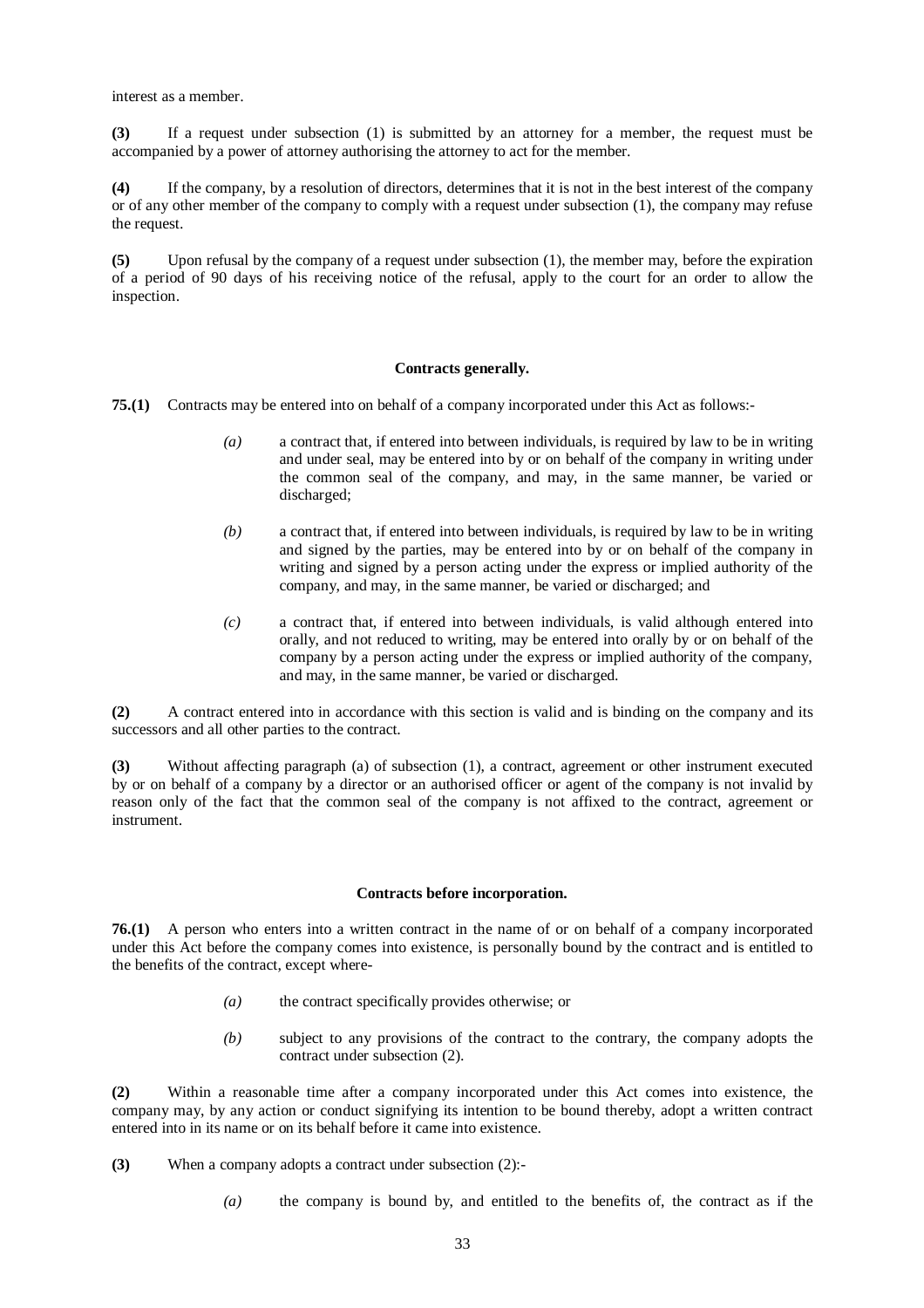company had been in existence at the date of the contract and had been a party to it; and

*(b)* subject to any provisions of the contract to the contrary, the person who acted in the name of or on behalf of the company ceases to be bound by or entitled to the benefits of the contract.

#### **Contracts for payment or transfer.**

**77.(1)** If any contract, agreement, deed or other instrument relating to the payment of a claim or the delivering or transferring of property, whether real or personal, wherever situate, is entered into by a company incorporated under this Act and the contract, agreement, deed or other instrument designates a payee or beneficiary to receive the payment or property-

- *(a)* upon the death of the person making the designation;
- *(b)* upon the death of another person; or
- *(c)* upon the happening of any other event specified in the contract, agreement, deed or other instrument,

then, any such payment, delivery or transfer, the rights of any payee or beneficiary, and the ownership of any property received, are not impaired or defeated by any law or rule of law governing the transfer of property by will, gift or intestacy.

**(2)** Subsection (1) applies to a contract, agreement, deed or other instrument referred to in that subsection notwithstanding anything to the contrary in the law of any other jurisdiction, including the law of any jurisdiction where the person making the designation referred to in subsection (1) resides or is domiciled, and notwithstanding that-

- *(a)* the designation is revocable or subject to change; or
- *(b)* the claim or property-
	- **(i)** is not yet payable or transferable, as the case may be, at the time the designation is made; or
	- **(ii)** is subject to withdrawal, collection or assignment by the person making the designation.

#### **Optional register of mortgages and charges.**

**78.(1)** A company incorporated under this Act may create a mortgage, charge or other encumbrances over any of its assets situate in any part of the world in accordance with the law of any jurisdiction of the company's choice, and the mortgage, charge or other encumbrances shall be binding on the company to the extent, and in accordance with, the requirements of the chosen law.

**(2)** A company incorporated under this Act may maintain at its registered office a register of mortgages, charges and other encumbrances in which there shall be entered particulars regarding each mortgage, charge and other encumbrances as follows:-

- *(a)* the sum secured;
- *(b)* the assets secured;
- *(c)* the name and address of the mortgagee, chargee or other encumbrancer;
- *(d)* the date of creation of the mortgage, charge and other encumbrance; and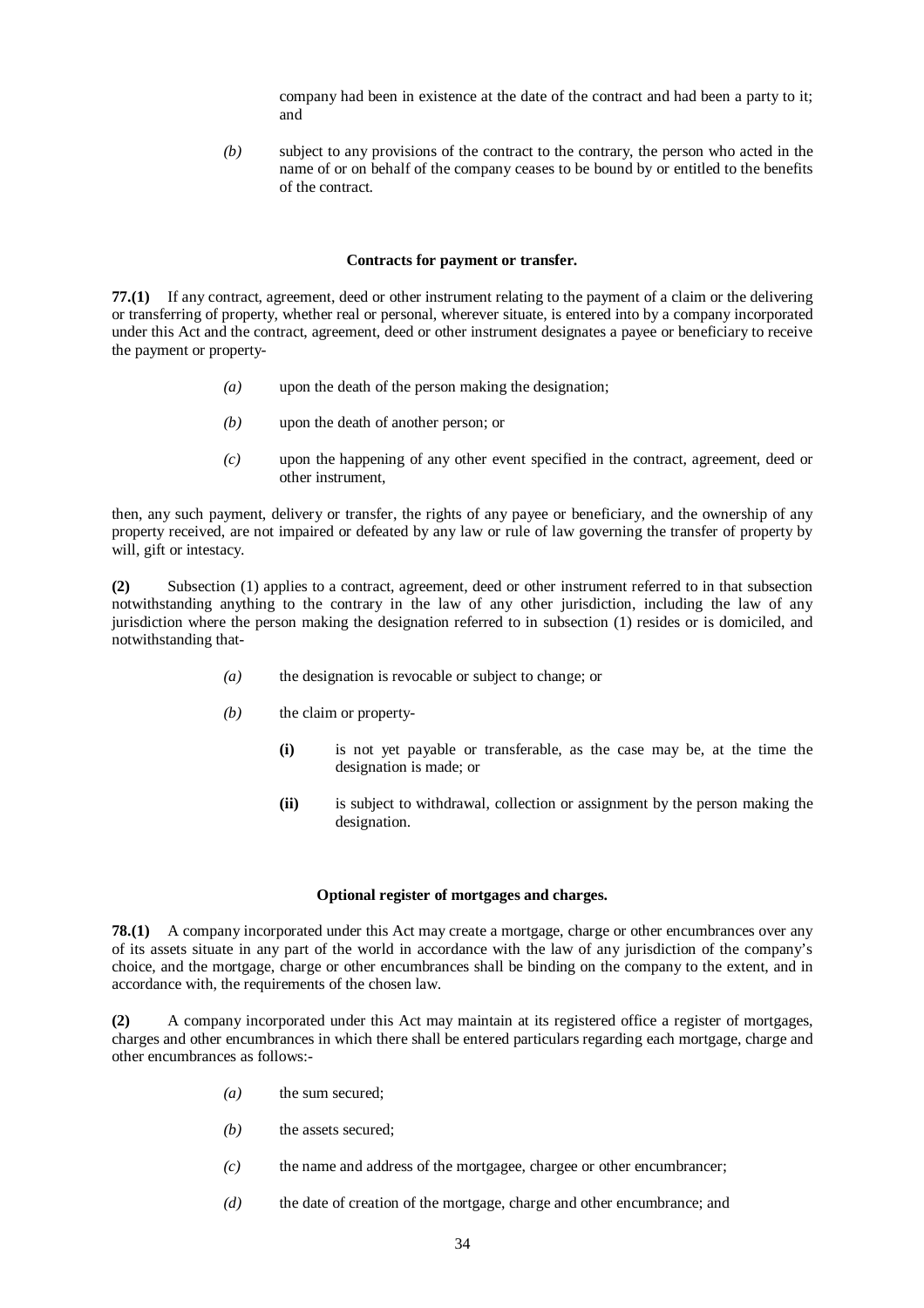*(e)* the date on which the particulars specified in paragraphs *(a)* to *(d)* in respect of the mortgage, charge or other encumbrances are entered in the register.

**(3)** In the event that an application is made to a court in Belize to enforce any mortgage, charge or other encumbrance created by a company incorporated under this Act and there are assets of the company which are subject to two or more mortgages, charges or other encumbrances, then, notwithstanding the provisions of any other law, priorities shall be determined in accordance with the dates of entry in the register of mortgages and charges, and, unregistered mortgages, charges and other encumbrances created after the date of commencement of this section shall rank after registered mortgages, charges and other encumbrances, but unregistered mortgages, charges and other encumbrances created prior to the date of commencement of this section shall have priority over mortgages, charges and other encumbrances registered pursuant to this provision and shall rank in order of their creation.

# **Notes and bills of exchange.**

**79.** A promissory note or bill of exchange shall be deemed to have been made, accepted or endorsed by a company incorporated under this Act if it is made, accepted or endorsed in the name of the company-

- *(a)* by or on behalf or on account of the company; or
- *(b)* by a person acting under the express or implied authority of the company,

and if so endorsed, the person signing the endorsement is not liable thereon.

# **Power of attorney.**

**80.(1)** A company incorporated under this Act may, by an instrument in writing, whether or not under its common seal, authorise a person, either generally or in respect of any specified matters, as its agent to act on behalf of the company and to execute contracts, agreements, deeds and other instruments on behalf of the company.

**(2)** A contract, agreement, deed or other instrument executed on behalf of the company by an agent appointed under subsection (1), whether or not under his seal, is binding on the company and has the same effect as if it were under the common seal of the company.

### **Authentication or attestation.**

**81.(1)** A document requiring authentication or attestation by a company incorporated under this Act may be signed by a director, a secretary or by an authorised officer or agent of the company, and need not be under its common seal.

**(2)** If the signature of any director, officer or agent authenticating or attesting any document is verified in writing by the registered agent of a company, the company is bound by the document.

### **Company without members.**

**82.** If at any time there is no member of a company incorporated under this Act, any person doing business in the name of or on behalf of the company is personally liable for the payment of all debts of the company contracted during the time and the person may be sued therefor without joinder in the proceedings of any other person.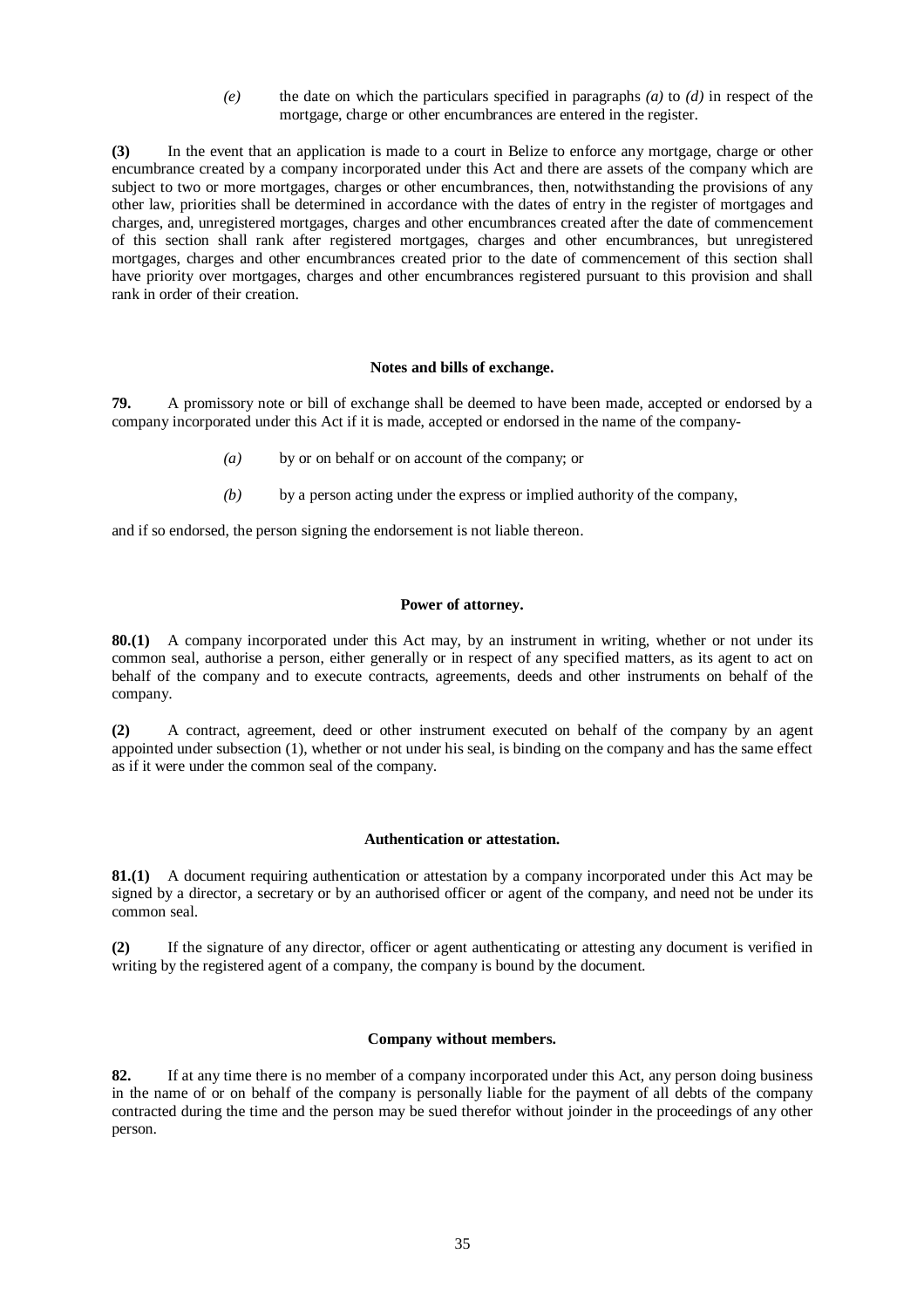### **PART VII -** *Merger, Consolidation, Sale of Assets, Forced Redemptions, Arrangements and Dissenters*

### **Interpretation of words and phrases in this Part.**

### **83.** In this Part-

"consolidated company" means the new company that results from the consolidation of two or more constituent companies;

"consolidation" means the uniting of two or more constituent companies into a new company;

"constituent company" means an existing company that is participating in a merger or consolidation with one or more other existing companies:

"merger" means the merging of two or more constituent companies into one of the constituent companies;

"parent company" means a company that owns at least 90 per cent of the outstanding shares of each class and series of shares in another company;

"subsidiary company" means a company at least 90 per cent of whose outstanding shares of each class and series of shares are owned by another company;

"surviving company" means the constituent company into which one or more other constituent companies are merged.

### **Merger and consolidation.**

**84.(1)** Two or more companies incorporated under this Act may merge or consolidate in accordance with subsections  $(3)$  to  $(5)$ .

**(2)** One or more companies incorporated under this Act may merge or consolidate with one or more companies incorporated under the Companies Act in accordance with subsections (3) to (5), if the surviving company or the consolidated company will satisfy the requirements prescribed for an International Business Company under section 5.

**(3)** The directors of each constituent company that proposes to participate in a merger or consolidation must approve a written plan of merger or consolidation containing, as the case requires:-

- *(a)* the name of each constituent company and the name of the surviving company or the consolidated company;
- *(b)* in respect of each constituent company:-
	- **(i)** the designation and number of outstanding shares of each class and series of shares, specifying each such class and series entitled to vote on the merger or consolidation; and
	- **(ii)** a specification of each such class and series, if any, entitled to vote as a class or series;
- *(c)* the terms and conditions of the proposed merger or consolidation, including the manner and basis of converting shares in each constituent company into shares, debt obligations or other securities in the surviving company or consolidated company, or money or other property, or a combination thereof;
- *(d)* in respect of a merger, a statement of any amendment to the Memorandum or Articles of the surviving company to be brought about by the merger; and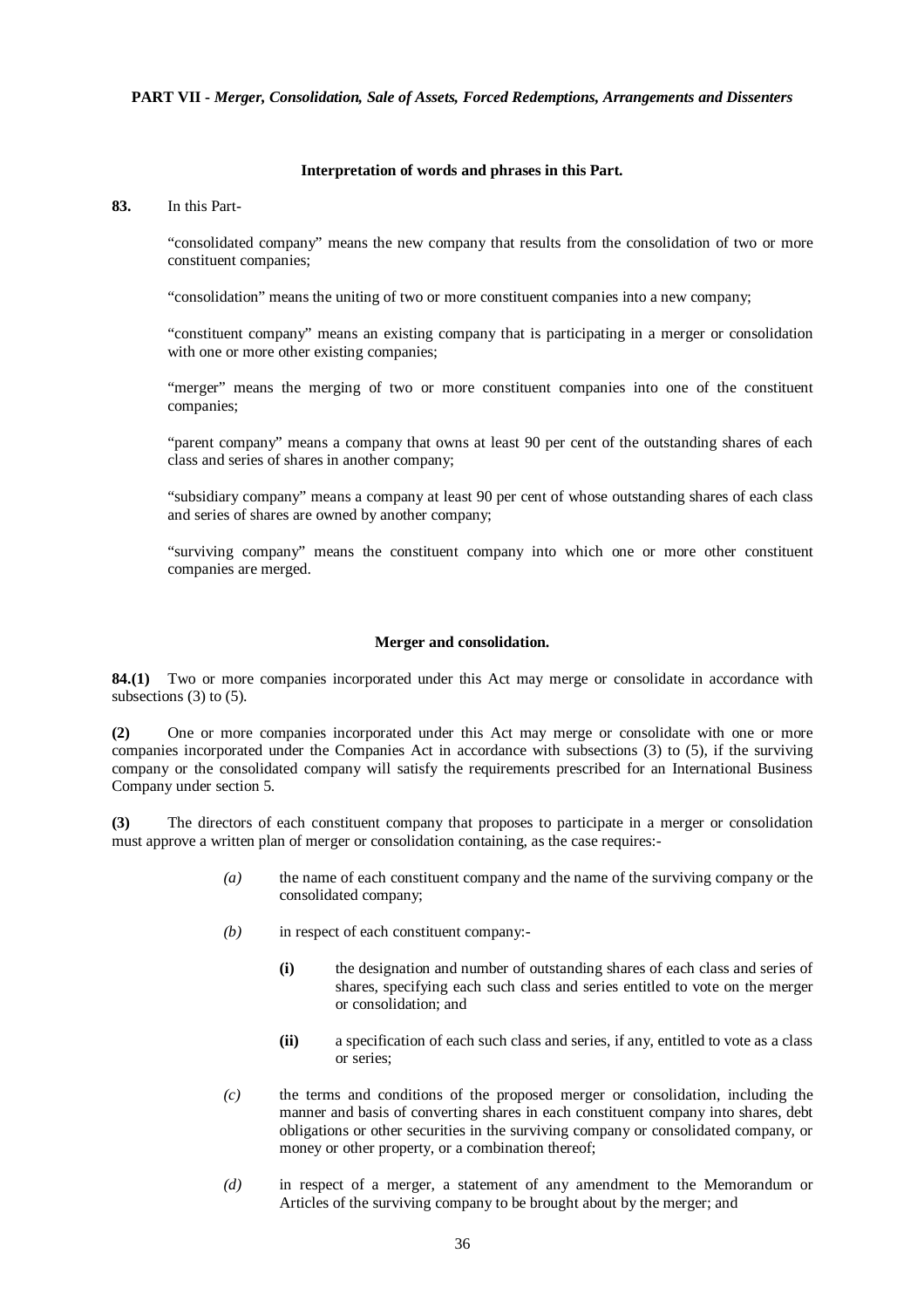*(e)* in respect of a consolidation, everything required to be included in the Memorandum and Articles for a company incorporated under this Act, except statements as to facts not available at the time the plan of consolidation is approved by the directors.

**(4)** Some or all shares of the same class or series of shares in each constituent company may be converted into a particular or mixed kind of property and other shares of the class or series, or all shares of other classes or series of shares, may be converted into other property.

- **(5)** The following apply in respect of a merger or consolidation under this section:-
	- *(a)* the plan of merger or consolidation must be authorised by a resolution of members and the outstanding shares of a class or series of shares are entitled to vote on the merger or consolidation as a class or series if the Memorandum or Articles so provide or if the plan of merger or consolidation contains any provisions that, if contained in a proposed amendment to the Memorandum or Articles, would entitle the class or series to vote on the proposed amendment as a class or series;
	- *(b)* if a meeting of members is to be held, notice of the meeting, accompanied by a copy of the plan of merger or consolidation, must be given to each member, whether or not entitled to vote on the merger or consolidation;
	- *(c)* if it is proposed to obtain the written consent of members, a copy of the plan of merger or consolidation must be given to each member, whether or not entitled to consent to the plan of merger or consolidation;
	- *(d)* after approval of the plan of merger or consolidation by the directors and members of each constituent company, articles of merger or consolidation must be executed by each company and must contain-
		- **(i)** the plan of merger or consolidation and, in the case of consolidation, any statement required to be included in the Memorandum and Articles for a company incorporated under this Act;
		- **(ii)** the date on which the Memorandum and Articles of each constituent company were registered by the Registrar;
		- **(iii)** the manner in which the merger or consolidation was authorised with respect to each constituent company;
	- *(e)* the articles of merger or consolidation must be submitted to the Registrar who must retain and register them in the Register; and
	- *(f)* upon the registration of the articles of merger or consolidation, the Registrar shall issue a certificate under his hand and seal certifying that the articles of merger or consolidation have been registered.

**(6)** A certificate of merger or consolidation issued by the Registrar is *prima facie* evidence of compliance with all requirements of this Act in respect of the merger or consolidation.

# **Merger with subsidiary.**

**85.(1)** A parent company incorporated under this Act may merge with one or more subsidiary companies incorporated under this Act or under the Companies Act, without the authorization of the members of any company, in accordance with subsections (2) to (6), if the surviving company is a company incorporated under this Act and will satisfy the requirements prescribed for an International Business Company under section 5.

- **(2)** The directors of the parent company must approve a written plan of merger containing-
	- *(a)* the name of each constituent company and the name of the surviving company;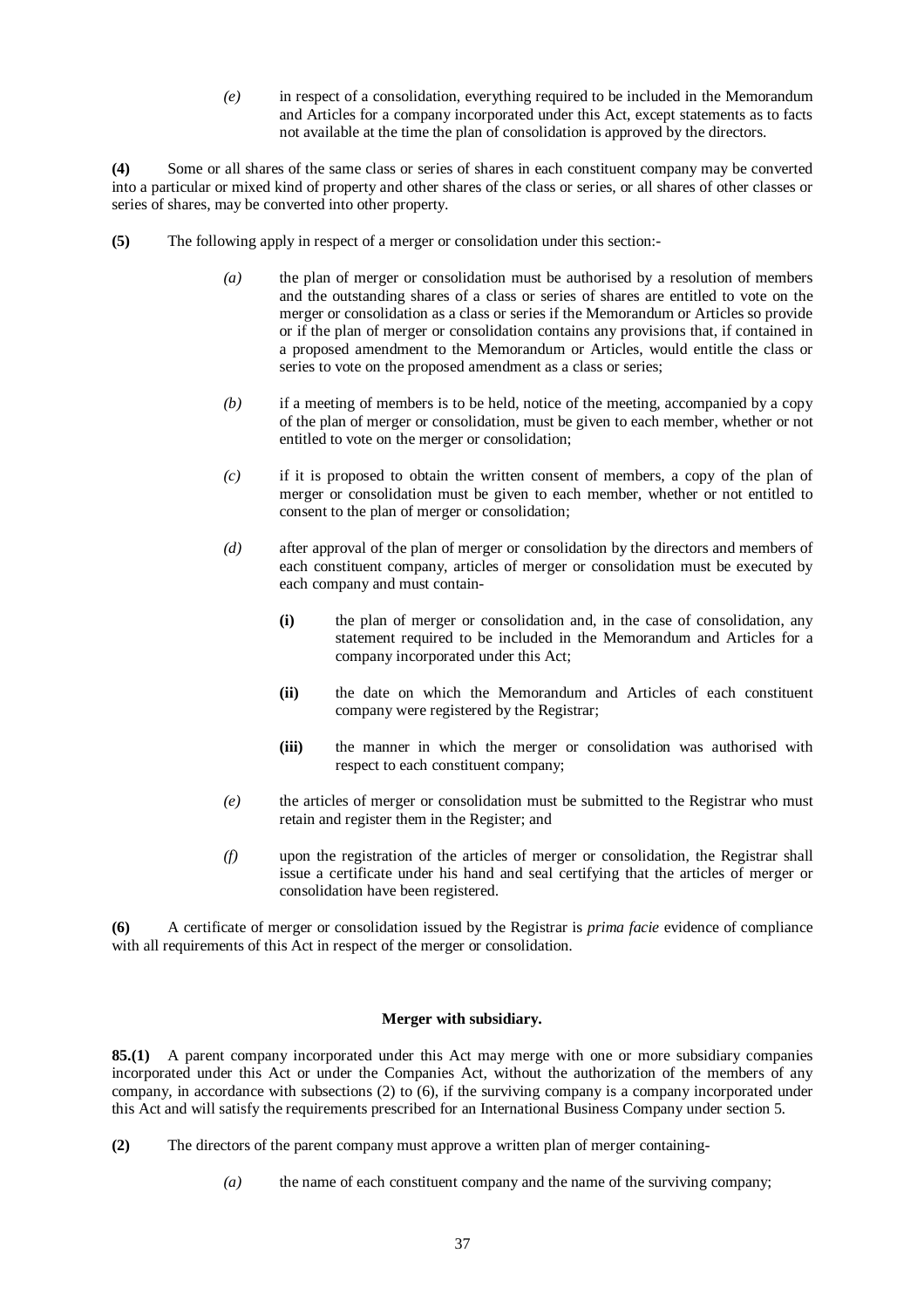- *(b)* in respect of each constituent company:-
	- **(i)** the designation and number of outstanding shares of each class and series of shares; and
	- **(ii)** the number of shares of each class and series of shares in each subsidiary company owned by the parent company; and
- *(c)* the terms and conditions of the proposed merger, including the manner and basis of converting shares in each company to be merged into shares, debt obligations or other securities in the surviving company, or money or other property, or a combination thereof.

**(3)** Some or all shares of the same class or series of shares in each company to be merged may be converted into property of a particular or mixed kind and other shares of the class or series, or all shares of other classes or series of shares, may be converted into other property; but, if the parent company is not the surviving company, shares of each class and series of shares in the parent company may only be converted into similar shares of the surviving company.

**(4)** A copy of the plan of merger or an outline thereof must be given to every member of each subsidiary company to be merged unless the giving of that copy or outline has been waived by that member.

- **(5)** Articles of merger must be executed by the parent company and must contain-
	- *(a)* the plan of merger;
	- *(b)* the date on which the Memorandum and Articles of each constituent company were registered by the Registrar; and
	- *(c)* if the parent company does not own all shares in each subsidiary company to be merged, the date on which a copy of the plan of merger or an outline thereof was made available to the members of each subsidiary company.

**(6)** The articles of merger must be submitted to the Registrar who must retain and register them in the Register.

**(7)** Upon the registration of the articles of merger, the Registrar shall issue a certificate under his hand and seal certifying that the articles of merger have been registered.

**(8)** A certificate of merger issued by the Registrar is *prima facie* evidence of compliance with all requirements of this Act in respect of the merger.

## **Effect of merger or consolidation.**

**86.(1)** A merger or consolidation is effective on the date the articles of merger or consolidation are registered by the Registrar or on such date subsequent thereto, not exceeding 30 days, as is stated in the articles of merger or consolidation.

- **(2)** As soon as a merger or consolidation becomes effective-
	- *(a)* the surviving company or the consolidated company in so far as is consistent with its Memorandum and Articles, as amended or established by the articles of merger or consolidation, has all rights, privileges, immunities, powers, objects and purposes of each of the constituent companies;
	- *(b)* in the case of a merger, the Memorandum and Articles of the surviving company are automatically amended to the extent, if any, that changes in its Memorandum and Articles are contained in the articles of merger;
	- *(c)* in the case of a consolidation, the statements contained in the articles of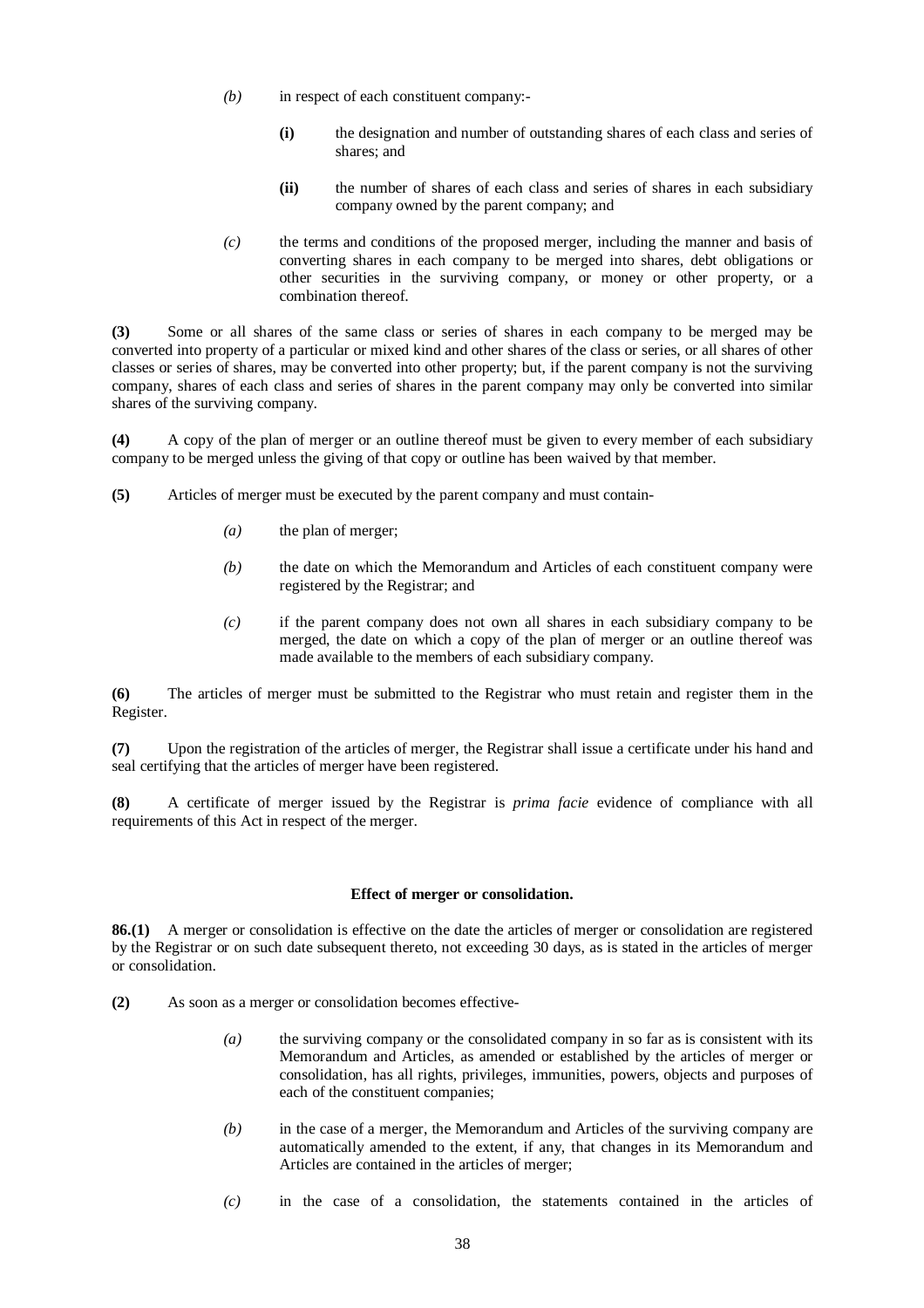consolidation, that are required or authorised to be contained in the Memorandum and Articles of a company incorporated under this Act, are the Memorandum and Articles of the consolidated company;

- *(d)* property of every description, including choses in action and the business of each of the constituent companies, immediately vests in the surviving company or the consolidated company; and
- *(e)* the surviving company or the consolidated company is liable for all claims, debts, liabilities and obligations of each of the constituent companies.
- **(3)** Where a merger or consolidation occurs-
	- *(a)* no conviction, judgment, ruling, order, claim, debt, liability or obligation due or to become due, and no cause existing against a constituent company or against any member, director, officer or agent thereof, is released or impaired by the merger or consolidation; and
	- *(b)* no proceedings, whether civil or criminal, pending at the time of a merger or consolidation by or against a constituent company, or against any member, director, officer or agent thereof, are abated or discontinued by the merger or consolidation, but:-
		- **(i)** the proceedings may be enforced, prosecuted, settled or compromised by or against the surviving company or the consolidated company or against the member, director, officer or agent thereof, as the case may be; or
		- **(ii)** the surviving company or the consolidated company may be substituted in the proceedings for a constituent company.
- **(4)** The Registrar shall strike off the Register-
	- *(a)* a constituent company that is not the surviving company in a merger; or
	- *(b)* a constituent company that participates in a consolidation.

# **Merger or consolidation with foreign company.**

**87.(1)** One or more companies incorporated under this Act may merge or consolidate with one or more companies incorporated under the laws of jurisdictions outside Belize in accordance with subsections (2) to (4), including where one of the constituent companies is a parent company and the other constituent companies are subsidiary companies, if the merger or consolidation is permitted by the laws of the jurisdictions in which the companies incorporated outside Belize are incorporated.

- **(2)** The following apply in respect of a merger or consolidation under this section:-
	- *(a)* a company incorporated under this Act shall comply with the provisions of this Act with respect to the merger or consolidation, as the case may be, of companies incorporated under this Act and a company incorporated under the laws of a jurisdiction outside Belize shall comply with the laws of that jurisdiction; and
	- *(b)* if the surviving company or the consolidated company is to be incorporated under the laws of a jurisdiction outside Belize, it must submit to the Registrar-
		- **(i)** an agreement that a service of process may be effected on it in Belize in respect of proceedings for the enforcement of any claim, debt, liability or obligation of a constituent company incorporated under this Act or in respect of proceedings for the enforcement of the rights of a dissenting member of a constituent company incorporated under this Act against the surviving company or the consolidated company;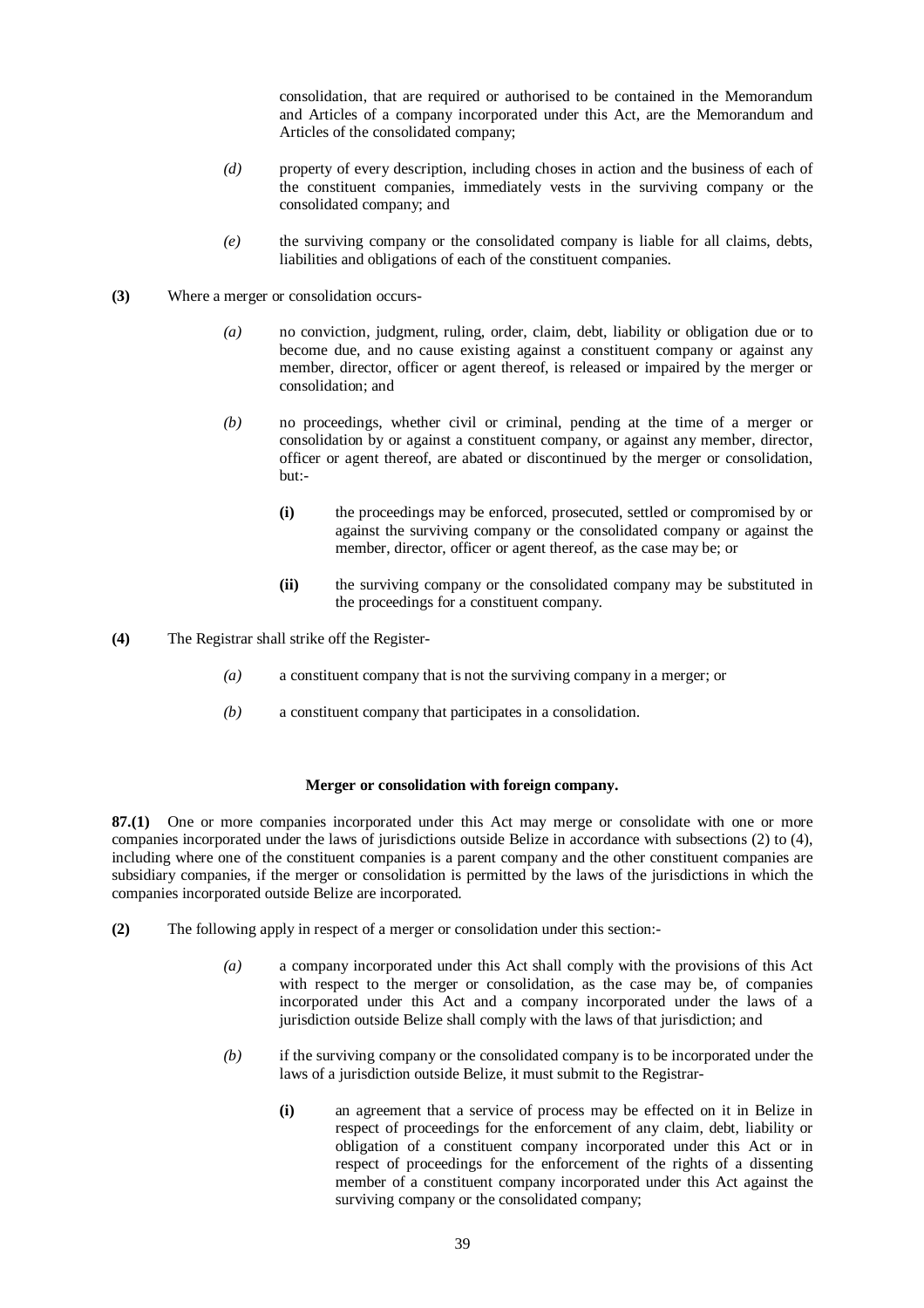- **(ii)** an irrevocable appointment of the Registrar as its agent to accept service of process in proceedings referred to in subparagraph (i);
- **(iii)** an agreement that it will promptly pay to the dissenting members of a constituent company incorporated under this Act the amount, if any, to which they are entitled under this Act with respect to the rights of dissenting members; and
- **(iv)** a certificate of merger or consolidation issued by the appropriate authority of the foreign jurisdiction where it is incorporated; or, if no certificate of merger is issued by the appropriate authority of the foreign jurisdiction, then, such evidence of the merger or consolidation as the Registrar considers acceptable.

**(3)** The effect under this section of a merger or consolidation is the same as in the case of a merger or consolidation under section 84 if the surviving company or the consolidated company is incorporated under this Act, but if the surviving company or the consolidated company is incorporated under the laws of a jurisdiction outside Belize, the effect of the merger or consolidation is the same as in the case of a merger or consolidation under section 84 except in so far as the laws of the other jurisdiction otherwise provide.

**(4)** If the surviving company or the consolidated company is incorporated under this Act, the merger or consolidation is effective on the date the articles of merger or consolidation are registered by the Registrar or on such date subsequent thereto, not exceeding 30 days, as is stated in the articles of merger or consolidation; but if the surviving company or the consolidated company is incorporated under the laws of a jurisdiction outside Belize, the merger or consolidation is effective as provided by the laws of that other jurisdiction.

# **Disposition of assets.**

**88.** Any sale, transfer, lease, exchange or other disposition of more than 50 per cent of the assets of a company incorporated under this Act, other than a transfer pursuant to the power described in subsection (2) of section 9, if not made in the usual or regular course of the business carried on by the company, shall be made as follows:

- *(a)* the proposed sale, transfer, lease, exchange or other disposition must be approved by the directors;
- *(b)* upon approval of the proposed sale, transfer, lease, exchange or other disposition, the directors must submit the proposal to the members for it to be authorised by a resolution of members;
- *(c)* if a meeting of members is to be held, notice of the meeting, accompanied by an outline of the proposal, must be given to each member, whether or not he is entitled to vote on the sale, transfer, lease, exchange or other disposition; and
- *(d)* if it is proposed to obtain the written consent of members, an outline of the proposal must be given to each member, whether or not he is entitled to consent to the sale, transfer, lease, exchange or other disposition.

# **Redemption of minority shares.**

- **89.(1)** Subject to any limitations in the Memorandum or Articles:-
	- *(a)* members holding 90 per cent of the votes of the outstanding shares entitled to vote; and
	- *(b)* members holding 90 per cent of the votes of the outstanding shares of each class and series of shares entitled to vote as a class or series,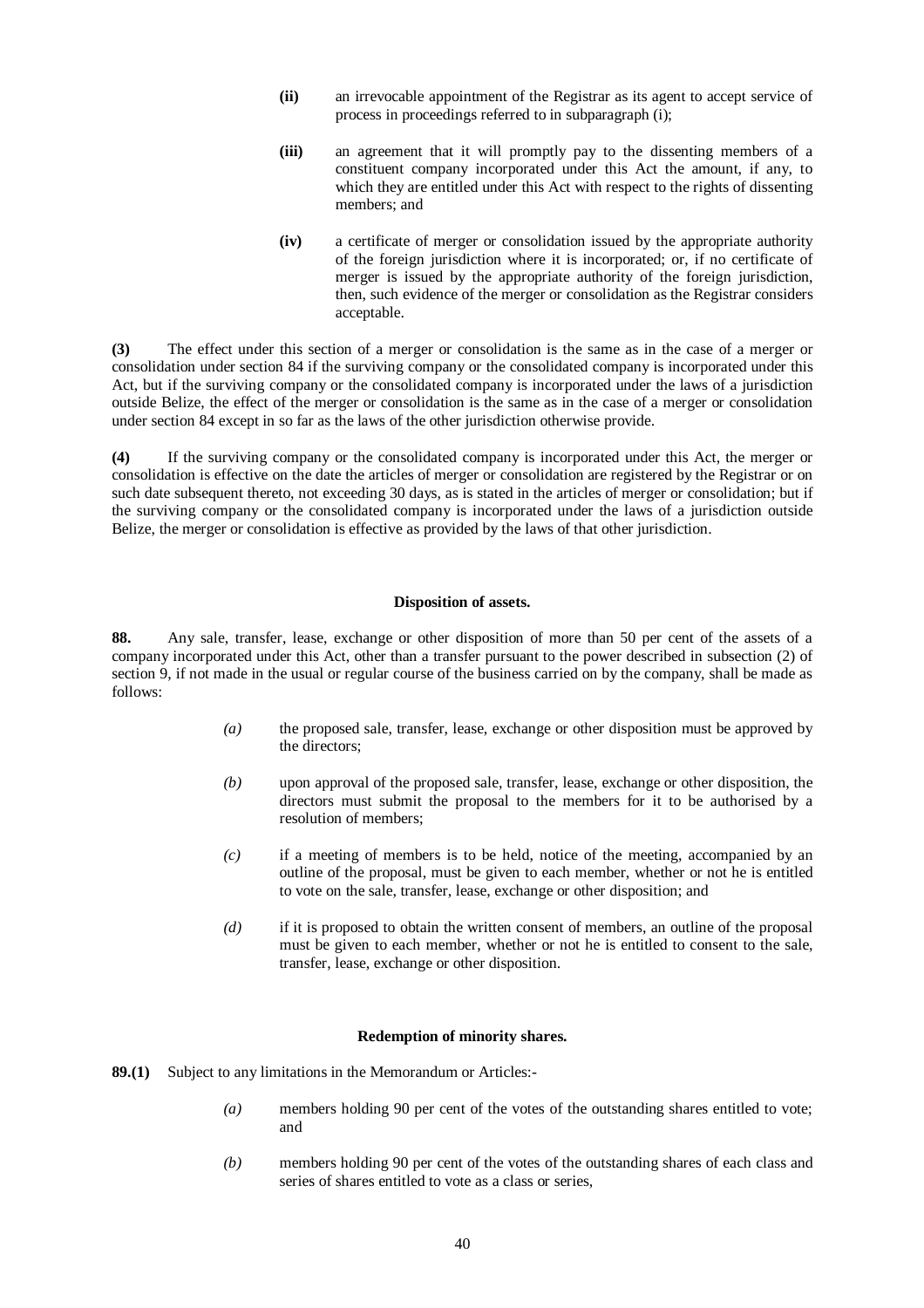on a merger or consolidation under section 84, may give a written instruction to a company incorporated under this Act directing the company to redeem the shares held by the remaining members.

**(2)** Upon receipt of the written instruction referred to in subsection (1), the company shall redeem the shares specified in the written instruction irrespective of whether or not the shares are by their terms redeemable.

**(3)** The company must give written notice to each member whose shares are to be redeemed stating the redemption price and the manner in which the redemption is to be effected.

## **Arrangements.**

**90.(1)** In this section, "arrangement" means:-

- *(a)* an amendment to the Memorandum or Articles;
- *(b)* a reorganisation or reconstruction of a company incorporated under this Act;
- *(c)* a merger or consolidation of one or more companies incorporated under this Act with one or more other companies, if the surviving company or the consolidated company is a company incorporated under this Act;
- *(d)* a separation of two or more businesses carried on by a company incorporated under this Act;
- *(e)* any sale, transfer, exchange or other disposition of any part of the property, assets or business of a company incorporated under this Act to any person in exchange for shares, debt obligations or other securities of that other person, or money or other property, or a combination thereof;
- *(f)* any sale, transfer, exchange or other disposition of shares, debt obligations or other securities in a company incorporated under this Act held by the holders thereof for shares, debt obligations or other securities in the company or money or other property, or a combination thereof;
- *(g)* a winding-up and dissolution of a company incorporated under this Act; and
- *(h)* any combination of any of the things specified in paragraphs *(a)* to *(g)*.

**(2)** If the directors of a company incorporated under this Act determine that it is in the best interests of the company or the creditors or members thereof, the directors of the company may, by a resolution of directors, approve a plan or arrangement that contains the details of the proposed arrangement, even though the proposed arrangement may be authorised or permitted by any other provision of this Act or otherwise permitted.

**(3)** Upon approval of the plan of arrangement by the directors, the company must make application to the court for approval of the proposed arrangement.

**(4)** The court may, upon an application made to it under subsection (3), make an interim or a final order that is not subject to an appeal unless a question of law is involved and in which case notice of appeal must be given within the period of 20 days immediately following the date of the order, and in making the order the court may-

- *(a)* determine what notice, if any, of the proposed arrangement is to be given to any person;
- *(b)* determine whether approval of the proposed arrangement by any person should be obtained and the manner of obtaining the approval;
- *(c)* determine whether any holder of shares, debt obligations or other securities in the company may dissent from the proposed arrangement and receive payment of the fair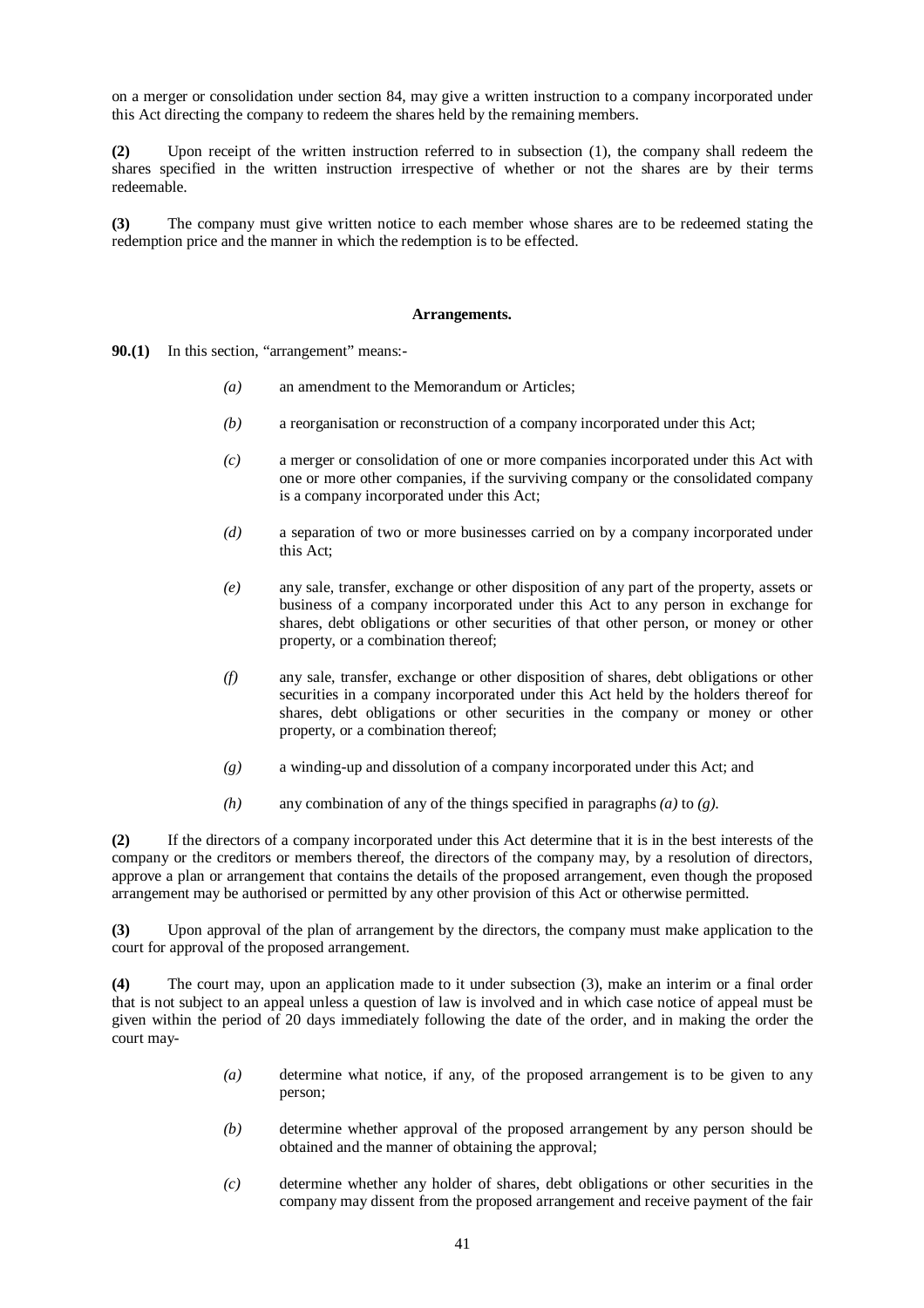value of his shares, debt obligations or other securities under section 91;

- *(d)* conduct a hearing and permit any interested person to appear; and
- *(e)* approve or reject the plan of arrangement as proposed or with such amendments as it may direct.

**(5)** Where the court makes an order approving a plan of arrangement, the directors of the company, if they are still desirous of executing the plan, shall confirm the plan of arrangement as approved by the court whether or not the court has directed any amendments to be made thereto.

- **(6)** The directors of the company, upon confirming the plan of arrangement, shall-
	- *(a)* give notice to the persons to whom the order of the court requires notice to be given; and
	- *(b)* submit the plan of arrangement to those persons for such approval, if any, as the order of the court requires.

**(7)** After the plan of arrangement has been approved by those persons by whom the order of the court may require approval, articles of arrangement must be executed by the company and must contain-

- *(a)* the plan of arrangement;
- *(b)* the order of the court approving the plan of arrangement; and
- *(c)* the manner in which the plan of arrangement was approved, if approval was required by the order of the court.

**(8)** The articles of arrangement must be submitted to the Registrar who must retain and register them in the Register.

**(9)** Upon the registration of the articles of arrangement, the Registrar shall issue a certificate under his hand and seal certifying that the articles of arrangement have been registered.

**(10)** A certificate of arrangement issued by the Registrar is *prima facie* evidence of compliance with all requirements of this Act in respect of the arrangement.

**(11)** An arrangement is effective on the date the articles of arrangement are registered by the Registrar or on such date subsequent thereto, not exceeding 30 days, as is stated in the articles of arrangement.

## **Rights of dissenters.**

**91.(1)** A member of a company incorporated under this Act is entitled to payment of the fair value of his shares upon dissenting from-

- *(a)* a merger, if the company is a constituent company, unless the company is the surviving company and the member continues to hold the same or similar shares;
- *(b)* a consolidation, if the company is a constituent company;
- *(c)* any sale, transfer, lease, exchange or other disposition of more than 50 per cent of the assets or business of the company, if not made in the usual or regular course of the business carried on by the company, but not including:-
	- **(i)** a disposition pursuant to an order of the court having jurisdiction in the matter;
	- **(ii)** a disposition for money on terms requiring all or substantially all net proceeds to be distributed to the members in accordance with their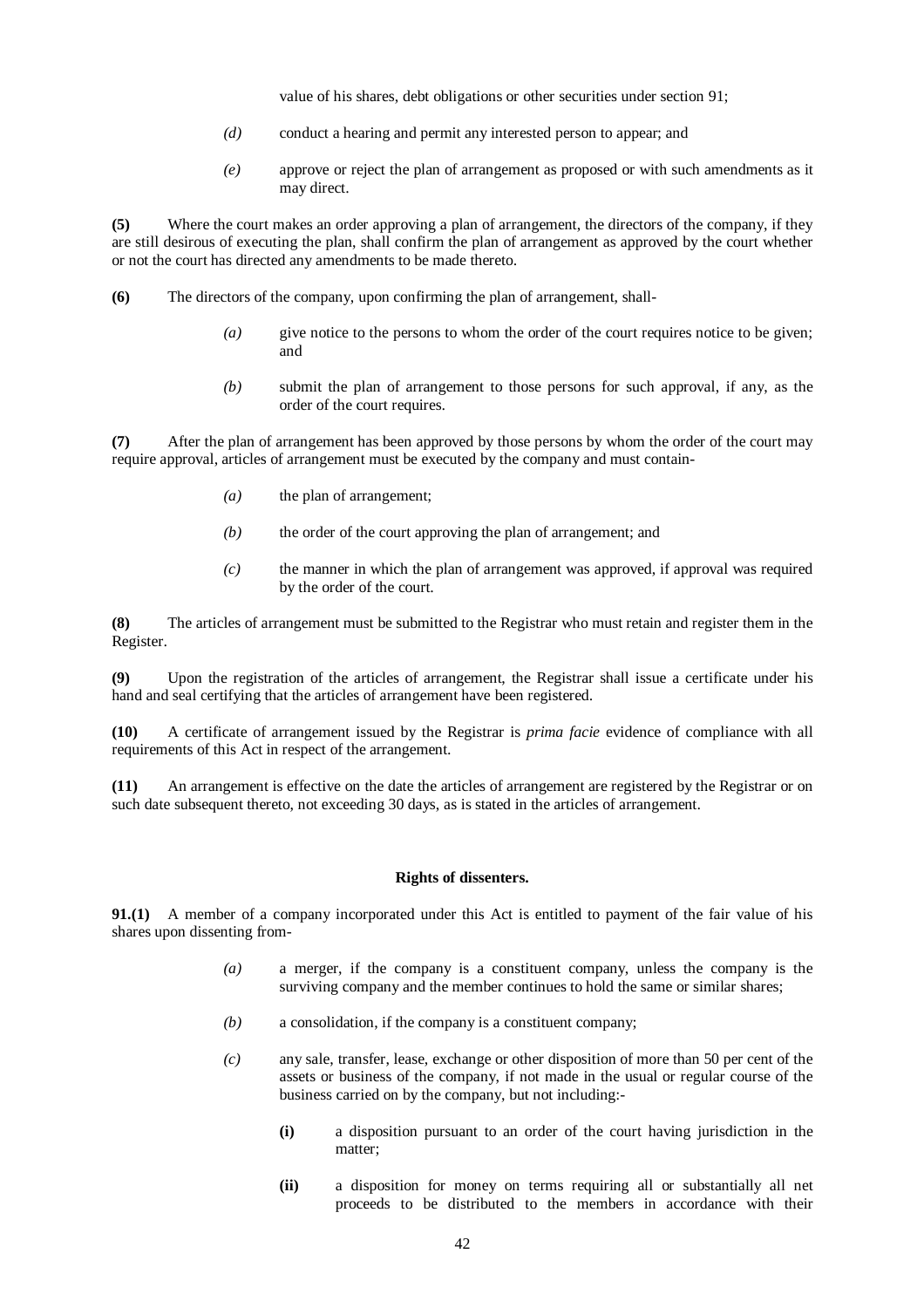respective interests within one year after the date of disposition; or

- **(iii)** a transfer pursuant to the power described in subsection (2) of section 9;
- *(d)* a redemption of his shares by the company pursuant to section 89; and
- *(e)* an arrangement, if permitted by the court.

**(2)** A member who desires to exercise his entitlement under subsection (1) must give to the company, before the meeting of members at which the action is submitted to a vote, or at the meeting but before the vote, written objection to the action; but an objection is not required from a member to whom the company did not give notice of the meeting in accordance with this Act or where the proposed action is authorised by written consent of members without a meeting.

**(3)** An objection under subsection (2) must include a statement that the member proposes to demand payment for his shares if the action is taken.

**(4)** Within 20 days immediately following the date on which the vote of members authorising the action is taken, or the date on which written consent of members without a meeting is obtained, the company must give written notice of the authorisation or consent to each member who gave written objection or from whom written objection was not required, except those members who voted for, or consented in writing to, the proposed action.

**(5)** A member to whom the company was required to give notice who elects to dissent must, within 20 days immediately following the date on which the notice referred to in subsection (4) is given, give to the company a written notice of his decision to elect to dissent, stating:-

- *(a)* his name and address;
- *(b)* the number and classes or series of shares in respect of which he dissents; and
- *(c)* a demand for payment of the fair value of his shares,

and a member who elects to dissent from a merger under section 85 must give to the company a written notice of his decision to elect to dissent within 20 days immediately following the date on which the copy of the plan of merger or an outline thereof is given to him in accordance with section 85.

**(6)** A member who dissents must do so in respect of all shares that he holds in the company.

**(7)** Upon the giving of a notice of election to dissent, the member to whom the notice relates ceases to have any of the rights of a member except the right to be paid the fair value of his shares.

**(8)** Within 7 days immediately following the date of the expiration of the period within which members may give their notices of election to dissent, or within 7 days immediately following the date on which the proposed action is put into effect, whichever is later, the company or, in the case of a merger or consolidation, the surviving company or the consolidated company, must make a written offer to each dissenting member to purchase his shares at a specified price that the company determines to be their fair value; and if, within 30 days immediately following the date on which the offer is made, the company making the offer and the dissenting member agree upon the price to be paid for his shares, the company shall pay to the member the amount in money upon the surrender of the certificates representing his shares.

**(9)** If the company and a dissenting member fail, within the period of 30 days referred to in subsection (8), to agree on the price to be paid for the shares owned by the member, within 20 days immediately following the date on which the period of 30 days expires, the following shall apply:-

- *(a)* the company and the dissenting member shall each designate an appraiser;
- *(b)* the two designated appraisers together shall designate a third appraiser;
- *(c)* the three appraisers shall fix the fair value of the shares owned by the dissenting member as of the close of business on the day prior to the date on which the vote of members authorising the action was taken or the date on which written consent of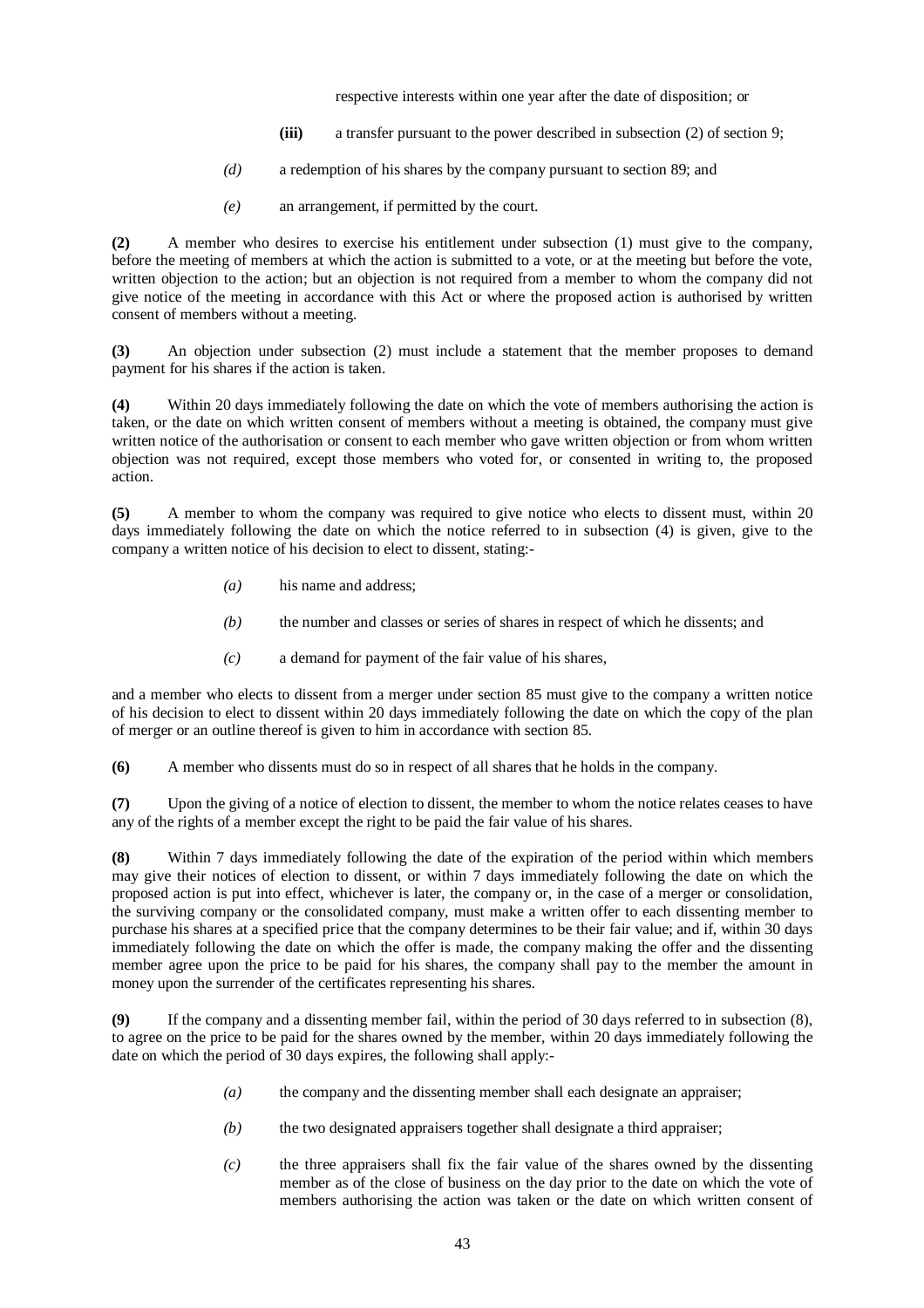members without a meeting was obtained, excluding any appreciation or depreciation directly or indirectly induced by the action or its proposal, and that value is binding on the company and the dissenting member for all purposes; and

*(d)* the company shall pay to the member the amount in money upon the surrender by him of the certificates representing his

**(10)** Shares acquired by the company pursuant to subsection (8) or (9) shall be cancelled but if the shares are shares of a surviving company, they shall be available for reissue.

**(11)** The enforcement by a member of his entitlement under this section excludes the enforcement by the member of a right to which he might otherwise be entitled by virtue of his holding shares, except that this section does not exclude the right of the member to institute proceedings to obtain relief on the ground that the action is illegal.

# **PART VIII -** *Continuation*

#### **Continuation.**

**92.(1)** A company incorporated under the Companies Act or incorporated under the laws of a jurisdiction outside Belize may, if it will satisfy the requirements prescribed for an International Business Company under section 5, continue as a company incorporated under this Act as follows:-

- *(a)* articles of continuation, written in the English language or if written in a language other than the English language, accompanied by a certified translation into the English language, must be approved-
	- **(i)** by a majority of the directors or the other persons who are charged with exercising the powers of the company; or
	- **(ii)** in such other manner as may be established by the company for exercising the powers of the company;
- *(b)* the articles of continuation must contain-
	- **(i)** the name of the company and the name under which it is being continued;
	- **(ii)** the jurisdiction under which it is incorporated;
	- **(iii)** the date on which it was incorporated;
	- **(iv)** the information required to be included in a Memorandum under subsection (1) of section 12; and
	- **(v)** the amendments to its Memorandum and Articles, or their equivalent, that are to be effective upon the registration of the articles of continuation;
- *(c)* the articles of continuation, accompanied by a copy of the Memorandum and Articles of the company, or their equivalent, written in the English language or, if written in a language other than the English language, accompanied by a certified translation into the English language and in the case of a foreign company, evidence satisfactory to the Registrar that the company is in good standing, must be submitted to the Registrar who must retain and register them in the Register; and
- *(d)* upon the registration of the articles of continuation, the Registrar shall issue a certificate of continuation under his hand and seal certifying that the company is incorporated under this Act.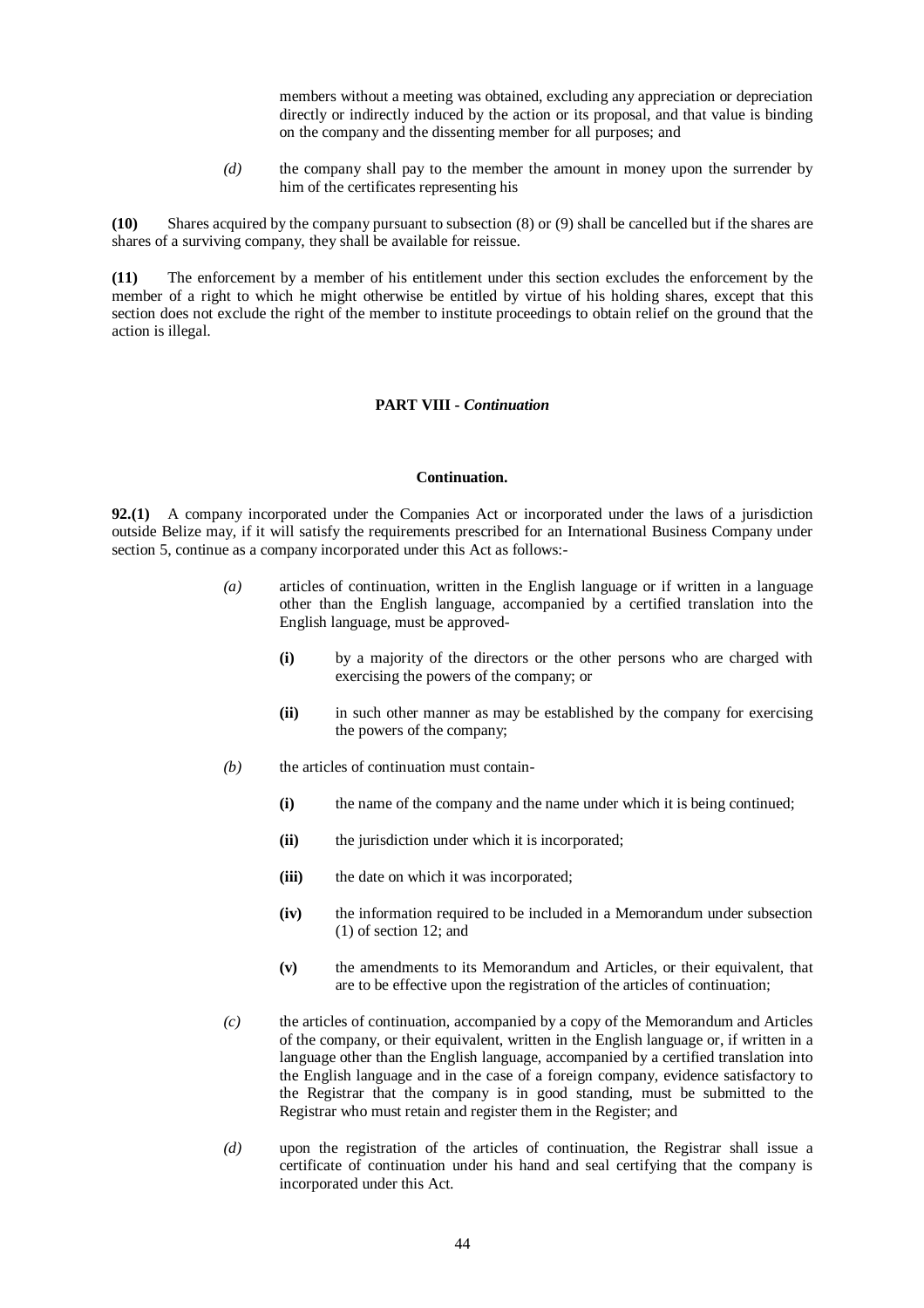**(2)** A company incorporated under the laws of a jurisdiction outside Belize is entitled to continue as a company incorporated under this Act notwithstanding any provision to the contrary in the laws of the jurisdiction under which it is incorporated.

**(3)** Notwithstanding any provisions of the Companies Act, a company incorporated under that Act may, by resolution of the directors, continue the incorporation of the company under this Act.

**(4)** Where a company incorporated under the Companies Act has continued its incorporation under this Act, the Registrar General shall within 30 days of such continuation strike the name of the company off the Register maintained under that Act and publish notice of the striking-off in the *Gazette*.

## **Provisional registration.**

**93.(1)** A company incorporated under the laws of a jurisdiction outside Belize that is permitted under section 92 to continue as a company incorporated under this Act may, after complying with paragraphs *(a)* and *(b)* of subsection (1) of section 92, submit to the Registrar the following documents:-

- *(a)* articles of continuation, accompanied by a copy of its Memorandum and Articles, or their equivalent, written in the English language, or if written in a language other than the English language accompanied by a certified translation into the English language; and
- *(b)* a written authorisation designating one or more persons who may give notice to the Registrar, by telex, telegram, cable or by registered mail, that the articles of continuation should become effective.

**(2)** The Registrar shall not, prior to the receipt of the notice referred to in subsection (1), permit any person to inspect the documents referred to in subsection (1) and shall not divulge any information in respect thereof.

**(3)** Upon receipt of the notice referred to in subsection (1), the Registrar shall:-

- *(a)* register the documents referred to in subsection (1) in the Register; and
- *(b)* issue a certificate of continuation under his hand and seal certifying that the company is incorporated under this Act.

**(4)** For purposes of subsection (3), the Registrar may rely on a notice referred to in subsection (1) sent, or purported to be sent, by a person named in the written authorisation.

**(5)** Prior to the registration of the documents referred to in subsection (1), a company may rescind the written authorisation referred to in subsection (1) by delivering to the Registrar a written notice of rescission.

**(6)** If the Registrar does not receive a notice referred to in subsection (1) from a person named in the written authorisation within one year immediately following the date on which the documents referred to in subsection (1) were submitted to the Registrar, the articles of continuation are rescinded.

**(7)** A company entitled to submit to the Registrar the documents referred to in subsection (1) may authorise the Registrar to accept as resubmitted the documents referred to in that subsection, before or after the documents previously submitted referred to in subsection (1) have been rescinded.

# **Certificate of continuation.**

**94.** A certificate of continuation issued by the Registrar under paragraph *(d)* of subsection (1) of section 92 or under subsection (3) of section 93 is *prima facie* evidence of compliance with all requirements of this Act in respect of continuation.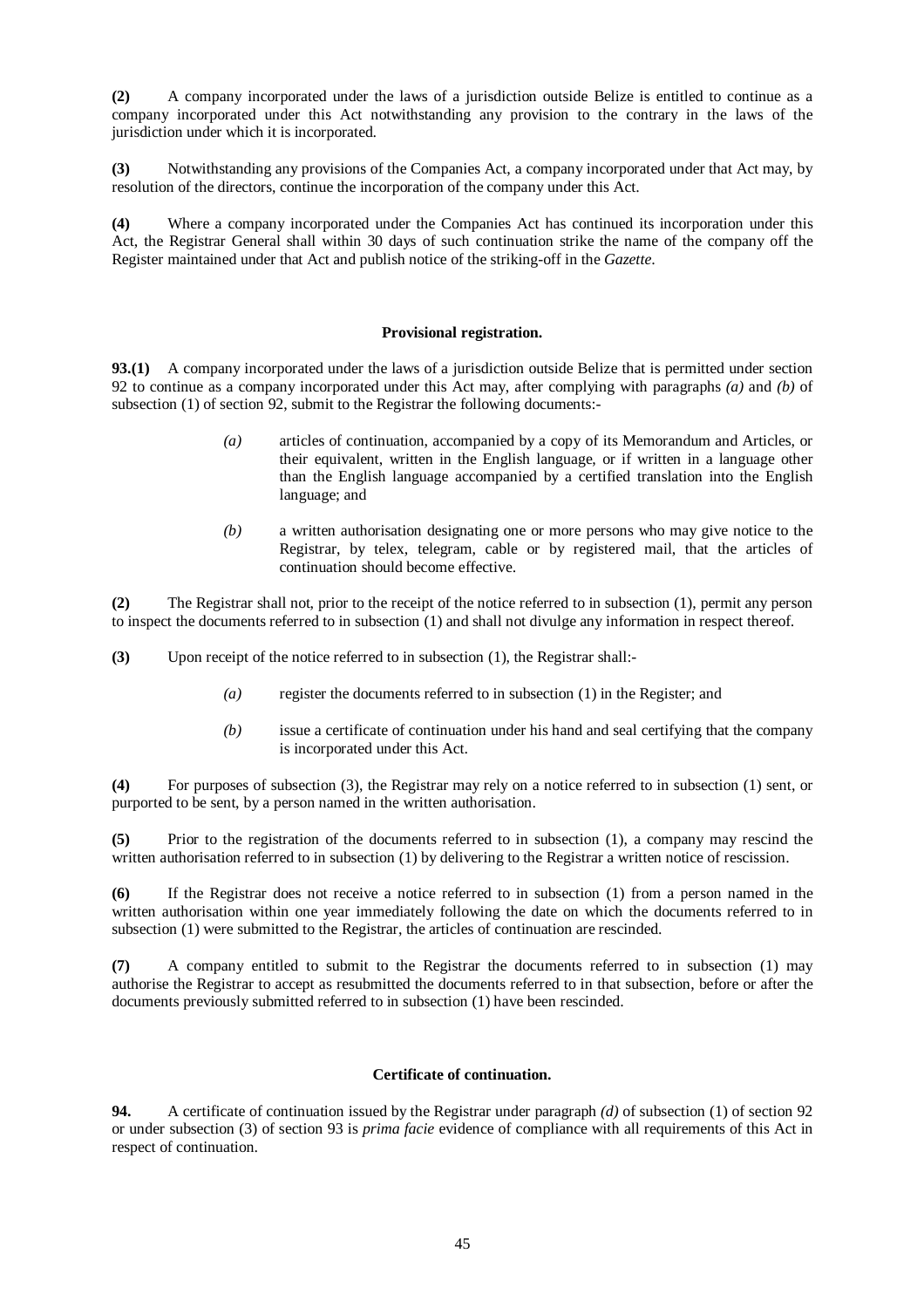## **Effect of continuation.**

**95.(1)** From the time of the issue by the Registrar of a certificate of continuation under paragraph *(d)* of subsection (1) of section 92 or under subsection (3) of section 93-

- *(a)* the company to which the certificate relates:-
	- **(i)** continues to be a body corporate, incorporated under this Act, under the name designated in the articles of continuation;
	- **(ii)** is capable of exercising all powers of a company incorporated under this Act; and
	- **(iii)** is no longer to be treated as a company incorporated under the Companies Act or a company incorporated under the laws of a jurisdiction outside Belize;
- *(b)* the Memorandum and Articles of the company, or their equivalent, as amended by the articles of continuation, are the Memorandum and Articles of the company;
- *(c)* property of every description, including choses in action and the business of the company, continue to be vested in the company; and
- *(d)* the company continues to be liable for all of its claims, debts, liabilities and obligations.
- **(2)** Where a company is continued under this Act-
	- *(a)* no conviction, judgment, ruling, order, claim, debt, liability or obligation due or to become due, and no cause existing, against the company or against any member, director, officer or agent thereof, is released or impaired by its continuation as a company under this Act; and
	- *(b)* no proceedings, whether civil or criminal, pending at the time of the issue by the Registrar of a certificate of continuation under paragraph *(d)* of subsection (1) of section 92 or under subsection (3) of section 93 by or against the company, or against any member, director, officer or agent thereof, are abated or discontinued by its continuation as a company under this Act, but the proceedings may be enforced, prosecuted, settled or compromised by or against the company or against the member, director, officer or agent thereof, as the case may be.

**(3)** All shares in the company that were outstanding prior to the issue by the Registrar of a certificate of continuation under paragraph *(d)* of subsection (1) of section 92 or under subsection (3) of section 93 in respect to the company shall be deemed to have been issued in conformity with this Act, but a share that at the time of the issue of the certificate of continuation was not fully paid shall he paid up no later than one year immediately following the date of the issue of the certificate of continuation and until the share is paid up, the member holding the share remains liable for the amount unpaid on the share.

**(4)** If at the time of the issue by the Registrar of a certificate of continuation under paragraph (d) of subsection (1) of section 92 or under subsection (3) of section 93 in respect to the company any provisions of the Memorandum and Articles of the company do not in any respect accord with this Act-

- *(a)* the provisions of the Memorandum and Articles continue to govern the company until the provisions are amended to accord with this Act or for a period of two years immediately following the date of the issue of the certificate of continuation, whichever is the sooner;
- *(b)* any provisions of the Memorandum and Articles of the company that are in any respect in conflict with this Act cease to govern the company when the provisions are amended to accord with this Act or after the expiration of a period of two years after the date of the issue of the certificate of continuation, whichever is the sooner; and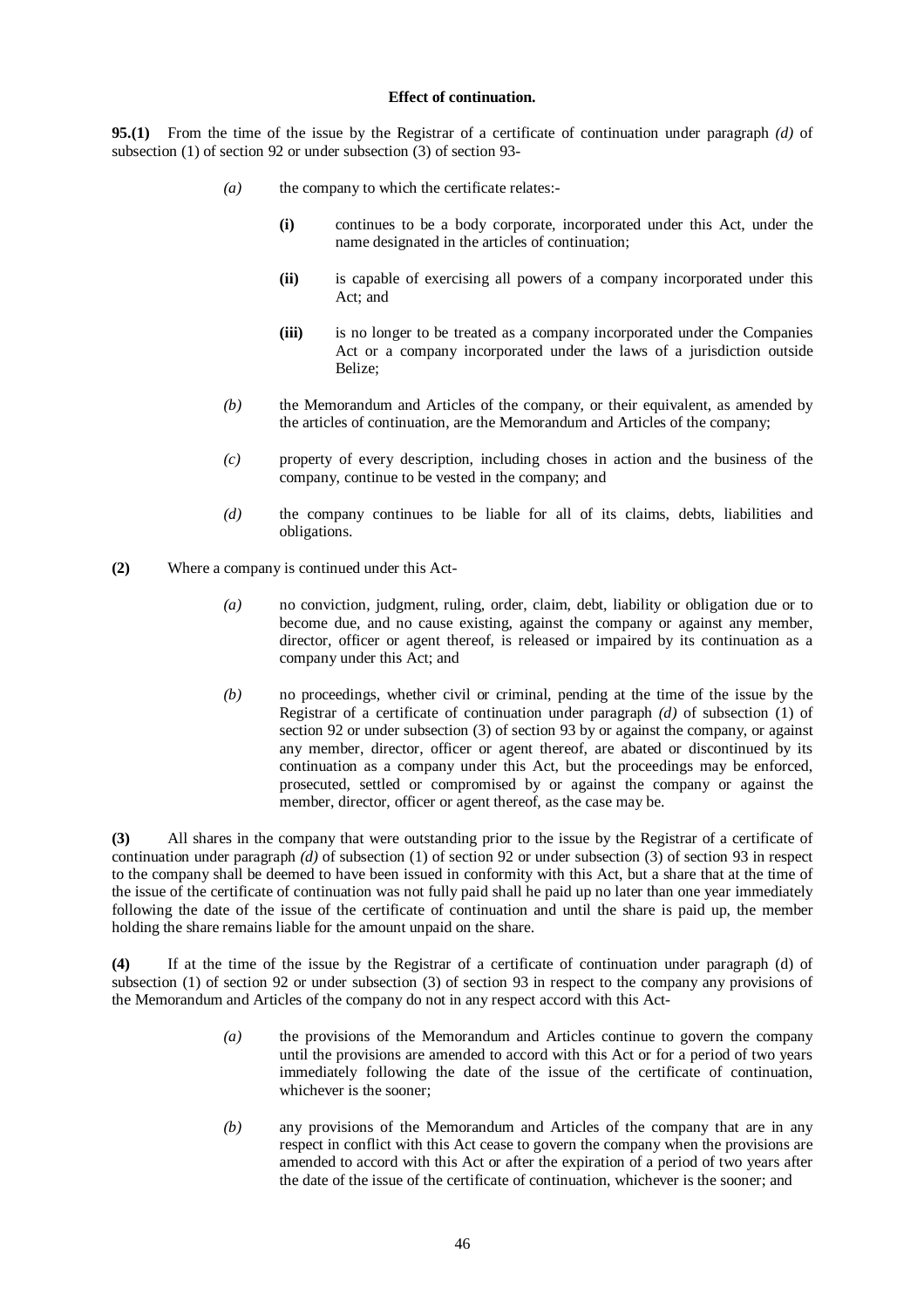*(c)* the company shall make such amendments to its Memorandum and Articles as may be necessary to accord with this Act within a period that is not later than two years immediately following the date of the issue of the certificate of continuation.

# **Continuation under foreign law.**

**96.(1)** Subject to any limitations in its Memorandum or Articles, a company incorporated under this Act may, by a resolution of directors or by a resolution of members, continue as a company incorporated under the laws of a jurisdiction outside Belize in the manner provided under those laws.

**(2)** A company incorporated under this Act that continues as a company incorporated under the laws of a jurisdiction outside Belize does not cease to be a company incorporated under this Act unless the laws of the jurisdiction outside Belize permit the continuation and the company has complied with those laws and in addition, the company has notified the Registrar that it no longer requires itself to be treated as a company incorporated under this Act.

**(3)** A company incorporated under this Act that continues as a company incorporated under the laws of a jurisdiction outside Belize may within 30 days of the continuation of the company under the laws of the foreign jurisdiction submit to the Registrar an affidavit to the effect that the company has continued its incorporation under the laws of the named foreign jurisdiction and the Registrar shall retain and register the affidavit.

- **(4)** Upon the registration of the affidavit referred to in subsection (3), the Registrar shall:-
	- *(a)* strike the name of the company off the Register;
	- *(b)* issue a certificate of discontinuance; and
	- *(c)* publish the strike off in the *Gazette.*

**(5)** Where a company incorporated under this Act is continued under the laws of a jurisdiction outside Belize-

- *(a)* the company continues to be liable for all of its claims, debts, liabilities and obligations that existed prior to its continuation as a company under the laws of the jurisdiction outside Belize;
- *(b)* no conviction, judgment, ruling, order, claim, debt, liability or obligation due or to become due, and no cause existing, against the company or against any member, director, officer or agent thereof, is released or impaired by its continuation as a company under the laws of the jurisdiction outside Belize; and
- *(c)* no proceedings, whether civil or criminal, pending by or against the company, or against any member, director, officer or agent thereof, are abated or discontinued by its continuation as a company under the laws of the jurisdiction outside Belize, but the proceedings may be enforced, prosecuted, settled or compromised by or against the company or against the member, director, officer or agent thereof, as the case may be.

# **PART IX -** *Winding-Up, Dissolution and Striking Off*

# **Compulsory winding-up and dissolution.**

**97.** A company incorporated under this Act shall commence to wind-up and dissolve by a resolution of directors upon expiration of such time as may be prescribed by its Memorandum or Articles for its existence.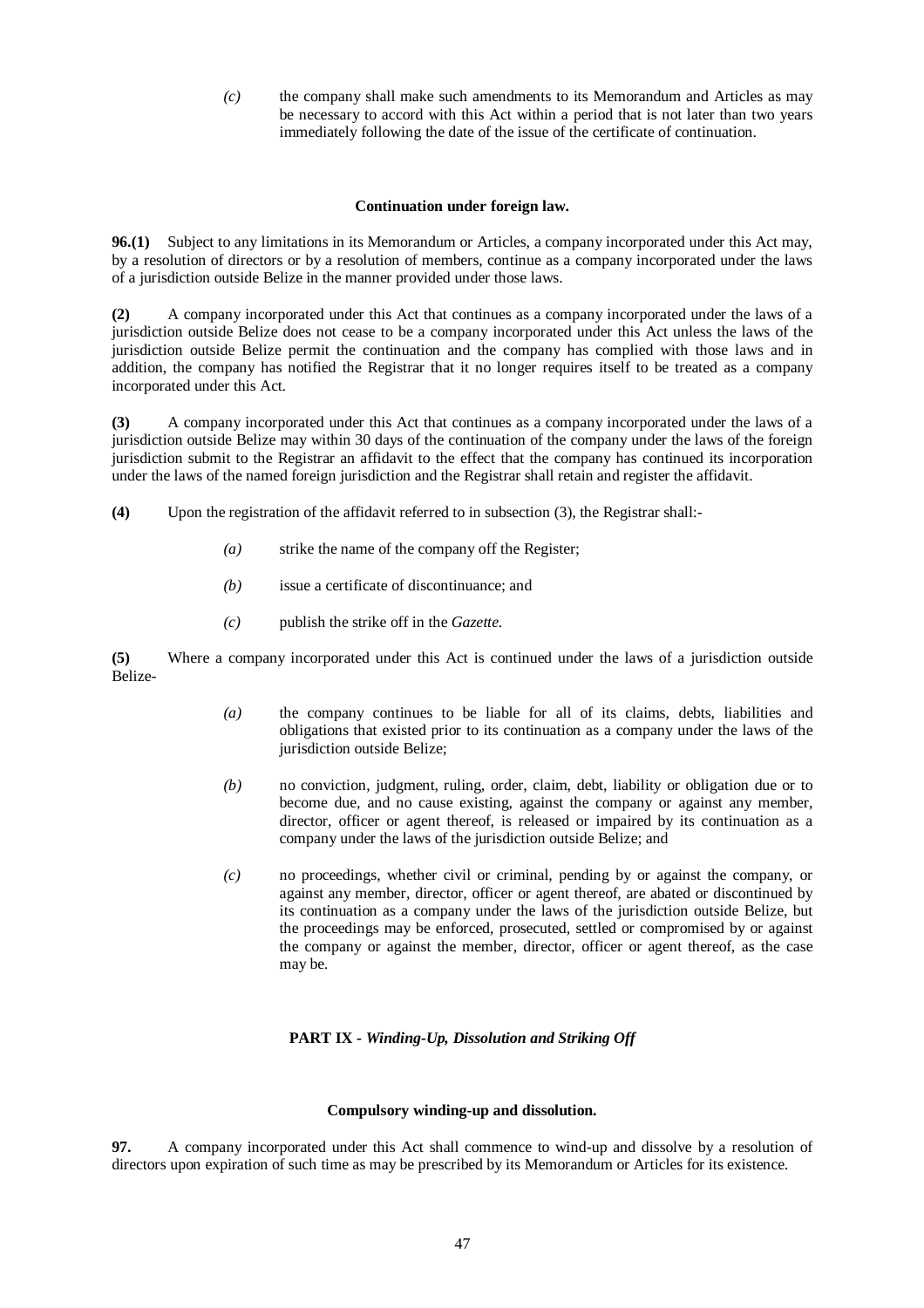#### **Voluntary winding-up and dissolution.**

**98.(1)** A company incorporated under this Act that has never issued shares may voluntarily commence to wind-up and dissolve by a resolution of directors.

**(2)** Subject to any limitations in its Memorandum or Articles, a company incorporated under this Act that has previously issued shares may voluntarily commence to wind-up and dissolve by a resolution of members.

## **Powers of directors in a winding-up and dissolution.**

**99.** Upon the commencement of a winding-up and dissolution required under section 97 or permitted under section 98, the directors may only-

- *(a)* authorise a liquidator, by a resolution of directors, to carry on the business of the company if the liquidator determines that to do so would be necessary or in the best interests of the creditors or members of the company; and
- *(b)* determine to rescind the articles of dissolution as permitted under section 103.

#### **Duties of liquidator.**

**100.(1)** A liquidator shall, upon his appointment in accordance with this Part and upon the commencement of a winding-up and dissolution, proceed-

- *(a)* to identify all assets of the company;
- *(b)* to identify all creditors of and claimants against the company;
- *(c)* to pay or provide for the payment of, or to discharge, all claims, debts, liabilities and obligations of the company;
- *(d)* to distribute any surplus assets of the company to the members in accordance with the Memorandum and Articles;
- *(e)* to prepare or cause to be prepared a statement of account in respect of the actions and transactions of the liquidator; and
- *(f)* to send a copy of the statement of account to all members if so required by the plan of dissolution required by section 102.

**(2)** A transfer, including a prior transfer, described in subsection (2) of section 9 of all or substantially all of the assets of a company incorporated under this Act for the benefit of the creditors and members of the company, is sufficient to satisfy the requirements of paragraphs *(c)* and *(d)* of subsection (1).

#### **Powers of liquidator.**

**101.** In order to perform the duties imposed on him under section 100, a liquidator has all powers of the company that are not reserved to the members under this Act or in the Memorandum or Articles, including, but not limited to, the power-

- *(a)* to take custody of the assets of the company and, in connection therewith, to register any property of the company in the name of the liquidator or that of his nominee;
- *(b)* to sell any assets of the company at public auction or by private sale without any notice;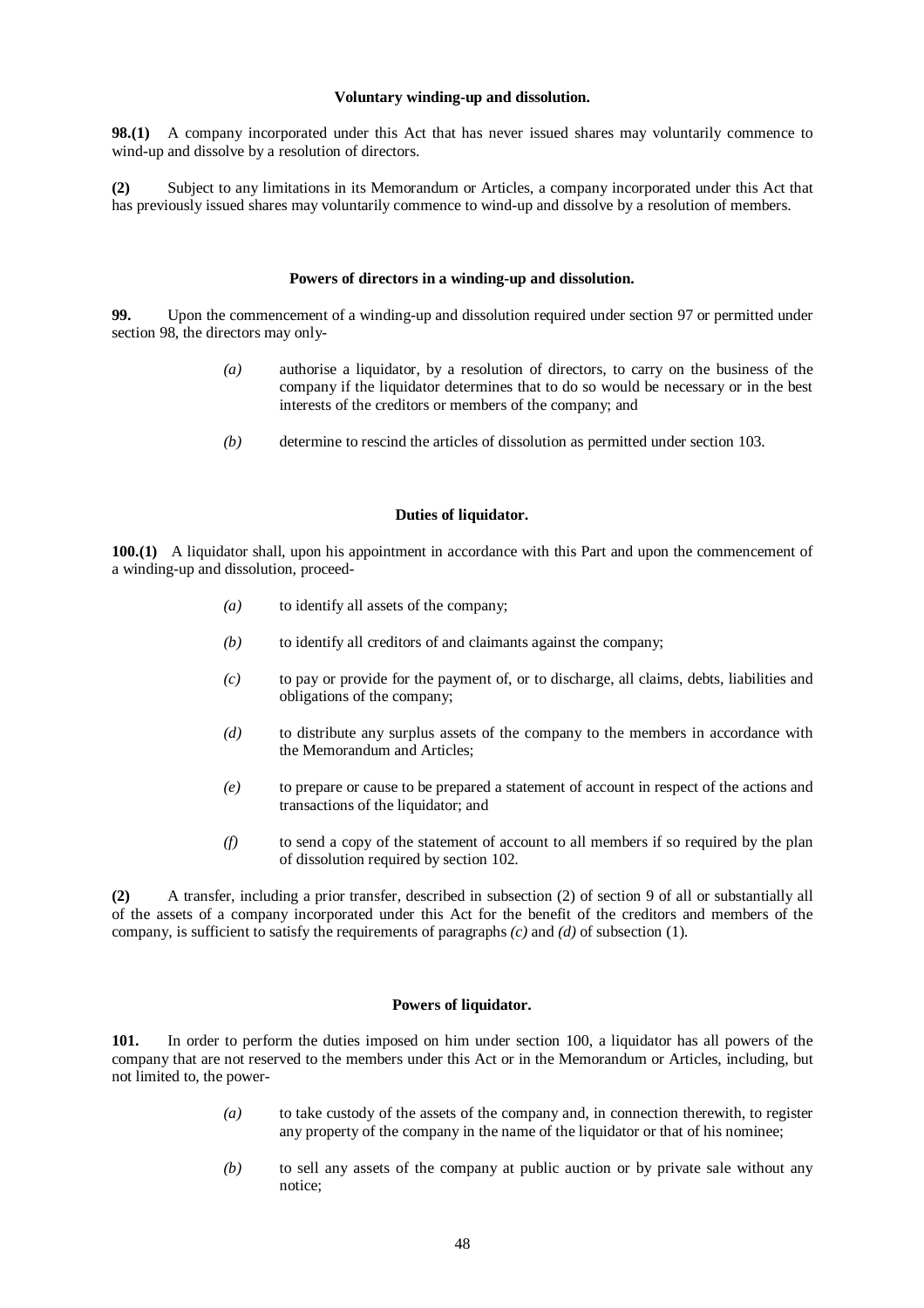- *(c)* to collect the debts and assets due or belonging to the company;
- *(d)* to borrow money from any person for any purpose that will facilitate the winding-up and dissolution of the company and to pledge or mortgage any property of the company as security for any such borrowing;
- *(e)* to negotiate, compromise and settle any claim, debt, liability or obligation of the company;
- *(f)* to prosecute and defend, in the name of the company or in the name of the liquidator or otherwise, any action or other legal proceedings;
- *(g)* to retain solicitors, accountants and other advisers and appoint agents;
- *(h)* to carry on the business of the company, if the liquidator has received authorisation to do so in the plan of liquidation or by a resolution of directors permitted under section 99, as the liquidator may determine to be necessary or to be in the best interests of the creditors or members of the company;
- *(i)* to execute any contract, agreement or other instrument in the name of the company or name of the liquidator; and
- *(j)* to make any distribution in money or in other property or partly in each, and if in other property, to allot the property, or an undivided interest therein, in equal or unequal proportions.

**(2)** Notwithstanding paragraph *(h)* of subsection (1), a liquidator shall not, without the permission of the court, carry on for a period in excess of two years the business of a company that is being wound-up and dissolved under this Act.

#### **Procedure on winding-up and dissolution.**

**102.(1)** The directors of a company required under section 97 or proposing under section 98 to wind-up and dissolve the company must approve a plan of dissolution containing-

- *(a)* a statement of the reason for the winding-up and dissolving;
- *(b)* a statement that the company is, and will continue to be, able to discharge or pay or provide for the payment of all claims, debts, liabilities and obligations in full;
- *(c)* a statement that the winding-up will commence on the date when articles of dissolution are submitted to the Registrar or on such date subsequent thereto, not exceeding 30 days, as is stated in the articles of dissolution;
- *(d)* a statement of the estimated time required to wind-up and dissolve the company;
- *(e)* a statement as to whether the liquidator is authorised to carry on the business of the company if the liquidator determines that to do so would be necessary or in the best interests of the creditors or members of the company;
- *(f)* a statement of the name and address of each person to be appointed a liquidator and the remuneration proposed to be paid to each liquidator; and
- *(g)* a statement as to whether the liquidator is required to send to all members a statement of account prepared or caused to be prepared by the liquidator in respect of his actions or transactions.

**(2)** If a winding-up and dissolution is being effected in a case where subsection (2) of section 98 is applicable:-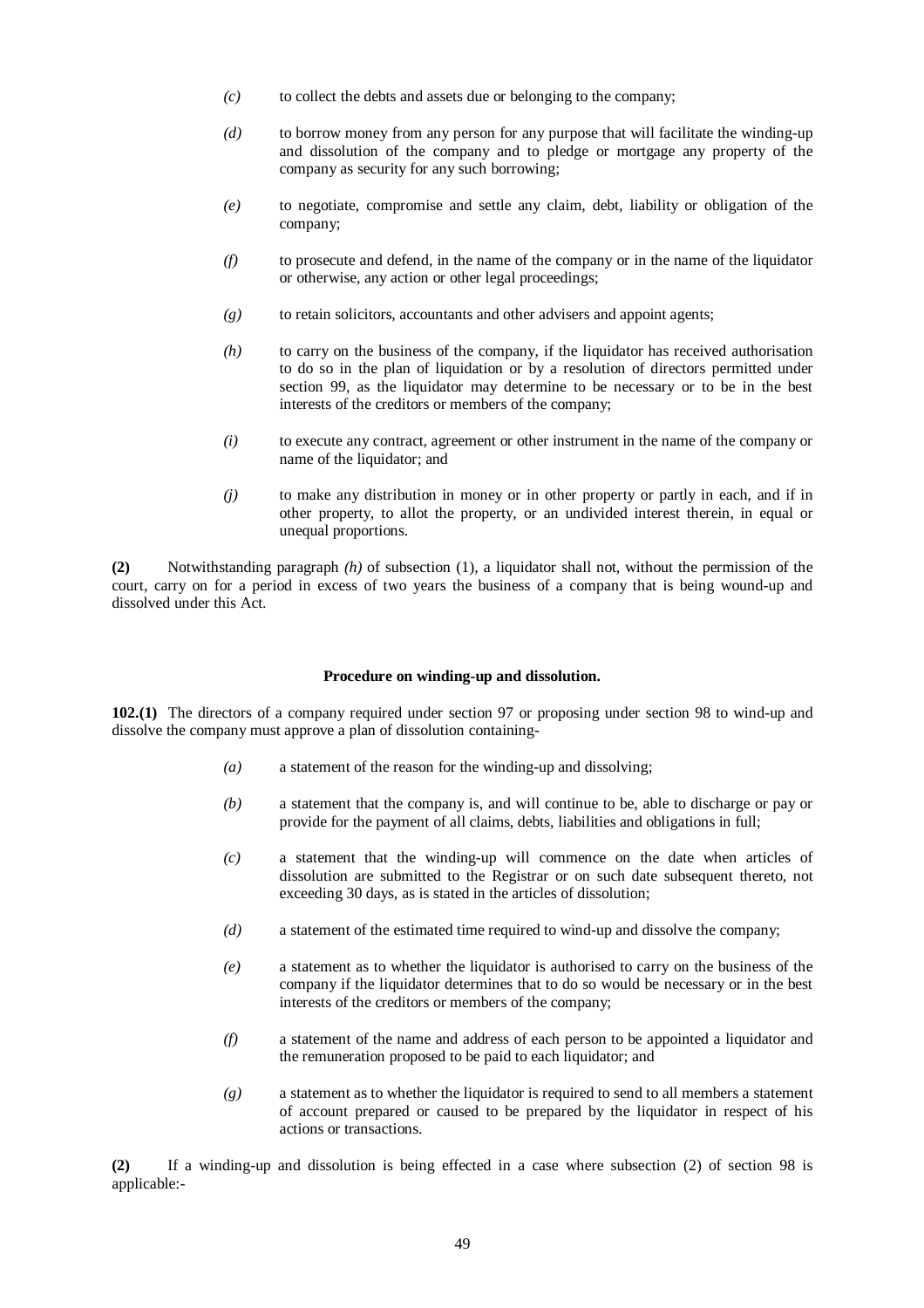- *(a)* the plan of dissolution must be authorised by a resolution of members, and the holders of the outstanding shares of a class or series of shares are entitled to vote on the plan of dissolution as a class or series only if the Memorandum or Articles so provide;
- *(b)* if a meeting of members is to be held, notice of the meeting, accompanied by a copy of the plan of dissolution, must be given to each member, whether or not entitled to vote on the plan of dissolution; and
- *(c)* if it is proposed to obtain the written consent of members, a copy of the plan of dissolution must be given to each member, whether or not entitled to consent to the plan of dissolution.

**(3)** After approval of the plan of dissolution by the directors, and if required, by the members in accordance with subsection (2), articles of dissolution must be executed by the company and must contain-

- *(a)* the plan of dissolution; and
- *(b)* the manner in which the plan of dissolution was authorised.

**(4)** Articles of dissolution must be submitted to the Registrar who must retain and register them in the Register and within 30 days immediately following the date on which the articles of dissolution are submitted to the Registrar, the company must cause to be published, in the *Gazette,* in a publication of general circulation in Belize and in a publication of general circulation in the country or place where the company has its principal office, a notice stating-

- *(a)* that the company is in dissolution;
- *(b)* the date of commencement of the dissolution;
- *(c)* the names and addresses of the liquidators.

**(5)** A winding-up and dissolution commences on the date the articles of dissolution are registered by the Registrar or on such date subsequent thereto, not exceeding 30 days, as is stated in the articles of dissolution.

**(6)** A liquidator shall, upon completion of a winding-up and dissolution, submit to the Registrar a statement that the winding-up and dissolution has been completed, and upon receiving the notice, the Registrar shall:-

- *(a)* strike the company off the Register; and
- *(b)* issue a certificate of dissolution under his hand and seal certifying that the company has been dissolved.

**(7)** Where the Registrar issues a certificate of dissolution under his hand and seal certifying that the company has been dissolved-

- *(a)* the certificate is *prima facie* evidence of compliance with all requirements of this Act in respect of dissolution; and
- *(b)* the dissolution of the company is effective from the date of the issue of the certificate.

**(8)** Immediately following the issue by the Registrar of a certificate of dissolution under subsection (6), the liquidator shall cause to be published, in the *Gazette,* in a publication of general circulation in Belize and in a publication of general circulation in the country or place where the company has its principal office, a notice that the company has been dissolved and has been struck off the Register.

**(9)** A company that wilfully contravenes subsection (4) is liable to a penalty of \$50 for every day or part thereof during which the contravention continues, and a director or liquidator who knowingly permits the contravention is liable to a like penalty.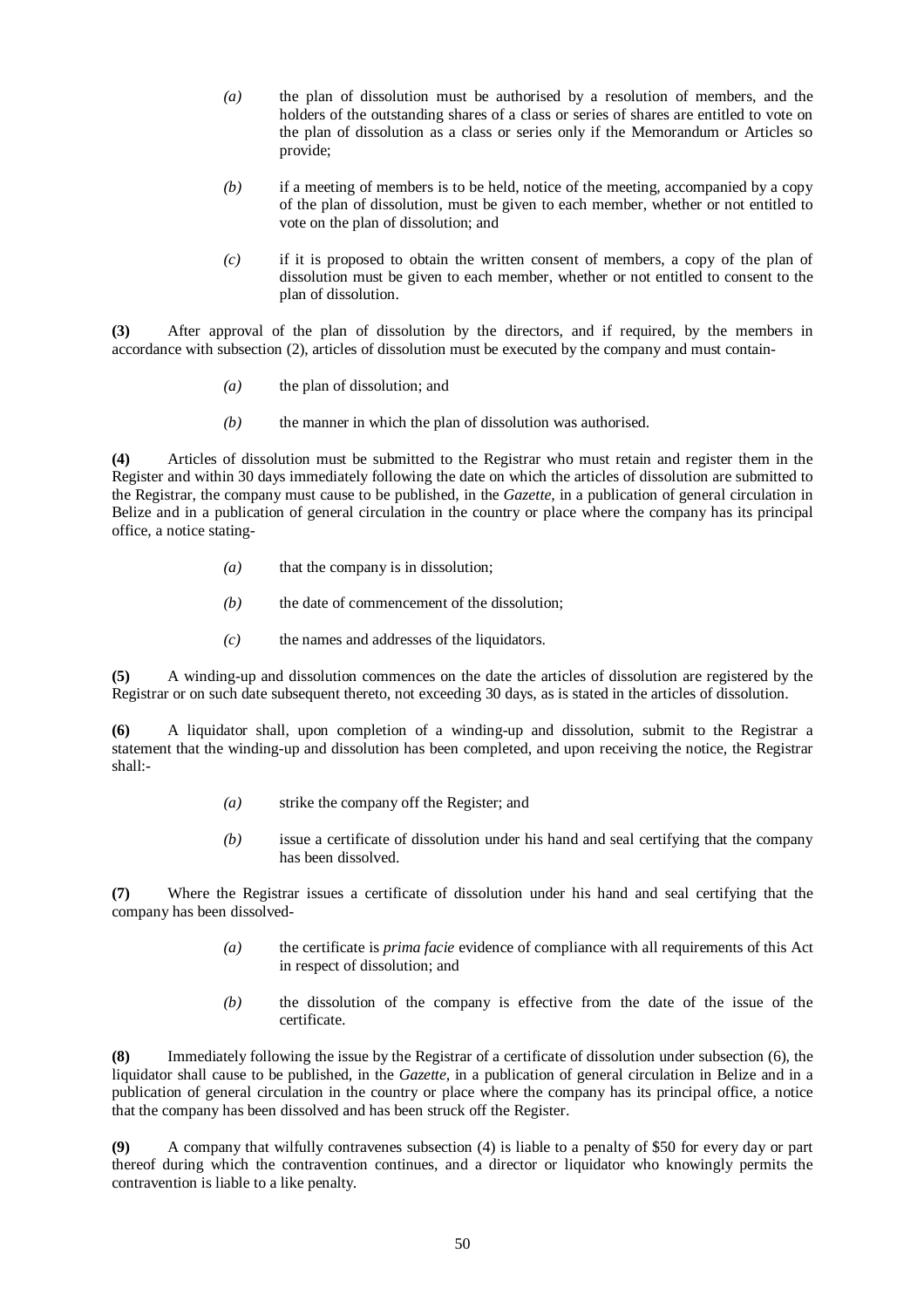#### **Rescission of winding-up and dissolution.**

**103.(1)** In the case of a winding-up and dissolution permitted under section 98, a company may, prior to submitting to the Registrar a notice specified in subsection (4) of section 102, rescind the articles of dissolution by-

- *(a)* a resolution of directors in the case of a winding-up and dissolution under subsection (1) of section 98; or
- *(b)* a resolution of members in the case of a winding-up and dissolution under subsection (2) of section 98.

**(2)** A copy of a resolution referred to in subsection (1) must be submitted to the Registrar who must retain and register it in the Register.

**(3)** Within 30 days immediately following the date on which the resolution referred to in subsection (1) has been submitted to the Registrar, the company must cause a notice stating that the company has rescinded its intention to wind-up and dissolve to be published in the *Gazette,* in a publication of general circulation in Belize and in a publication of general circulation in the country or place where the company has its principal office.

#### **Winding-up and dissolution of company unable to pay its claims, etc.**

**104.(1)** Where-

- *(a)* the directors or, as the case may be, the members of a company that is required under section 97 or permitted under section 98 to wind-up and dissolve, at the time of the passing of the resolution to wind-up and dissolve the company, have reason to believe that the company will not be able to pay or provide for the payment of or discharge all claims, debts, liabilities and obligations of the company in full; or
- *(b)* the liquidator after his appointment has reason so to believe,

then, the directors, the members or the liquidator, as the case may be, shall immediately give notice of the fact to the Registrar.

**(2)** Where a notice has been given to the Registrar under subsection (1), all winding-up and dissolution proceedings after the notice has been given shall be in accordance with the provisions of the Companies Act relating to winding-up and dissolution and those provisions shall apply *mutatis mutandis* to the winding-up and dissolution of the company.

#### **Winding-up and dissolution by the court.**

**105.** Notwithstanding the provisions of this Act relating to winding-up and dissolution, a company incorporated under this Act may be wound-up by the court under any of the circumstances, in so far as they are applicable to a company incorporated under this Act, in which a company incorporated under the Companies Act may be wound-up by the court and, in that case, the provisions of the Companies Act relating to winding-up and dissolution apply *mutatis mutandis* to the winding-up and dissolution of the company.

## **Receivers and managers.**

**106.** The provisions of the Companies Act regarding receivers and managers govern *mutatis mutandis* the appointment, duties, powers and liabilities of receivers and managers of the assets of any company incorporated under this Act.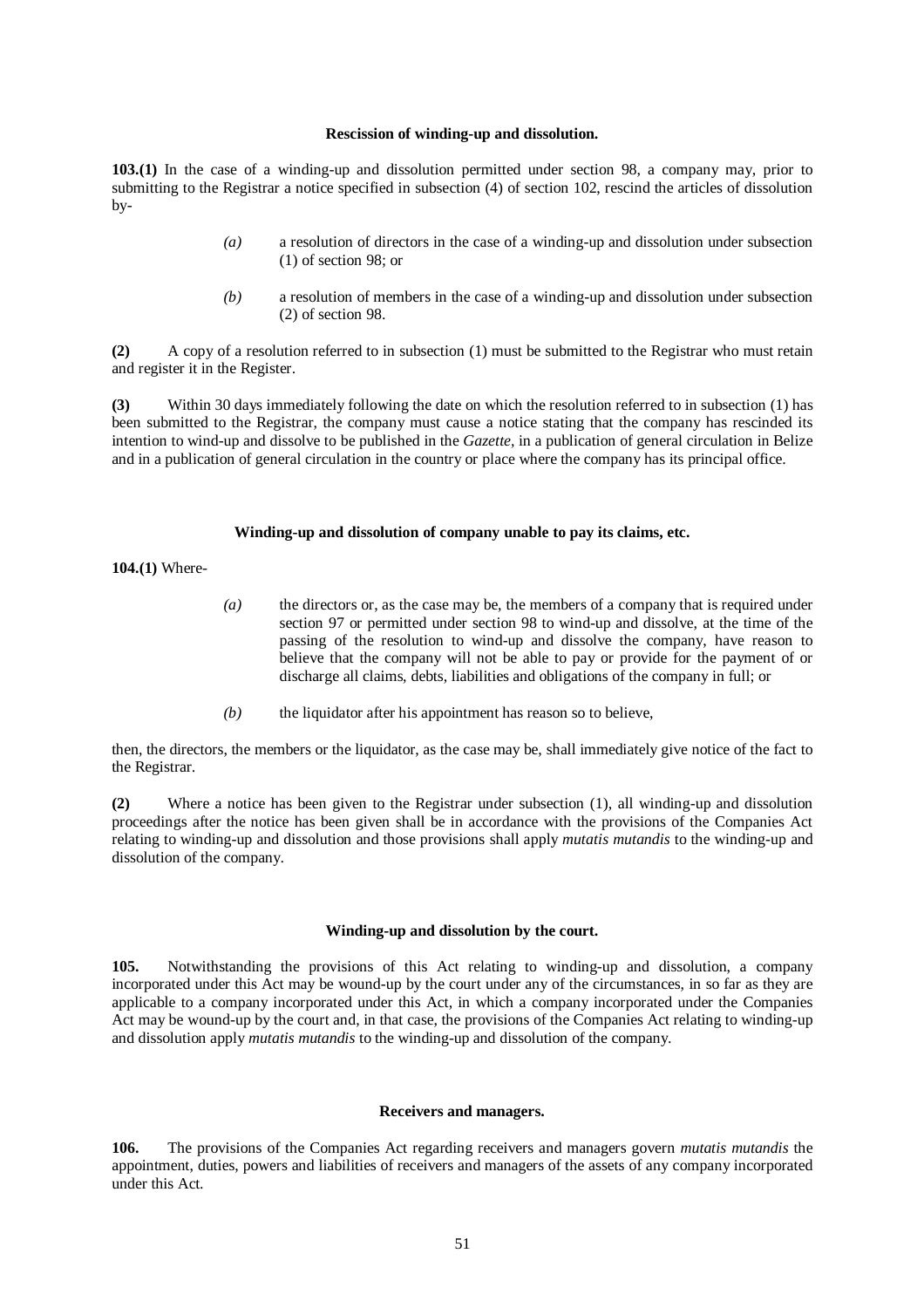## **Striking off.**

**107.(1)** Notwithstanding section 6, where the Registrar has reasonable cause to believe that a company incorporated under this Act no longer satisfies the requirements prescribed for an international business company under section 5 of this Act, the Registrar shall serve on the company a notice that the name of the company shall be struck off the register, unless the company or another person satisfies the Registrar within 30 days immediately following the date thereof that the name of the company should not be struck off.

- **(2)** If the Registrar:-
	- *(a)* receives from the company a notice stating that the company no longer satisfies the requirements prescribed for an international business company under section 5 of this Act; or
	- *(b)* does not receive a reply to the notice served on the company under subsection (1) above, or receives a reply which the Registrar finds unsatisfactory,

the Registrar shall strike the name of the company off the Register, and shall inform the registered agent of the company accordingly.

**(3)** The Registrar shall publish notice of the striking off in the *Gazette*.

**(4)** If a company has failed to pay the increased licence fee due under subsection (2) of section 114, the Registrar shall, within 30 days immediately following the date specified in that subsection, publish in the *Gazette* and serve on the company a notice stating the amount of the licence fee due under sub-section (3) of section 114 and stating that the name of the company will be struck off the Register if the company fails to pay the licence fee on or before the 31st December next ensuing.

**(5)** If a company fails to pay the increased licence fee stated in the notice referred to in subsection (4) by the 31st December referred to in that subsection, the Registrar shall strike the name of the company off the Register from the 1st January next ensuing.

**(6)** A company that has been struck off the Register under this section remains liable for all claims, debts, liabilities and obligations of the company, and the striking off does not affect the liability of any of its members, directors, officers or agents.

#### **Restoration to Register.**

**108.(1)** If the name of a company has been struck off the Register under subsection (4) of section 107, the company, or a creditor, member or liquidator thereof, may apply to the court to have the name of the company restored to the Register.

- **(2)** If upon an application under subsection (1) the court is satisfied that-
	- *(a)* at the time the name of the company was struck off the Register, the company did satisfy the requirements prescribed for an International Business Company under section 5: and
	- *(b)* it would be fair and reasonable for the name of the company to be restored to the Register,

the court may order the name of the company to be restored to the Register upon payment to the Registrar of all fees due under section 113 and all licence fees due under section 114 without any increase for late payment, and upon restoration of the name of the company to the Register, the name of the company is deemed never to have been struck off the Register.

**(3)** If the name of a company has been struck off the Register under subsection (6) of section 107, the company, or a creditor, member or liquidator thereof, may, within 3 years immediately following the date of the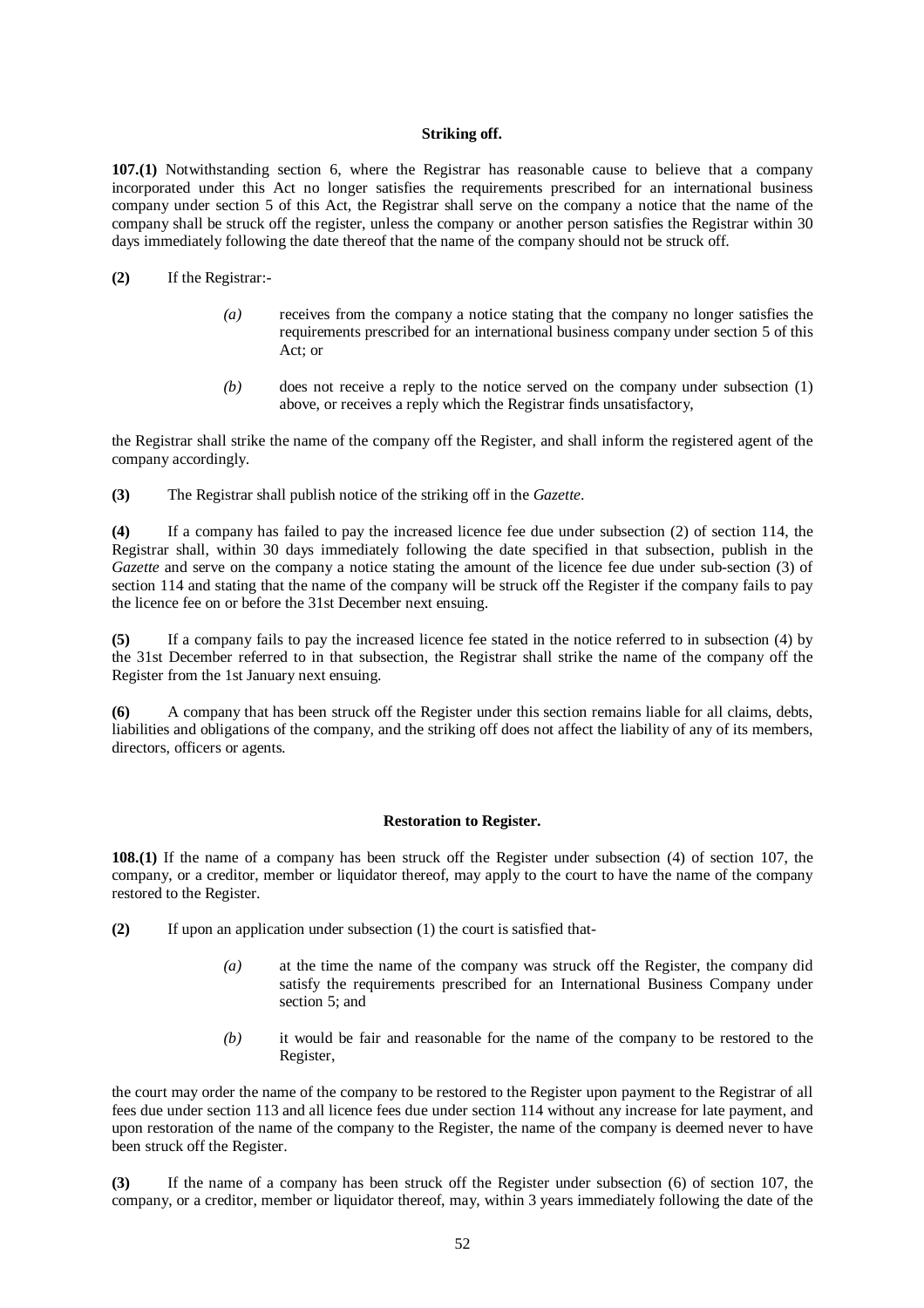striking off, apply to the Registrar to have the name of the company restored to the Register, and upon payment to the Registrar of-

- *(a)* all fees due under section 113;
- *(b)* the licence fee stated in the notice referred to in subsection (5) of section 107; and
- *(c)* a licence fee in the amount stated in the notice referred to in paragraph *(b)* for each year or part thereof during which the name of the company remained struck off the Register,

the Registrar shall restore the name of the company to the Register and upon restoration of the name of the company to the Register, the name of the company shall be deemed never to have been struck off the Register.

**(4)** For purposes of this Part, the appointment of an official receiver under section 110 operates as an order to restore the name of the company to the Register.

## **Effect of striking off.**

**109.(1)** Where the name of a company has been struck off the Register, the company, and the directors, members, liquidators and receivers thereof, may not legally:-

- *(a)* commence legal proceedings, carry on any business or in any way deal with the assets of the company;
- *(b)* defend any legal proceedings, make any claim or claim any right for, or in the name of, the company; or
- *(c)* act in any way with respect to the affairs of the company.

**(2)** Notwithstanding subsection (1), where the name of the company has been struck off the Register, the company, or a director, member, liquidator or receiver thereof, may:-

- *(a)* make application for restoration of the name of the company to the Register;
- *(b)* continue to defend proceedings that were commenced against the company prior to the date of the striking-off; and
- *(c)* continue to carry on legal proceedings that were instituted on behalf of the company prior to the date of striking-off.
- **(3)** The fact that the name of a company is struck off the Register does not prevent-
	- *(a)* the company from incurring liabilities;
	- *(b)* any creditor from making a claim against the company and pursuing the claim through to judgment or execution; or
	- *(c)* the appointment by the court of an official liquidator for the company under section 110.

## **Appointment of official liquidator.**

**110.** The court may appoint a person to be the official liquidator in respect of a company the name of which has been struck off the Register.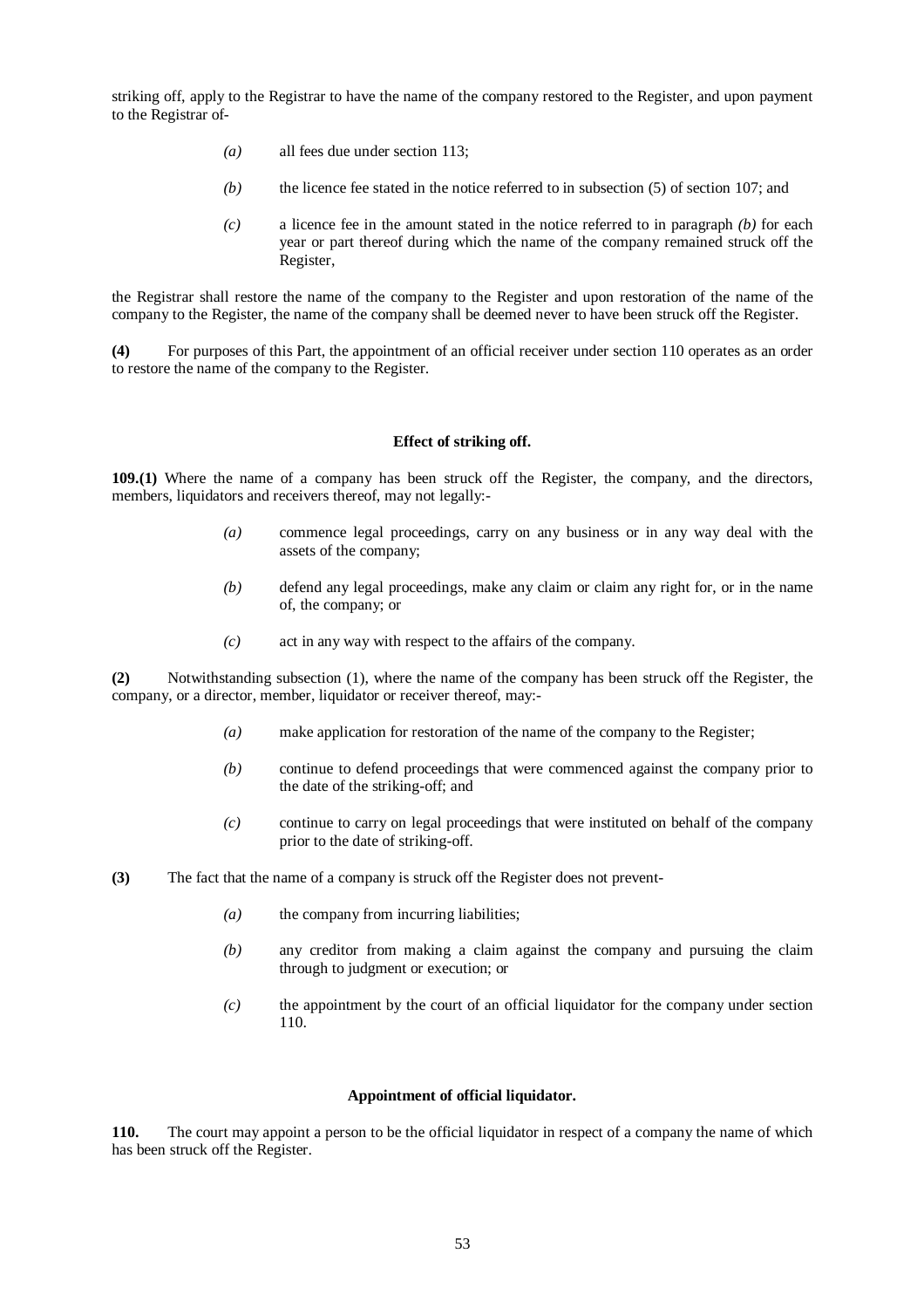## **Dissolution of company struck off.**

**111.(1)** If the name of a company has been struck off the Register under section 107 and remains struck off continuously for a period of three years, the company shall be deemed to have been dissolved, but the Registrar may apply to the court on or before the expiration of the period of three years, to have the company put into liquidation, and a person appointed by the court shall be the official liquidator thereof.

**(2)** The duties of an official liquidator in respect of a company in liquidation pursuant to subsection (1) are limited to-

- *(a)* identifying and taking possession of all assets of the company;
- *(b)* calling for claims by advertisement in the *Gazette* and in such other manner as he deems appropriate, requiring all claims to be submitted to him within a period of not less than 90 days immediately following the date of the advertisement; and
- *(c)* applying those assets that he recovers in the following order of priority:-
	- **(i)** in satisfaction of all outstanding fees, licence fees and penalties due to the Registrar; and
	- **(ii)** in satisfaction *pari passu* of all other claims admitted by the official liquidator.

**(3)** In order to perform the duties with which he is charged under subsection (2), the official liquidator may exercise such powers as the court may consider reasonable to confer on him.

**(4)** The official liquidator may require such proof as he considers necessary to substantiate any claim submitted to him and he may admit, reject or settle claims on the basis of the evidence submitted to him.

**(5)** When the official liquidator has completed his duties, he shall submit a written report of his conduct of the liquidation proceedings to the Registrar and, upon receipt of the report by the Registrar, all assets of the company, wherever situate, that are not disposed of, vest in the Crown and the company is dissolved.

**(6)** The official liquidator is entitled to such remuneration out of the assets of the company for his services as the court approves, but if the company is unable to discharge all of its claims, debts, liabilities and obligations, payment of the official liquidator's remuneration shall be a charge on the Consolidated Fund.

**(7)** No liability attaches to an official liquidator:-

- *(a)* to account to creditors of the company who have not submitted claims within the time allowed by him; or
- *(b)* for any failure to locate any assets of the company.

# **Security for Registrar's costs.**

**112.** In any action or legal proceeding in which a company incorporated under this Act is plaintiff and the Registrar is joined as defendant or otherwise, the court may, on the application of the Registrar, order the plaintiff to provide sufficient security for the Registrar's costs, and may order that all proceedings in the action shall be stayed until the said security has been provided.

# **PART X -** *Fees and Penalties*

# **Fees.**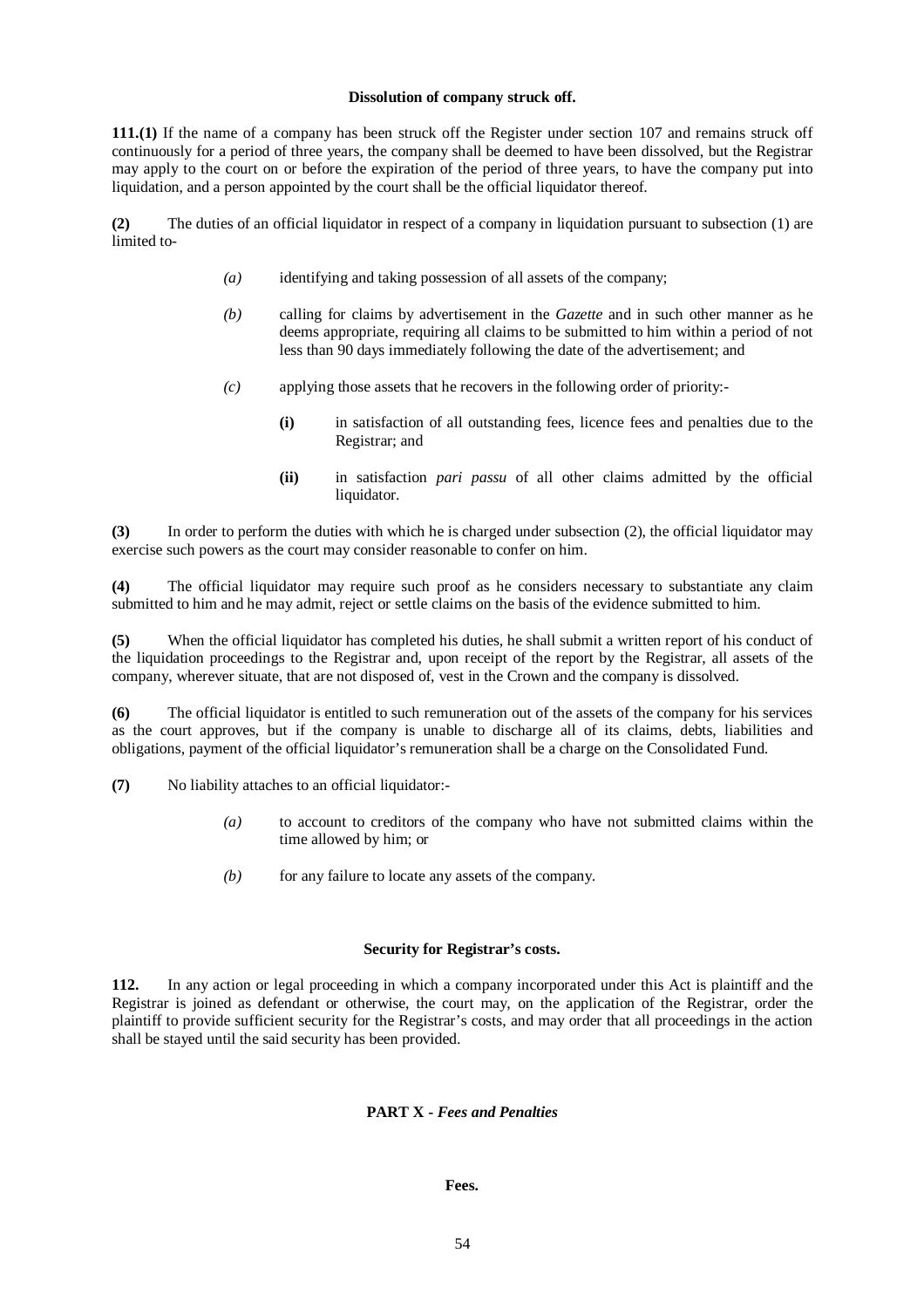- **113.** There shall be paid to the Registrar fees as follows:-
	- *(a)* \$100 upon the registration by the Registrar of a company incorporated under this Act the authorised capital of which does not exceed \$50,000 and all the shares of which have a par value;
	- *(b)* \$1,000 upon the registration by the Registrar of a company incorporated under this Act the authorised capital of which exceeds \$50,000;
	- *(c)* upon registration by the Registrar of an amendment to the Memorandum or Articles of a company incorporated under this Act:-
		- **(i)** \$25 if the registration is within 30 days immediately following the passing of the resolution authorising the amendment;
		- **(ii)** \$50 if the registration is within 60 days immediately following the passing of the resolution authorising the amendment;
		- **(iii)** \$75 if the registration is within 90 days immediately following the passing of the resolution authorising the amendment; and
		- **(iv)** \$100 if the registration is later than 90 days following the passing of the resolution authorising the amendment;
	- *(d)* upon the registration by the Registrar of articles of merger or consolidation, but \$700 in the case of articles of merger or consolidation that also constitute the Memorandum of a company the authorised capital of which exceeds \$50,000 or that amend the Memorandum of a surviving company to increase the authorised capital from \$50,000 or less to more than \$50,000;
	- *(e)* \$500 upon the registration by the Registrar of articles of arrangement, but \$700 in the case of articles of arrangement that also constitute the Memorandum of a company the authorised capital of which exceeds \$50,000 or that amend the Memorandum of a company to increase the authorised capital from \$50,000 or less to more than \$50,000;
	- *(f)* \$250 upon the submission to the Registrar of articles of continuation for a company incorporated under the Companies Act the authorised capital of which does not exceed \$50,000, and, in addition, in the case of a company that continues its incorporation under this Act before 30th April in any year, such sum as would have been payable by that company under the Companies Act if that company had not so continued its incorporation under this Act;
	- *(g)* \$1,000 upon the submission to the Registrar of articles of continuation for a company incorporated under the Companies Act the authorised capital of which exceeds \$50,000, and, in addition, in the case of a company that continues its incorporation under this Act before 30th April in any year, such sum as would have been payable by that company under the Companies Act if that company had not so continued its incorporation under this Act;
	- *(h)* \$500 upon the submission to the Registrar of articles of continuation for a company not incorporated under the Companies Act the authorised capital of which does not exceed \$50,000;
	- *(i)* \$1,000 upon the submission to the Registrar of articles of continuation for a company not incorporated under the Companies Act the authorised capital of which exceeds \$50,000;
	- *(j)* \$100 upon the registration by the Registrar of articles of dissolution;
	- *(k)* \$100 upon the registration by the Registrar of a resolution rescinding articles of dissolution;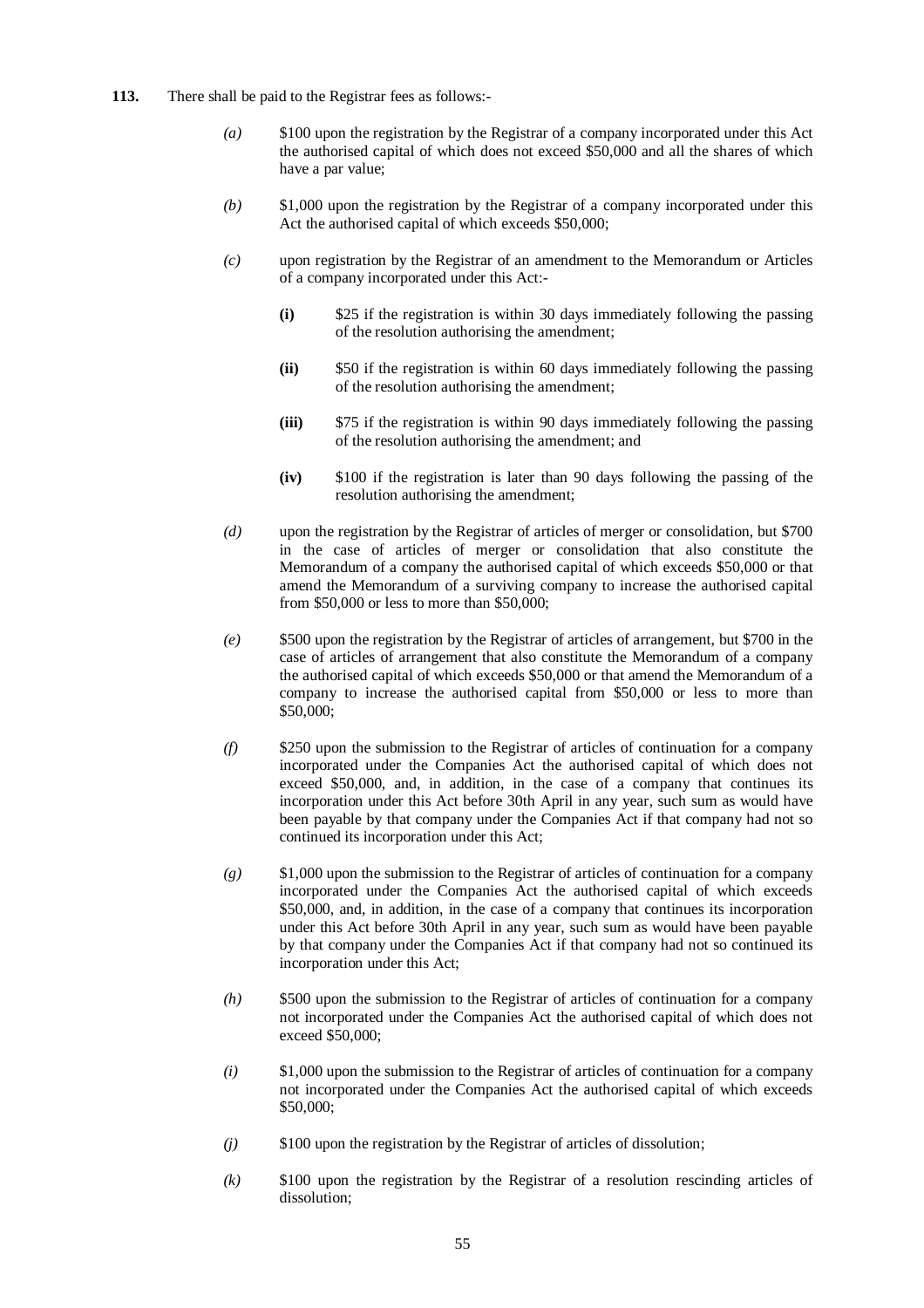- *(l)* \$25 upon the issue by the Registrar of a certificate of incorporation, merger, consolidation, arrangement, continuation, dissolution or good standing, other than at the time of the registration of a company incorporated under this Act or at the time of the merger, consolidation, arrangement or dissolution, as the case may be;
- *(m)* \$15 upon the issue by the Registrar of a copy or extract, whether or not certified, of a document or a part of a document, other than a certificate of incorporation, merger, consolidation, arrangement, continuation, dissolution or good standing;
- *(n)* \$10 for an inspection of the documents kept by the Registrar pursuant to this Act;
- *(o)* upon restoration by the Registrar to the Register of a company incorporated under this Act, the name of which was struck off the Register:-
	- **(i)** \$300 if the restoration is applied for within six months immediately following the striking of the name off the Register; or
	- **(ii)** \$600 if the restoration is applied for more than six months immediately following the striking of the name off the Register;
- *(p)* \$25 for the reservation of a name as provided for in subsection (7) of section 11;
- *(q)* \$10 for an inspection of each entry in the Register of International Business Companies;
- *(r)* \$500 upon submission to the Registrar of documents referred to in subsection (1) of section 93:
- *(s)* \$100 upon resubmission to the Registrar of the documents referred to in subsection (7) of section 93;
- *(t)* \$350 upon the registration by the Registrar of a company incorporated under this Act:-
	- **(i)** if the authorised capital of the company does not exceed \$50,000 and some or all of its shares have no par value; or
	- **(ii)** the company has no authorised capital and all of its shares have no par value;
- *(u)* \$25 upon the registration by the Registrar of a notice of increase or decrease of authorised capital of a company incorporated under this Act, but \$700 in the case of a notice of increase of authorised capital from \$50,000 or less to more than \$50,000; and
- *(v)* \$4,000 upon the entry by the Registrar of a statement to the effect that a company is a public investment company.

#### **Licence fees.**

**114.(1)** A company the name of which is on the Register on the 31st December in a year shall, before the 31st July of the following year, pay to the Registrar an annual licence fee as follows:

- *(a)* \$100 if its authorised capital does not exceed \$50,000 and all its shares have par value;
- *(b)* \$1,000 if its authorised capital exceeds \$50,000;
- *(c)* \$350 if-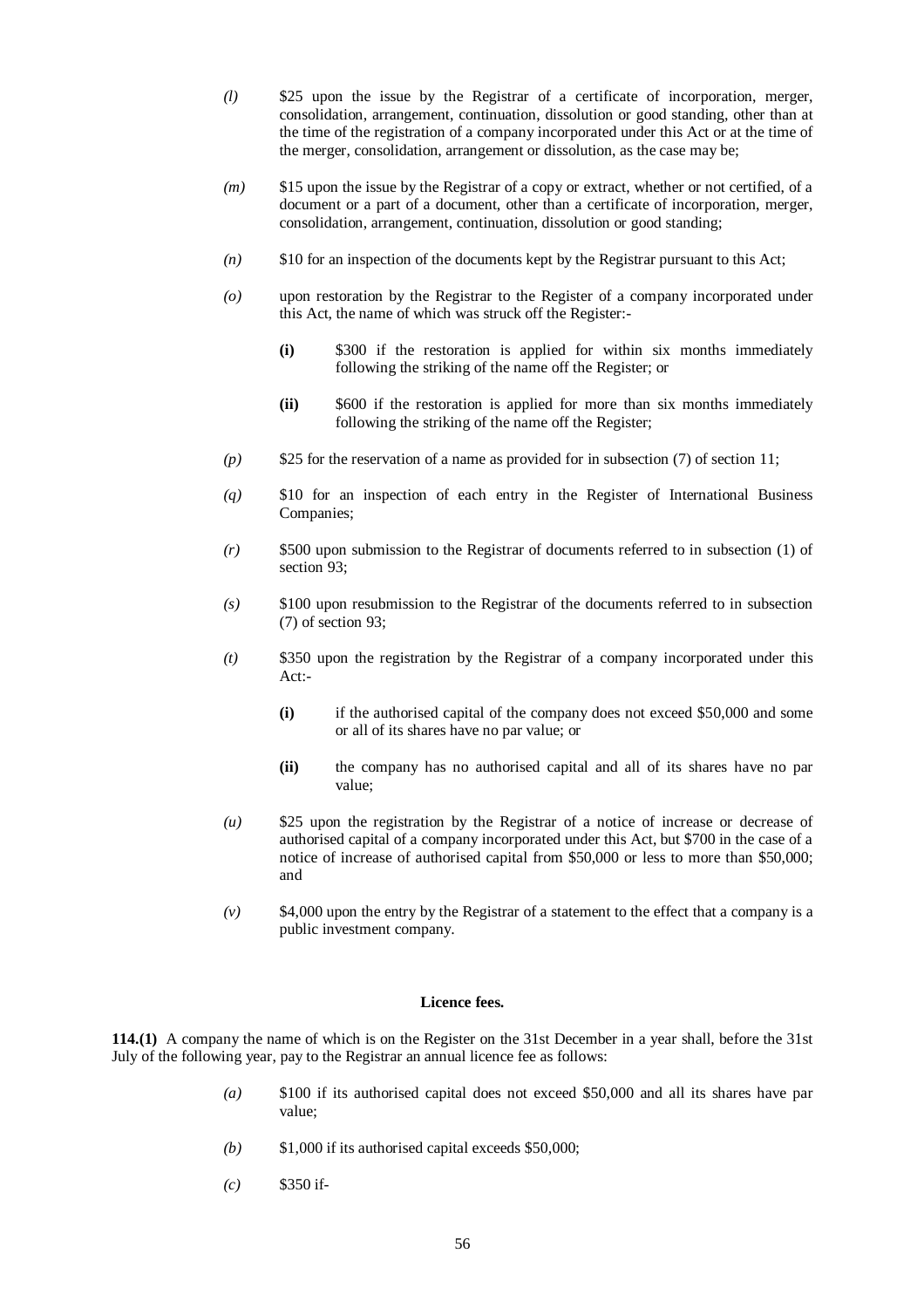- **(i)** its authorised capital does not exceed \$50,000 and some or all of its shares have no par value; or
- **(ii)** it has no authorised share capital and all its shares have no par value; and
- *(d)* \$4,000 (in addition to the licence fee payable under paragraphs *(a)* to *(c)* above) if the company is a public investment company.

**(2)** If a company fails to pay the amount due as the licence fee under subsection (1) by the date specified therein, the licence fee increases by 10 per cent of that amount.

**(3)** If a company fails to pay the amount due as an increased licence fee under subsection (2) by the 31st October, then, the licence fee increases by 50 per cent of the licence fee specified in subsection (1).

#### **Penalties to be paid to Registrar.**

**115.** Any penalty incurred under this Act shall be paid to the Registrar.

#### **Recovery of penalties, etc.**

**116.** Any fee, licence fee or penalty payable under this Act that remains unpaid for 30 days immediately following the date on which demand for payment is made by the Registrar is recoverable at the instance of the Attorney General before a magistrate in civil proceedings as a debt due to the Crown notwithstanding the amount sought to be recovered.

## **Company struck off liable for fees, etc.**

**117.** A company incorporated under this Act continues to be liable for all fees, licence fees and penalties payable under this Act notwithstanding that the name of the company has been struck off the Register and all those fees, licence fees and penalties have priority to all other claims against the assets of the company.

## **Fees, etc., to be paid into Consolidated Revenue Fund.**

**118.** All fees, licence fees and penalties paid under this Act shall be paid by the Registrar into the Consolidated Revenue Fund.

#### **Fees payable to Registrar.**

**119.(1)** The Registrar may refuse to take any action required of him under this Act for which a fee is prescribed until all fees have been paid.

**(2)** The Registrar may refuse to continue under this Act a company incorporated under the Companies Act until all fees prescribed as payable by the company under the Companies Act have been paid.

## **PART XI -** *Public Investment Companies*

## **Definitions and application.**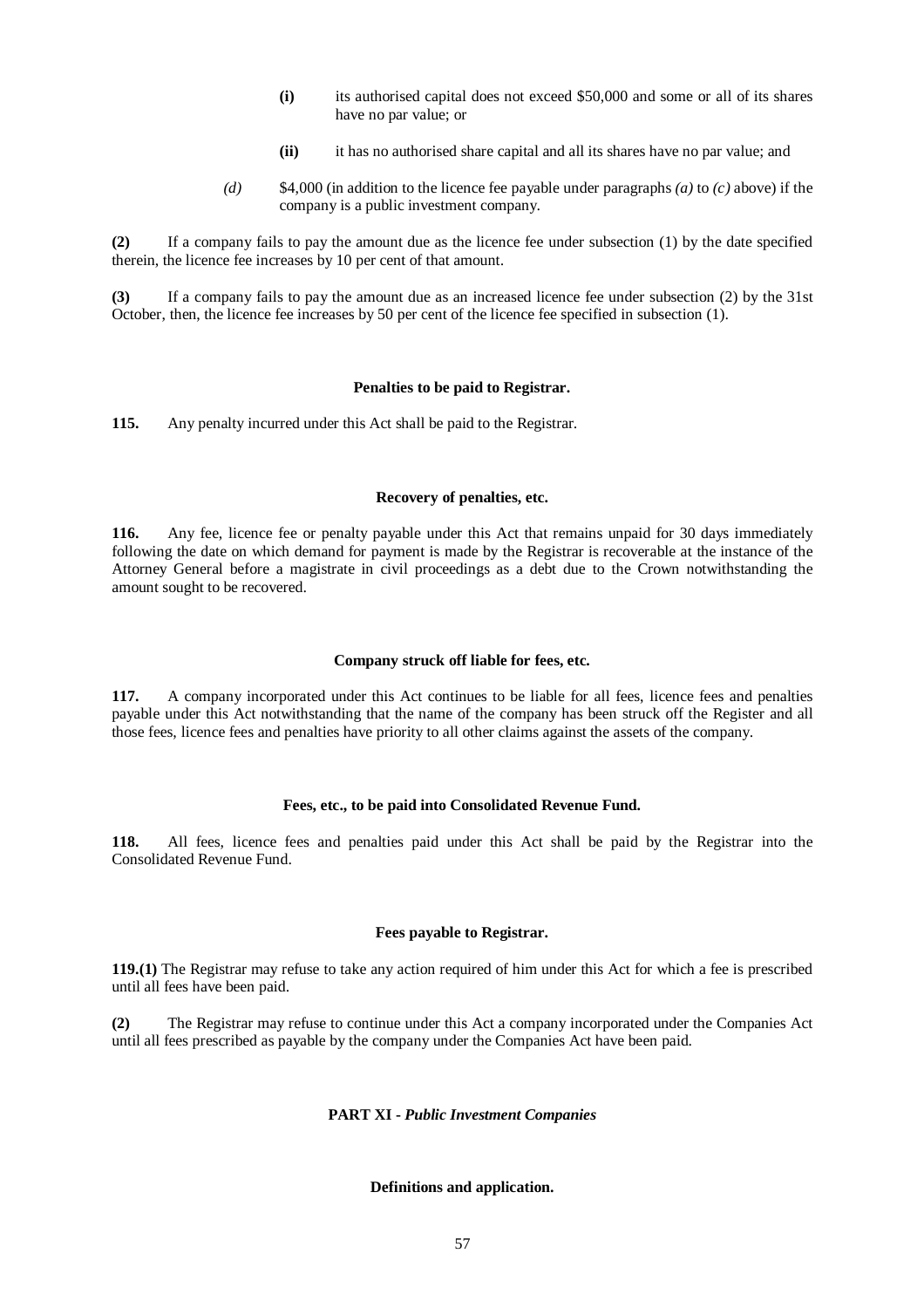## **120.** In this Part:-

"Approved Stock Exchange" means the International Stock Exchange of the United Kingdom and Republic of Ireland Limited (including the Unlisted Securities Market of the International Stock Exchange), the New York Stock Exchange, the American Stock Exchange, the National Association of Securities Dealers' Automated Quotation System of the United States of America or any other stock exchange approved for this purpose by the Minister;

"Central Bank" means the Central Bank of Belize established under the Central Bank of Belize Act;

"connected person" means a person over whom another person has control, and in the case of a company, means a company over whom another person has the power to secure that the affairs of the company are conducted in accordance with the wishes of that person;

"financial year" means the period of one year to the last day of which the company prepared its accounts;

"gross tangible asset value" means the value of the aggregate of the tangible assets of the company as show in the most recent audited accounts of the company or as certified by the auditor of the company, leaving out of account any debt or other obligation owed by a connected person of the company but in each case taking into account where appropriate and in accordance with internationally accepted accounting principles the value of the aggregate of the tangible assets of any subsidiary or subsidiaries of the company as if they were assets of the company;

"Minister" means the Minister of the Government of Belize for the time being responsible for finance;

"net income" means the net income derived from Belize before taxation for a financial year as shown in the audited accounts of the company for that financial year or as certified by the auditor of the company, taking into account where appropriate and in accordance with internationally accepted accounting principles the net income of any subsidiary as if it were the net income of the company;

"net tangible asset value" means the excess of the gross tangible asset value over the aggregate of the liabilities of the company as shown in the most recent audited accounts of the company or as certified by the auditor of the company, taking into account the liabilities of any subsidiary (being a subsidiary whose assets are taken into account in determining the gross tangible asset value) as if they were liabilities of the company;

"subsidiary" means a company more than 50 per cent of the voting shares in which are beneficially owned directly or indirectly by another company;

"tangible assets" means tangible assets in Belize but excluding (except in the case of a licensed financial institution within the meaning of the Banks and Financial Institutions Act) cash and liquid assets.

**(2)** References in this Part to audited accounts, balance sheets, profit and loss accounts or certificates of an auditor of a company shall mean such accounts, balance sheets, profit and loss accounts or certificates prepared in accordance with internationally accepted accounting principles and any certificate of an auditor shall be accompanied by a balance sheet or profit and loss accounts as appropriate.

**(3)** References in this Part to the most recent audited accounts means the accounts made up to a date not more than fifteen months earlier than the date of any application under this Part.

**(4)** This Part and subsections (2), (3) and (4) of section 134 apply only to a public investment company (PIC) which was existing prior to 1st November, 1995, and, subject to (13) of section 124, to any other company which may from time to time be comprised in the PIC Group.

#### **Procedure for registration as a public investment company.**

**121.(1)** A company incorporated under this Act or which has applied for incorporation under this Act and which fulfils all of the following requirements:-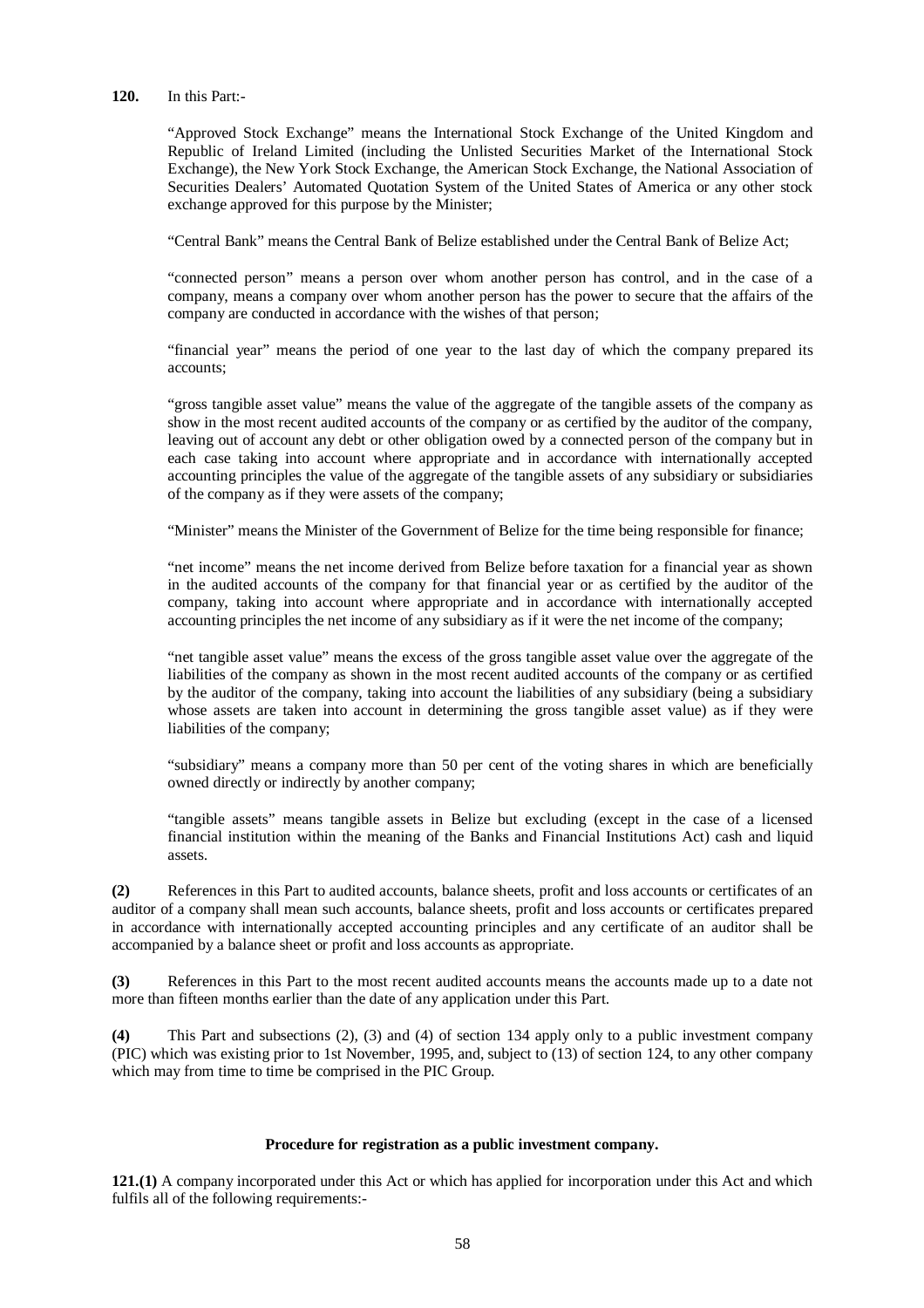- *(a)* the company has a net tangible asset value of not less than \$2,500,000 (or such higher amount as the Minister may by regulations specify);
- *(b)* the company has a gross tangible asset value of not less than \$25,000,000 (or such other amount as the Minister may by regulations specify);
- *(c)* either:-
	- **(i)** the company and its principal operating subsidiaries (if any); or
	- **(ii)** in the case of a company incorporated within the previous twenty-four months, the principal operating subsidiaries of the company,

have carried on business in Belize for a continuous period of twenty-four months (or such period as the Minister may by regulations specify):

- *(d)* the company had a net income for the most recent financial year of not less than \$500,000 (or such other amount as the Minister may by regulations specify);
- *(e)* the company had an average net income for each of the two previous complete financial years of not less than \$375,000 (or such other amount as the Minister may by regulations specify);
- *(f)* no enterprise of the company or of any of its subsidiaries has been declared to be a development enterprise or an approved enterprise under the Fiscal Incentives Act or any similar such Act subsequently enacted:
- *(g)* either:-
	- **(i)** the company and its subsidiaries (if any); or
	- **(ii)** in the case of a company incorporated within the previous twenty-four months, the subsidiaries of the company,

have together during a continuous period of not less than twenty-four months (or such other period as the Minister may by regulations specify) provided full-time employment for an average of not fewer than fifty persons resident in Belize; and

- $(h)$  either:-
	- **(i)** the shares of the company are listed, quoted or otherwise dealt in on an Approved Stock Exchange; or
	- **(ii)** the company intends that its shares shall be so listed, quoted or otherwise dealt in within twenty-four months of the date of its application,

may submit to the Minister an application for registration as a public investment company in such form as the Minister may by regulation specify.

**(2)** A company incorporated under this Act which has a net tangible asset value less than that required by subsection (1)  $(a)$ , a gross tangible asset value less than that required by subsection (1)  $(b)$ , a net income less than that required by subsection (1) *(d)* or an average net income less than that required by subsection (1) *(e)* or all or any of these may nevertheless apply for registration as a public investment company provided that:-

- *(a)* the company has entered into a contract or other arrangement to acquire such assets or subsidiaries as would ensure that the company fulfilled the requirements of subsection (1) and such contract or other arrangement provides for the acquisition of such assets or subsidiaries within 30 days of the company becoming a public investment company; and
- *(b)* the company supplies to the Minister such evidence as the Minister may require of the contract or other arrangement and of the value of the assets to be acquired or the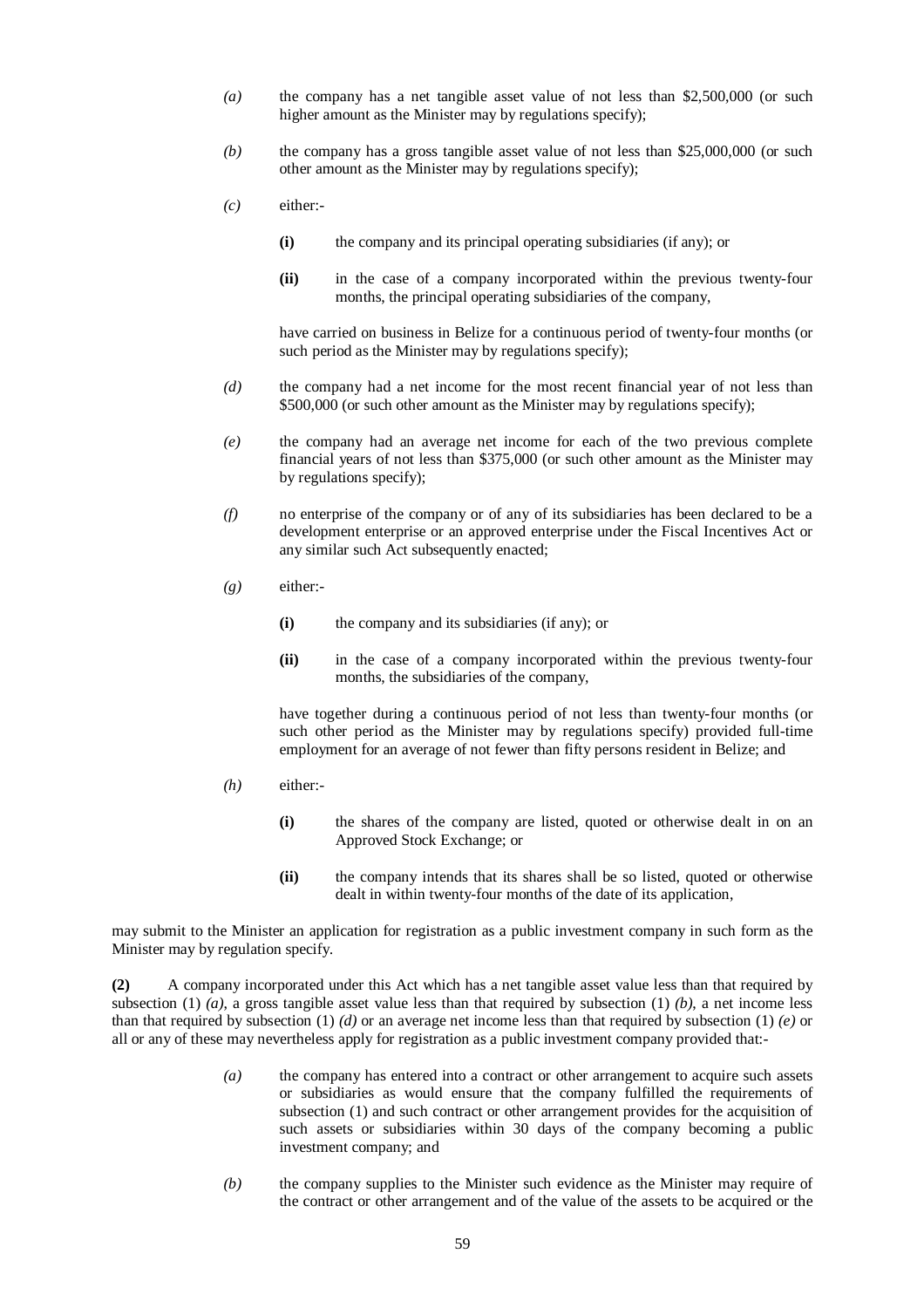amount of the net income of the subsidiaries to be acquired under such contract or other arrangement.

**(3)** An application for registration as a public investment company shall specify the date upon which the company desires to become a public investment company (which shall be not earlier than the date of the application itself) and shall be accompanied by:-

- *(a)* such accounts or certificates as are mentioned in section 120 above or in this section;
- *(b)* either:-
	- **(i)** a copy of such listing particulars or other evidence as shall be satisfactory to the Minister showing that the shares of the company are listed, quoted or otherwise dealt in on an Approved Stock Exchange; or
	- **(ii)** a declaration that the company intends to seek a listing, quotation or dealing facility for its shares on an approved Stock Exchange within the time limit specified in subsection (1) *(h)* (ii) of this section; and
- *(c)* (where appropriate) such evidence as is required by subsection (2) above.

**(4)** Where the Minister is satisfied that a company fulfils the requirements for registration as a public investment company he shall within thirty days of receipt of the application give to the company a written statement to that effect which shall indicate the period of exemption for the purposes of section 122 (if that period is less than thirty years).

**(5)** Where the Minister is not satisfied that a company fulfils the requirements for registration as a public investment company he shall within thirty days of receipt of the application give to the company a written statement of the reasons why he considers that the company does not fulfil those requirements.

**(6)** Within thirty days after the receipt of a written statement from the Minister under subsection (4) of this section the company shall supply to the Registrar a copy of the written statement of the Minister and the Registrar shall then:-

- *(a)* enter on the Register a statement to the effect that the company is a public investment company; and
- *(b)* issue to the company a certificate stating that the company is a public investment company and the date from which the company shall be so regarded (which date shall be the date specified in its application for registration),

and the company shall then be a public investment company from the date specified in its application for registration.

**(7)** Where a company fails to supply to the Registrar a copy of the written statement of the Minister within the period specified in subsection (6) above, the application of the company for registration as a public investment company shall be deemed to have lapsed.

**(8)** Subject to subsection (9) below, where a company has obtained registration as a public investment company on the basis that the company intended to obtain a quotation on an Approved Stock Exchange within the period specified in subsection  $(1)$   $(h)$   $(ii)$  of this section and the company fails to obtain a quotation within that period, then:

- *(a)* the company shall be regarded for all purposes of this Act as if the company had at no time been a public investment company;
- *(b)* the company shall notify the Registrar of the failure to obtain a quotation within one month of the end of the period specified or of the failure to obtain a quotation (whichever shall first occur) and return to the Registrar the certificate issued under subsection (6) of this section; and
- *(c)* on receipt of such notification, the Registrar shall remove from the Register the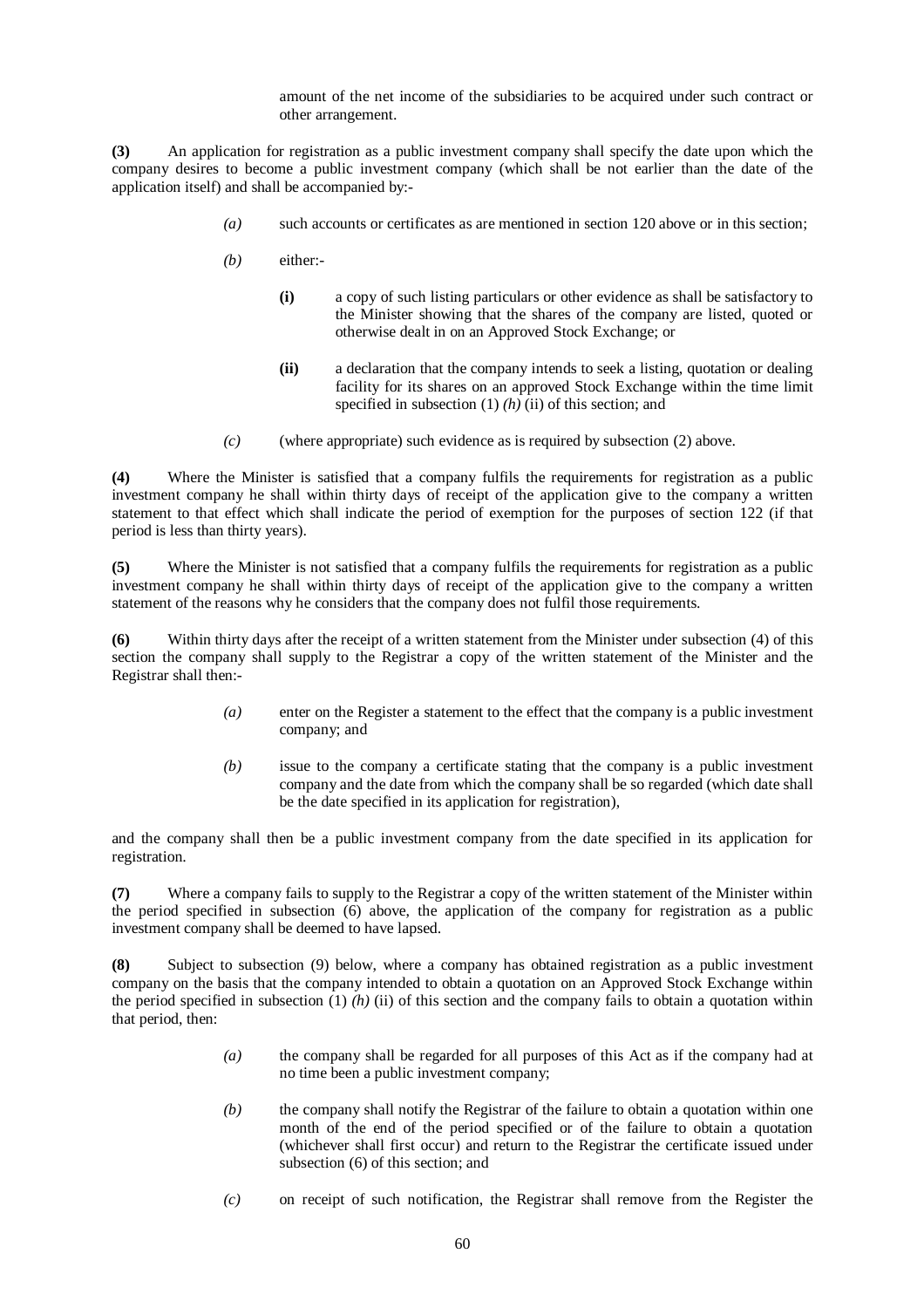statement to the effect that the company is a public investment company and cancel the certificate.

(9)  $(a)$  In this subsection:-

"*bona fide* shareholders" means the beneficial owners of shares in a public investment company and shall exclude any holder who is party to an arrangement or understanding designed to achieve satisfaction of the condition set out in subparagraph *(b)* (iii) below including, but not limited to, any arrangement or understanding with other holders of shares in the company or with any other person which fragments a holding of shares in the company or provides for the transfer of shares in the company upon request;

"fully diluted share capital" means the aggregate of all the issued shares in the company and any shares which would be issued if all securities of the company which are convertible into shares were so converted.

- *(b)* Where a company:-
	- **(i)** had obtained registration as a public investment company on the basis that the company intended to obtain a quotation on an Approved Stock Exchange within the period specified in subsection  $(1)$   $(h)$   $(ii)$  of this section;
	- **(ii)** the company had failed to obtain a quotation within that period;
	- **(iii)** at the end of that period not less than twenty per cent of the fully diluted share capital of the company is owned by not fewer than 500 *bona fide*  shareholders,

then subsection (8) shall not apply to such company and the company shall continue to be regarded as a public investment company;

**(10)** Where a company has applied for or obtained registration as a public investment company in accordance with the provisions of subsection (2) of this section and the company fails to acquire the assets or subsidiaries mentioned in that subsection within the period specified in subsection (2) *(a),* then:

- *(a)* if the company has not yet been entered on the Register as a public investment company, the company shall notify the Minister within one week of the end of that period of the failure to acquire the assets and the application of the company for registration shall immediately be deemed to have lapsed;
- *(b)* if the company has been entered on the Register as a public investment company:-
	- **(i)** the company shall be regarded for all purposes of this Act as if the company had at no time been a public investment company;
	- **(ii)** the company shall notify the Registrar within one week of the end of that period of the failure to acquire the assets and shall return to the Registrar the certificate issued under subsection (6) of this section; and
	- **(iii)** on receipt of such information the Registrar shall remove from the Register the statement to the effect that the company is a public investment company and cancel the certificate.

**(11)** Any company which fails to notify the Minister in accordance with subsection (10) *(a)* or the Registrar in accordance with subsection (8) or subsection (10) *(b)* within the relevant time limit set out in those subsections shall be liable to a fine of two hundred fifty dollars per day from the date of expiration of the time limit until the company does so notify the Minister or the Registrar as appropriate.

# **Further exemptions.**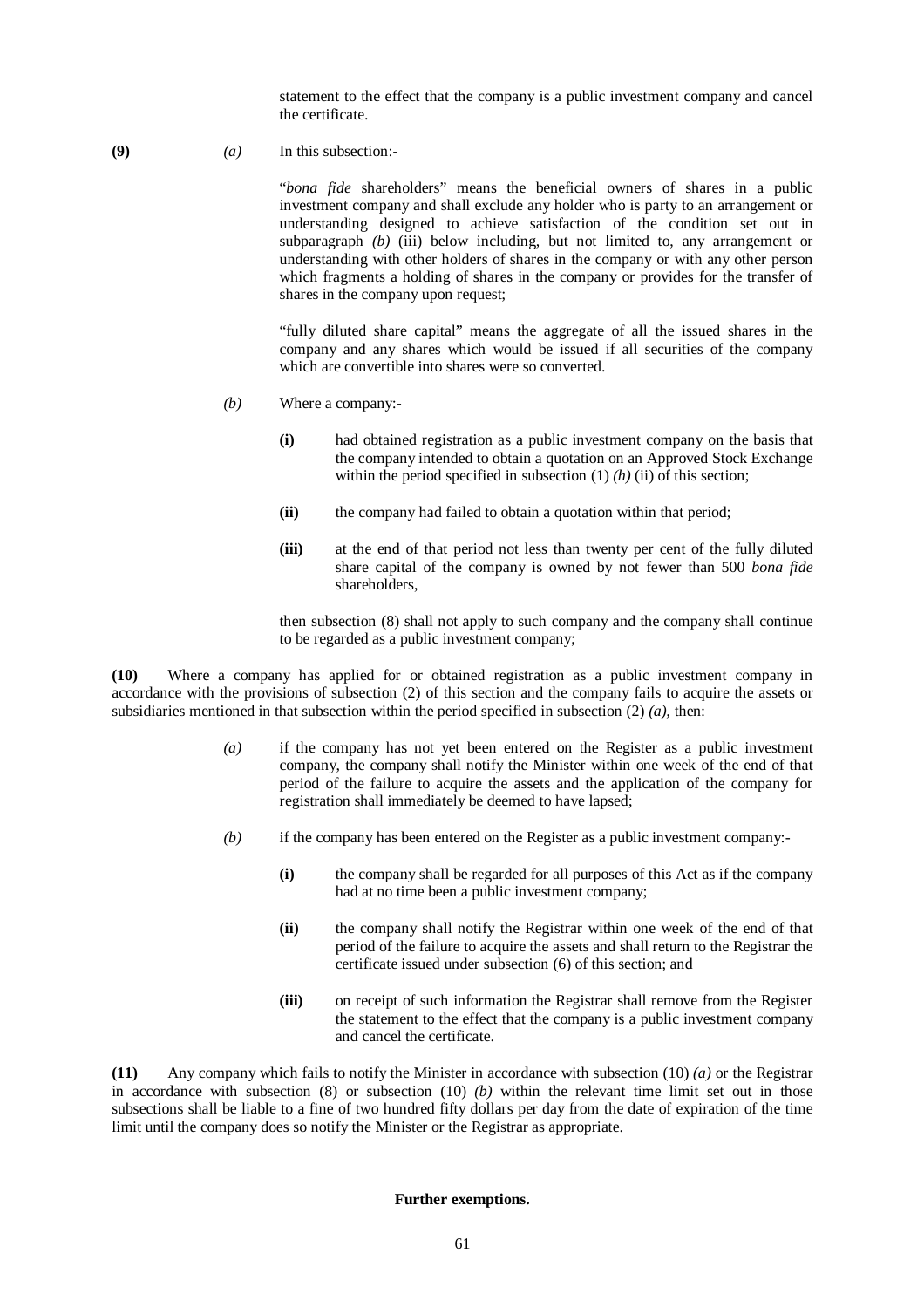**122.(1)** In addition and without prejudice to the exemptions from taxes and duties conferred on companies incorporated under this Act by section 130 of this Act, a public investment company shall be exempted from all forms of taxes and duties whether computed on revenue, profits or income of any kind or by reference to any capital asset, gain or appreciation, and whether in the nature of income tax, corporation tax, revenue tax, withholding tax, stamp duty, land tax, capital duty, sales tax, value added tax, customs or import duty or of any tax or duty of other nature, and whether presently existing or hereafter enacted, for a period of thirty years from the date on which the company first becomes a public investment company or such lesser period as the Minister shall in a particular case and at the time of making his written determination under subsection (4) of section 121 determine.

**(2)** The Minister may by notice in writing to a public investment company extend the period of exemption granted to that company under subsection (1) above and such notice shall specify the period of the extension.

## **Further provisions respecting public investment companies.**

**123.(1)** If the directors of a public investment company shall so resolve, section 74 shall thenceforth not apply to that company.

- **(2)** Section 88 and section 91 (1) *(c)* shall not apply to a public investment company.
- **(3)** *(a)* Where a public investment company has prepared a prospectus or similar document in compliance with the requirements of an Approved Stock Exchange and has filed a copy thereof with the Registrar, the company shall be entitled (but not required) to distribute that prospectus or similar document in Belize.
	- *(b)* Where a public investment company distributes a prospectus or similar document in accordance with paragraph *(a)* of this subsection, the company shall be deemed to have complied with all requirements of the law of Belize whatsoever with respect to the content, circulation, distribution and filing of such prospectus or similar document.

**(4)** Where, but for the provisions of paragraph *(b)* of subsection (1) of section 5, a company would be a public investment company, the company shall be deemed to have complied with the requirements of the said subsection.

**(5)** Notwithstanding anything contained in section 5 of this Act, a public investment company may own an interest in real property situate in Belize.

**(6)** In its application to a public investment company, the word "business" in paragraph (1) *(a)* of section 5 shall not include the management of funds belonging to persons resident in Belize.

**(7)** Subject to any provisions contained in the Articles of a public investment company, where a scheme or contract involving the transfer of shares or any class of shares in a public investment company (in this section referred to as "the transferor company") to another company, whether a company within the meaning of this Act or not (in this section referred to as "the transferee company"), has, within four months after the making of the offer in that behalf by the transferee company been approved by the holders of not less than 50% in value of the shares whose transfer is involved other than shares already held at the date of the offer by, or by a nominee for, the transferee company or its subsidiary and by the directors of the transferor company, the transferee company may, at any time within six months after the making of the offer, give notice to any dissenting shareholder that it desires to acquire his shares, and when such a notice is given the transferee company shall be entitled and bound to acquire those shares on the terms on which, under the scheme or contract, the shares of the approving shareholders are to be transferred to the transferee company:

Provided that where shares in the transferor company of the same class or classes as the shares whose transfer is involved are already held as aforesaid to a value greater than one-tenth of the aggregate of their value and that of the shares, other than those already held as aforesaid, whose transfer is involved, the foregoing provisions of this subsection shall not apply unless the transferee company offers the same terms to all holders of the shares, other than those already held as aforesaid, whose transfer is involved, or, where those shares include shares of different classes, of each class of them.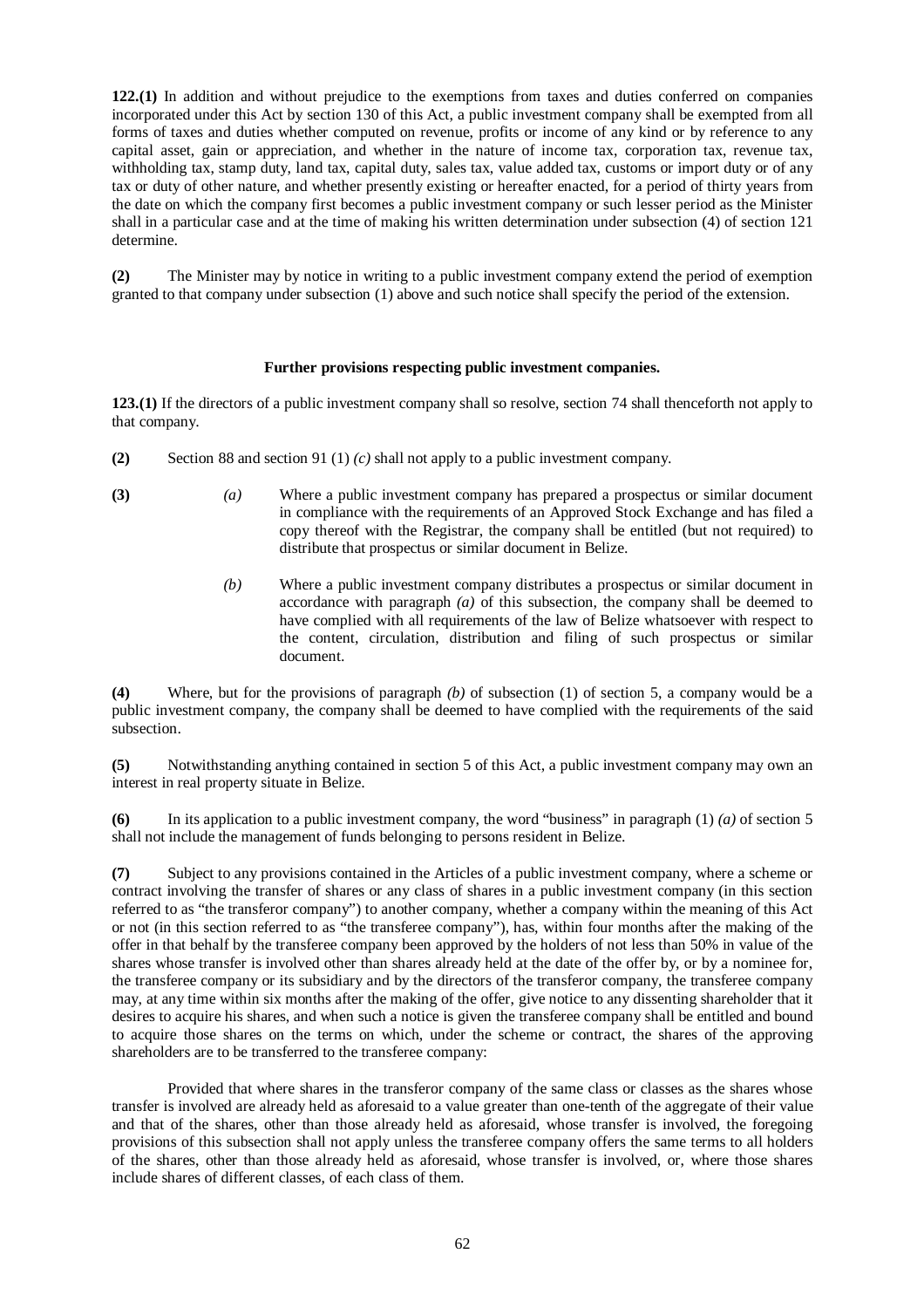**(8)** Subject to any provisions contained in the Articles of a public investment company, where, in pursuance of any such offer and such scheme or contract as is referred to in subsection (7) above, shares in a company are transferred to another company or its nominee, and those shares together with any other shares in the first-mentioned company held by, or by a nominee for, the transferee company or its subsidiary at the date of the transfer comprise or include 90% in value of the shares in the first-mentioned company or of any class of those shares, then:-

- *(a)* the transferee company shall within one month from the date of the transfer, unless on a previous transfer in pursuance of the scheme or contract it has already complied with this requirement, give notice of that fact to the holders of the remaining shares or of the remaining shares of that class, as the case may be, who have not assented to the scheme or contract; and
- *(b)* any such holder may within three months from the giving of the notice to him, himself give notice requiring the transferee company to acquire the shares in question,

and where a shareholder gives notice under paragraph *(b)* of this subsection with respect to any shares, the transferee company shall be entitled and bound to acquire those shares on the terms on which under the scheme or contract the shares of the approving shareholders were transferred to it, or on such other terms as may be agreed or as the court on the application of either the transferee company or the shareholder thinks fit to order.

**(9)** Where a notice has been given by the transferee company under subsection (7) of this section, the transferee company shall, on the expiration of one month from the date on which the notice has been given, transmit a copy of the notice to the transferor company together with an instrument of transfer executed on behalf of the shareholder by any person appointed by the transferee company and on its own behalf by the transferee company, and pay or transfer to the transferor company the amount or other consideration representing the price payable by the transferee company for the shares which by virtue of this section that company is entitled to acquire, and the transferor company shall thereupon register the transferee company as the holder of those shares.

**(10)** Any sums received by the transferor company under subsection (9) of this section shall be paid into a separate bank account, and any such sums and any other consideration so received shall be held by that company on trust for the several persons entitled to the shares in respect of which the said sums or other consideration were respectively received.

**(11)** In subsections (7) and (9) of this section, the expression "dissenting shareholder" includes a shareholder who has not assented to the scheme or contract and any shareholder who has failed or refused to transfer his shares to the transferee company in accordance with the scheme or contract.

**(12)** In its application to a public investment company, section 11 (1) shall include the words "Public Limited Company" and "Public Limited Corporation" and the abbreviations "PLC" and "PL Corp".

# **PIC Group**

**124.(1)** In this Part and Part XIII, the expression "PIC Group" means all companies incorporated otherwise than under this Act-

- *(a)* more than 50% of the voting share capital of which is owned by a public investment company (in this section and section 125 called "the Group Holiday Company"); and
- *(b)* which are carrying on substantial business in Belize or abroad, or act as intermediate holding companies in the PIC Group, provided that each such company has issued and fully paid up share capital of not less than \$25,000.

**(2)** Notwithstanding anything contained in the Income and Business Tax Act, a company comprised in a PIC Group shall pay income at a rate of twenty cents per dollar less than the rate prescribed by section 21 of the Income and Business Tax Act.

**(3)** Section 22 of the Income and Business Tax Act shall not apply to the payment of any dividend by any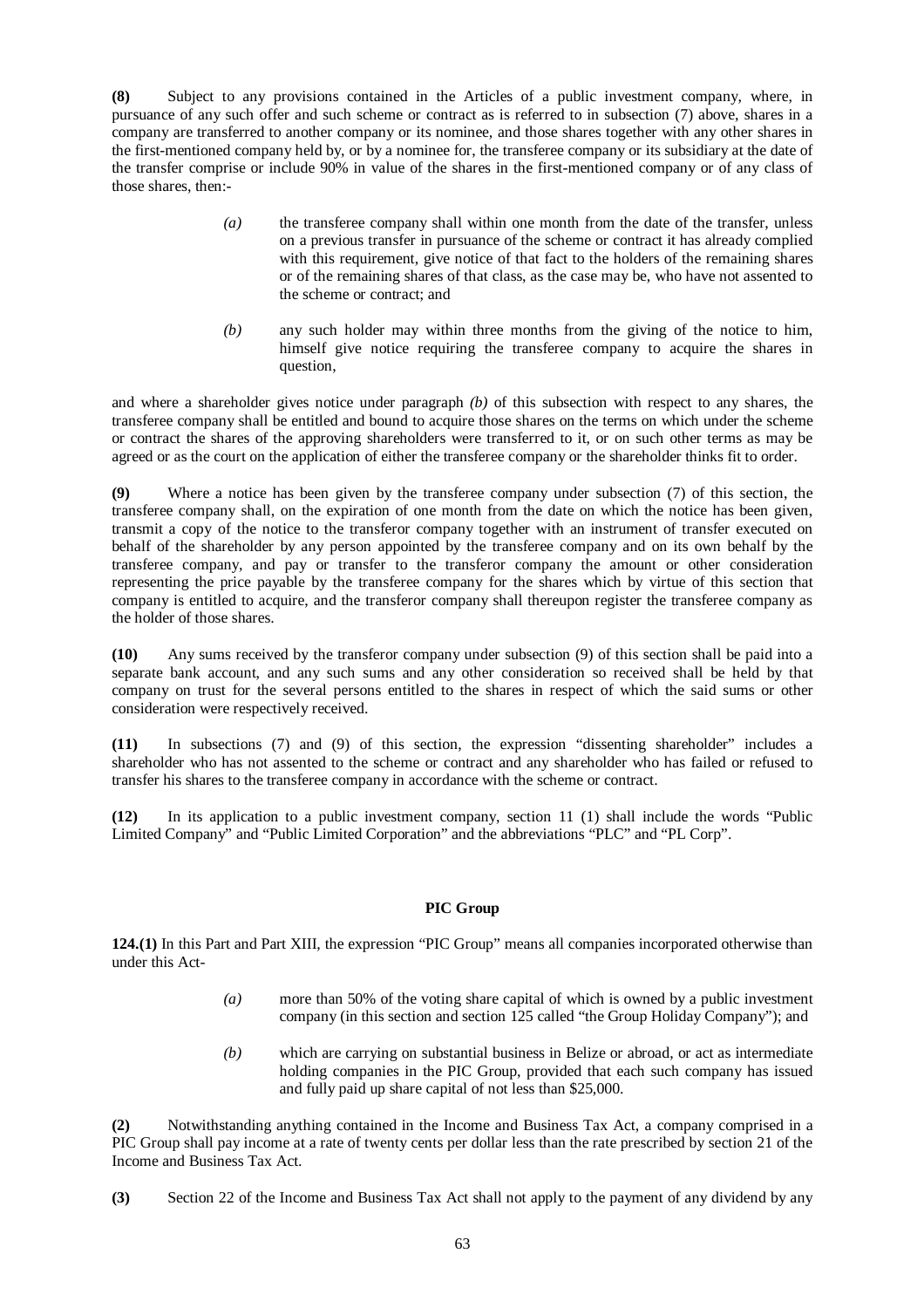company comprised in a PIC Group to another company comprised in the PIC Group or to the Group Holding Company.

- **(4)** *(a)* No deduction of an accounting for tax on mortgage and debenture interest shall apply to any payment by a company comprised in a PIC Group; and
	- *(b)* any other provision of the Income and Business Tax Act which requires that a sum in respect of tax shall be withheld on the making of any payment whatsoever shall not apply to any payment by a company comprised in a PIC Group.

**(5)** Subsection (3) of section 130 of this Act shall apply to a company comprised in a PIC Group as it is expressed to apply to a company incorporated under this Act.

**(6)** Notwithstanding anything contained in the Income and Business Tax Act, any payment by a company comprised in a PIC Group of:-

- *(a)* a dividend or other distribution (whether by way of distribution of a profit of an income or capital nature); or
- *(b)* of interest or principal on any indebtedness, to the Group Holding Company or to another company comprised in the PIC Group shall not be regarded as the income of the recipient.

**(7)** Notwithstanding anything contained in the Exchange Control Regulations Act or the regulations made thereunder, a company comprised in a PIC Group shall not be required to obtain exchange control permission for:-

- **(i)** the repayment of the principal of any indebtedness;
- **(ii)** the payment of any interest on any indebtedness; or
- **(iii)** the payment of any dividend or other distribution (whether by way of distribution of profit of an income or capital nature):

Provided that a company so exempted shall nevertheless if so requested by the Central Bank, furnish the Central Bank with particulars of the amount, date and type of payment or repayment so made.

**(8)** Subsection (2) of section 71 of the Companies Act shall have effect as regards a company comprised in a PIC Group as if paragraph *(b)* thereof were omitted.

**(9)** A company comprised in a PIC Group may if so authorised by its Articles, purchase its own shares and sections 48 to 58 of the Companies Act shall not apply to any reduction of capital consequential thereto but section 36 of this Act shall apply as if the company were incorporated under this Act.

**(10)** Section 27 of the Companies Act shall not apply to a company comprised in a PIC Group.

**(11)** Notwithstanding any restriction provided by the Companies Act on the power of a company to alter its Memorandum or Articles, a company comprised in a PIC Group may by special resolution adopt or make any amendment to its Memorandum or Articles, such adoption or amendment not to take effect until approved by the Minister.

**(12)** Notwithstanding anything contained in the Exchange Control Regulations Act or the regulations made thereunder, a company comprised in a PIC Group shall not be required to obtain exchange control permission for the purpose of entering into any loan or other liability to the Group Holding Company.

# **Fiscal unity of a PIC Group.**

**125.(1)** This section shall apply to those companies which are comprised in a PIC Group and are specified in subsection (2) below, notwithstanding anything contained in the Income and Business Tax Act.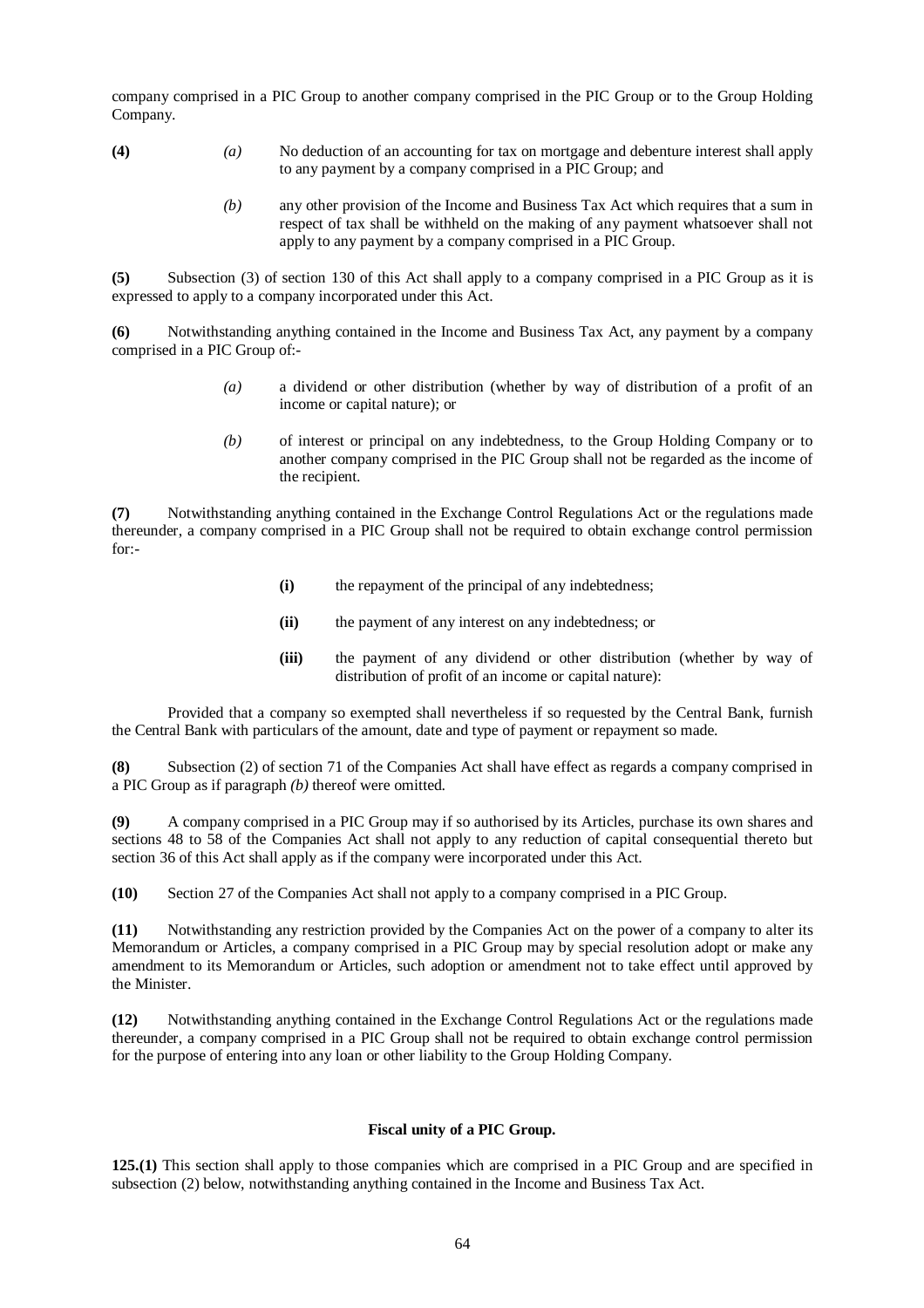**(2)** All companies which are comprised in a particular PIC Group at the end of a particular basis year (the "group companies") shall be charged to income tax on their combined chargeable income for that basis year. and for the purpose of ascertaining that combined chargeable income they shall be treated as if they were a single company.

**(3)** The single company referred to in subsection (2) above in respect of a particular basis year shall for the purpose of the carrying forward of losses under section 15 of the Income and Business Tax Act be treated as the same single company as that in respect of any other basis year, notwithstanding any change in the identity of the group companies from one basis year to another.

**(4)** The single company referred to in subsection (2) above shall for the purpose of the carrying forward of losses under section 15 of the Income and Business Tax Act be treated as carrying on the trade in which the loss was sustained for so long as any group company in any basis year actually carries on any trade or business.

**(5)** A group company which is not comprised in the PIC Group at the beginning of the relevant basis year shall in respect of the preceding basis years of that group company be treated for the purpose of the carrying forward of losses under section 15 of the Income and Business Tax Act as if it were the same company as the single company referred to in subsection (2) above, except that this subsection shall not apply to a group company which does not during the relevant basis year carry on the trade or business in which the loss was sustained.

**(6)** A return of the deemed income of the single company referred to in subsection (2) above (a "group return") shall be filed by any group company. The group company which actually files the group return shall be liable to pay the income tax on the deemed chargeable income of that single company at the rate specified in section 124 (2) above to the exclusion of all other group companies.

**(7)** In default of payment of the tax referred to in subsection (6) above when payment of that tax is due, the group companies shall be jointly and severally liable for the payment of such tax.

- **(8)** The Minister may by regulations prescribe the form of the group return.
- **(9)** In subsection (2) above:-
	- *(a)* "chargeable income" has the same meaning as in the Income and Business Tax Act; and
	- *(b)* "basis year" means the period (not exceeding twelve months) for which the Group Holding Company of the particular PIC Group to which that subsection refers makes up its accounts.

**(10)** Where a company becomes comprised in a PIC Group, or where the Group Holding Company of the PIC Group changes the period (not exceeding twelve months) for which it makes up its accounts, the period between the last day of the company's preceding basis year and the first day of the basis year as defined in subsection (9) above shall itself constitute a "basis year" for the purposes of the Income and Business Tax Act.

**(11)** Where this section applies, the reference:

- *(a)* in section 31 (1) of the Income and Business Tax Act to "a return.....in the form prescribed" shall be construed as a reference to a group return; and
- *(b)* in section 31 (5) of the Income and Business Tax Act to "tax" shall be construed as a reference to the income tax on the deemed chargeable income of the single company referred to in subsection (2) above.

**(12)** The deemed chargeable income of the single company referred to in subsection (2) above shall not exceed the amount which would, apart from this section, have been the aggregate of the chargeable income of the relevant group companies. In particular, where a group company is not a person resident in Belize and derives income from outside Belize, that income shall not be treated as income of the single company referred to in subsection (2) above.

**(13)** Nothing contained in the Income and Business Tax Act shall require the Group Holding Company of a PIC Group to furnish any information relating to itself, including (but not limited to) its accounts.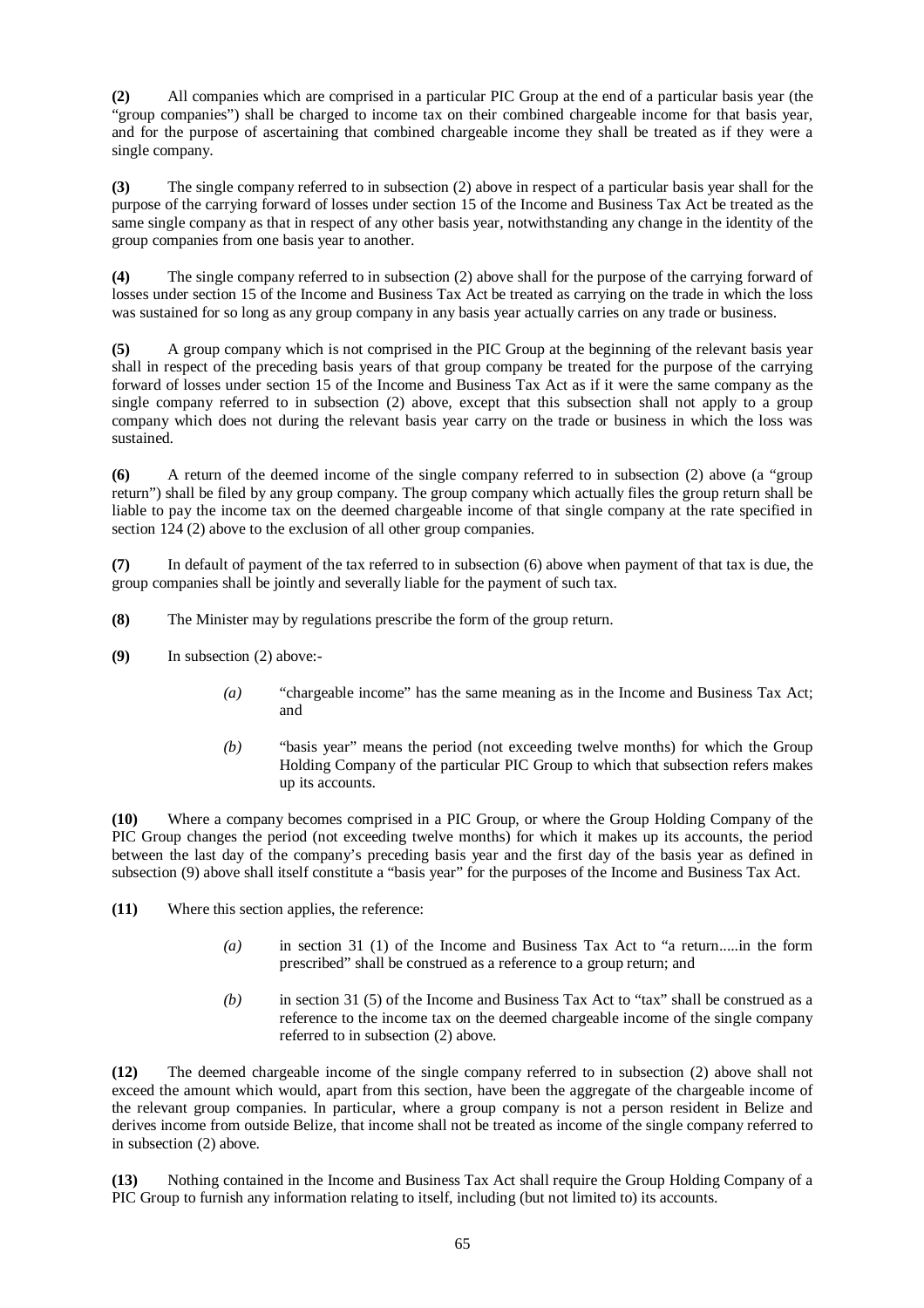#### **Employees.**

**126.** If and so often as a public investment company or a member of a PIC Group shall employ an individual who immediately before his employment was not a person resident in Belize and shall certify to the Minister that it had used its best endeavours and had failed to find a person resident in Belize with like qualifications and willing to enter into such employment, such employee shall (notwithstanding anything contained in the Income and Business Tax Act) be exempt from income tax on his income (including all forms of income and benefits in kind) whether or not derived from the employment.

## **Exchange control.**

**127.(1)** Subject to the provisions of this section, a person resident in Belize for the purposes of the Exchange Control Regulations Act or the regulations made thereunder (in this section called "a Resident") shall (notwithstanding anything therein contained) be at liberty to purchase shares or securities in a public investment company and make payment to the vendor thereof (or his agent or representative) wherever resident.

**(2)** In this section "approved financial institution" means a company incorporated under the Companies Act which is a licensed financial institution within the meaning of the Banks and Financial Institutions Act nominated by the public investment company in question and approved by the Minister for the purpose.

**(3)** Any purchase or sale of shares or securities in a public investment company by a Resident shall be effected through the agency of the relevant approved financial institution, which institution shall on behalf of the Resident make and receive any payments in foreign currency and receive and make corresponding payments from and to the Resident in dollars.

**(4)** An approved financial institution shall, if so requested, report to the Central Bank all purchases and sales made by it in accordance with the provisions of this subsection.

**(5)** Notwithstanding anything contained in the Exchange Control Regulations Act or the regulations made thereunder, a Resident or an approved financial institution shall not be required to obtain permission under those Regulations for any action taken in accordance with this section.

**(6)** In accordance with section 134, a public investment company shall not be required (notwithstanding anything contained in the Exchange Control Regulations Act or the regulations made thereunder) to obtain exchange control permission for the making of any payment to or for the credit of any Resident:

Provided that a company so exempted shall nevertheless, if so requested by the Central Bank subsequent to the making of such payment, furnish the Central Bank with particulars of the amount, date and type of payment so made.

## **Register and certificates.**

**128.** Where a company incorporated under this Act is a public investment company, the Registrar shall indicate that fact and the date of expiry of the period of exemption under section 122 in any certificate given under section 136 of this Act.

#### **Power to make amendments by regulations.**

**129.(1)** The Minister may by regulations:-

*(a)* add to section 121 (1) further requirements to be satisfied by a company seeking registration as a public investment company and this power may be exercised either generally or in relation to a particular company either before or after its application (but not after the Minister has issued a written statement in respect of that company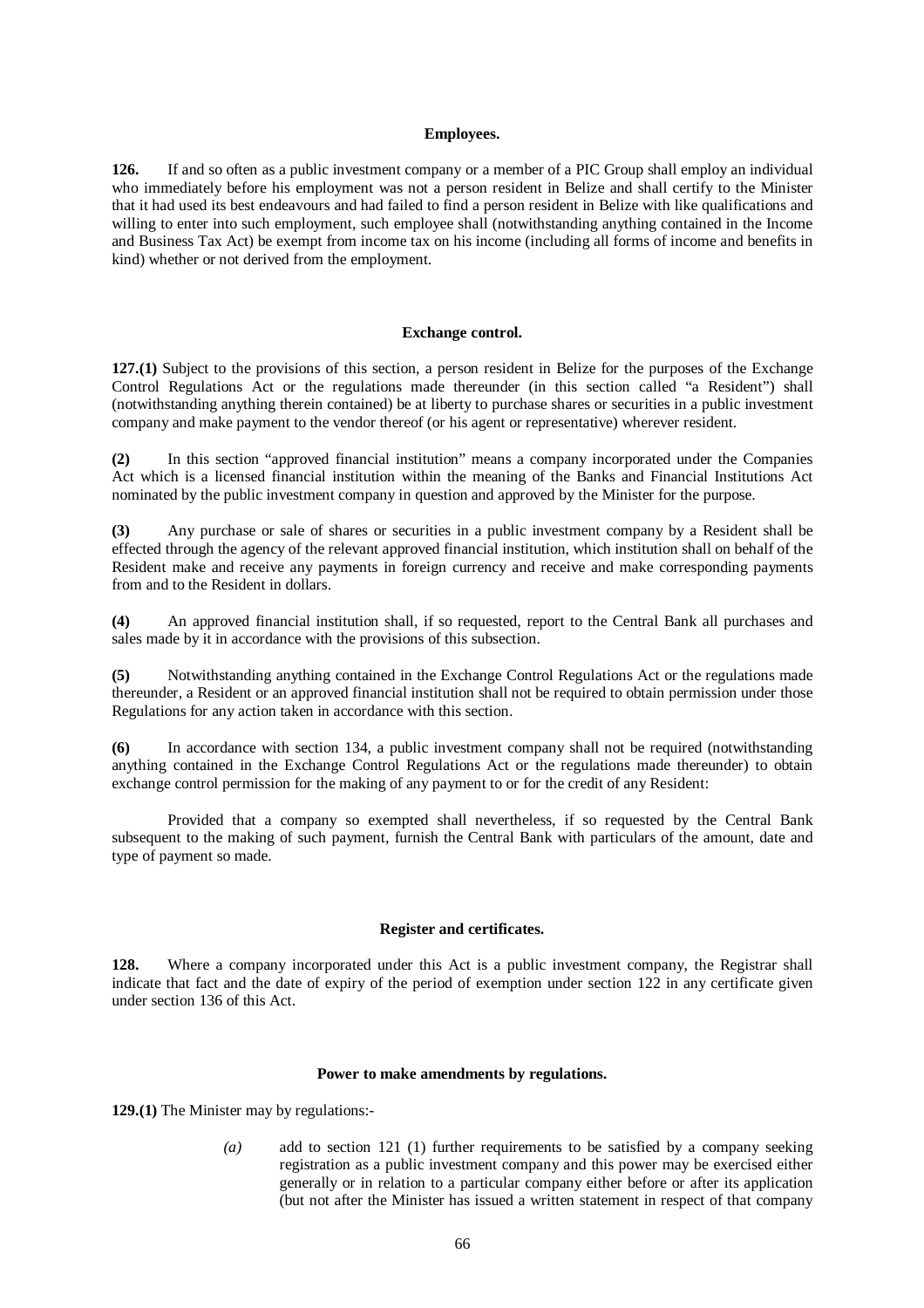under section 121 (4);

*(b)* make (but shall not be required so to do) any other amendment which has been requested by a public investment company in relation to that company, such amendments to include, but not to be limited to, any amendments clarifying the meaning of any provision of this Part or providing for the method of application of any provision of this Part,

and any such amendment shall take effect from such date (not being a date earlier that the date on which the regulations are made) as the regulations shall specify.

**(2)** Save as aforesaid or otherwise expressly provided in this Part, the Minister shall not be empowered to make any amendments to any provision of this Part.

## **PART XII -** *Exemption from Tax*

#### **Exemptions from tax, etc.**

**130.(1)** Notwithstanding any provision of the Income and Business Tax Act, but subject to the provisions of this section:-

- *(a)* all income of a company incorporated under this Act;
- *(b)* all dividends or other distributions paid by the company to persons who are not resident in Belize;
- *(c)* all interest, rent, royalties, compensations and other amounts paid by the company to persons who are not persons resident in Belize; and
- *(d)* capital gains realised with respect to any shares, debt obligations or other securities of a company incorporated under this Act by persons who are not persons resident in Belize,

are exempt from all provisions of the Income and Business Tax Act.

- **(2)** Notwithstanding any provision of the Stamp Duties Act, but subject to the provisions of this section:-
	- *(a)* all instruments relating to transfers of any property to a company incorporated under this Act;
	- *(b)* all instruments relating to transactions in respect of the shares, debt obligations or other securities of a company incorporated under this Act; and
	- *(c)* all instruments relating in any way to the assets or activities of a company incorporated under this Act,

are exempt from the payment of stamp duty.

**(3)** For the removal of doubts, it is hereby declared that the word "instruments" occurring in subsection (2) above does not include customs warrants or other customs documents, for goods imported into Belize.

**(4)** The exemptions from taxes or duties contained in this section shall not apply to a company incorporated under this Act (other than a public investment company existing prior to 1st November, 1995):-

- *(a)* if such company holds shares, debt obligations or other securities in a company incorporated under the Companies Act; or
- *(b)* if any shares, stock, debt obligations or other securities of such company are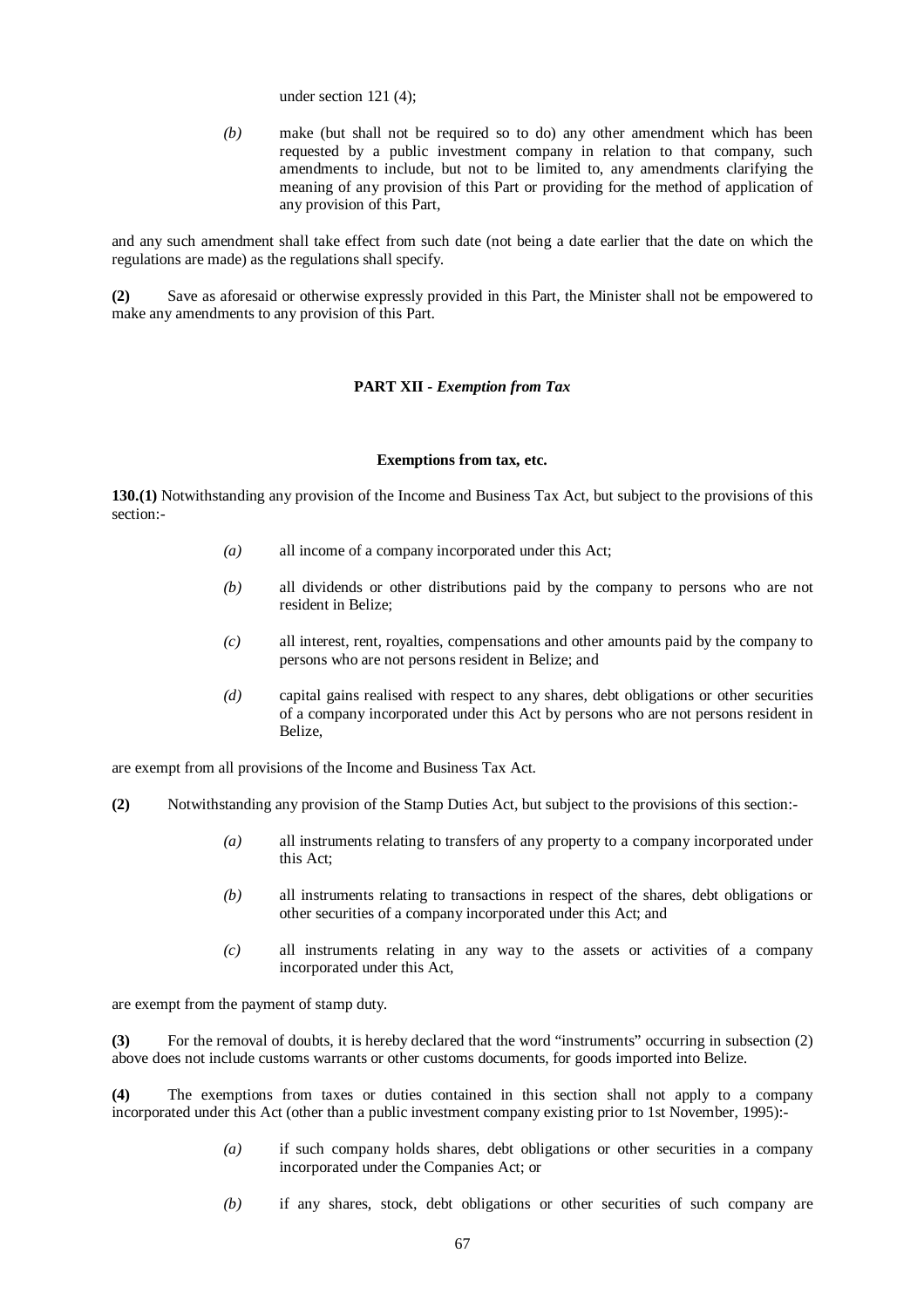beneficially held by a person resident in Belize or by a company incorporated under the Companies Act.

# **PART XIII -** *General*

## **Appointment of Registrar, etc.., and regulations.**

**131.(1)** The Minister shall appoint a person to be Registrar of International Business Companies.

**(2)** The Registrar may, with the approval of the Minister, appoint one or more persons to be Deputy Registrar of International Business Companies.

**(3)** The Minister may make regulations with respect to the duties to be performed by the Registrar under this Act and in so doing may prescribe the place or places where the office for the registration of International Business Companies is located.

## **Optional registration of registers.**

**132.(1)** A company incorporated under this Act may elect to submit for registration by the Registrar certified copies of any of the following registers:-

- *(a)* its share register;
- *(b)* its register of directors; or
- *(c)* its register of mortgages and charges.

**(2)** A company that has elected to submit for registration a copy of a register shall, until it otherwise notifies the Registrar pursuant to subsection (3), submit for registration any changes in a register by submitting for registration a copy of the register containing the changes.

**(3)** A company that submits for registration a copy of a register with the Registrar may elect to cease registration of changes in the register by so informing the Registrar in writing.

**(4)** If a company elects to submit for registration any register pursuant to subsection (1), then, until such time as the company informs the Registrar pursuant to subsection (3) that it elects to cease to register changes in any register, the company is bound by the contents of each copy register submitted to the Registrar, which shall be *prima facie* evidence of its contents.

#### **Optional registration of mortgages and charges.**

**133.** A company incorporated under this Act may submit to the Registrar for registration-

- *(a)* any document or copy of a document creating a mortgage, charge or other encumbrance over some or all of its assets;
- *(b)* any document or copy of a document amending any document referred to in paragraph *(a)*; and
- *(c)* any document releasing or discharging a mortgage, charge or other encumbrance over any or all of its assets,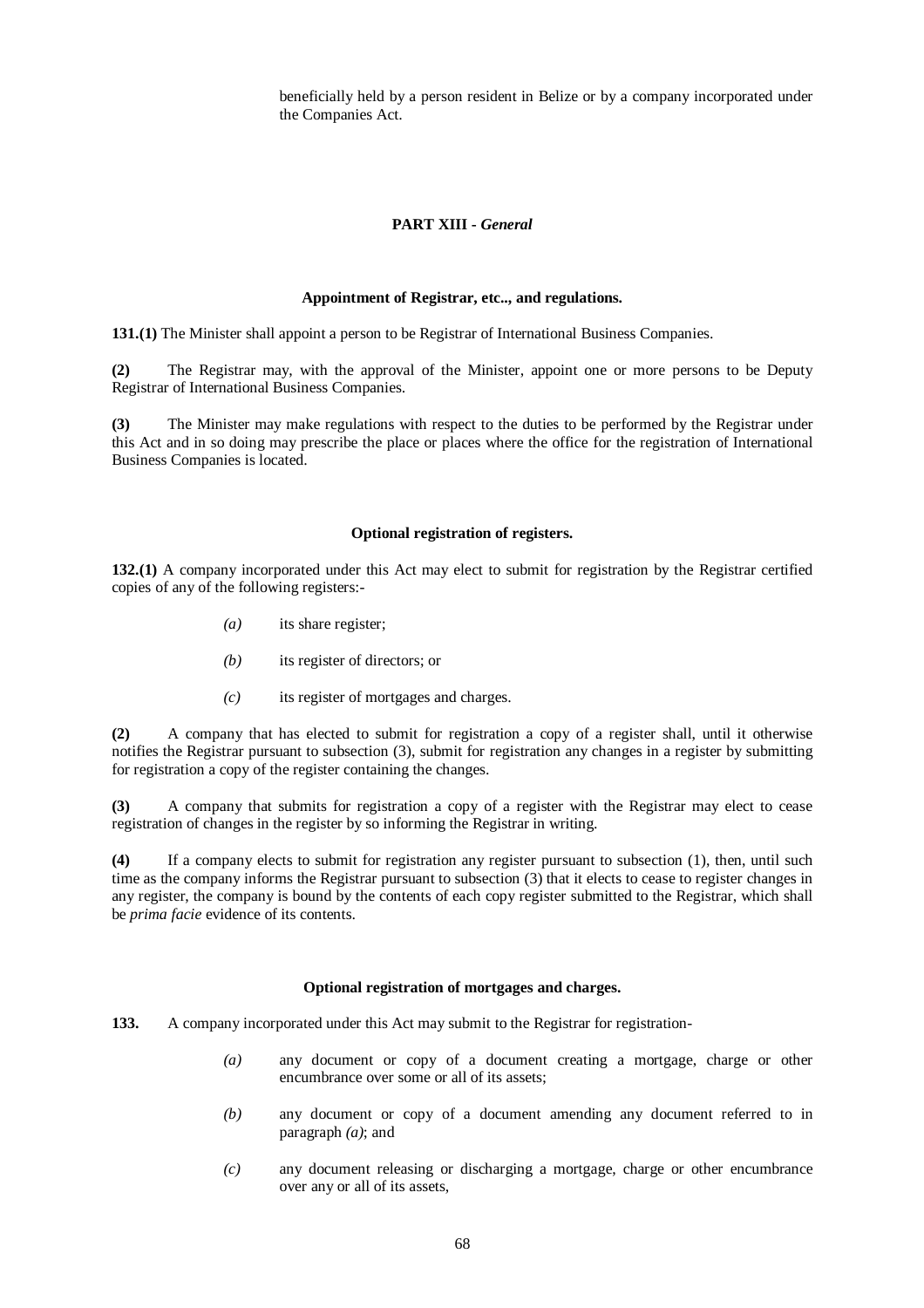and the Registrar shall retain and register the document or, as the case may be, the copy thereof.

#### **Exchange control.**

**134.(1)** This section applies only to companies to which Part IX applies, and a company incorporated under this Act shall be deemed to be not resident in Belize for the purposes of the Exchange Control Regulations 1976.

**(2)** The expression "body corporate" in Regulation 28 thereof shall exclude any company comprised in a PIC Group.

**(3)** Part III of the said Regulations shall not apply to securities issued by a company incorporated under this Act or by a company comprised in a PIC Group.

**(4)** For the purposes of this section, a company which becomes a company comprised in a PIC Group by reason of any transaction shall be deemed to be a company comprised in a PIC Group immediately prior to and during the course of such transaction.

## **Form of certificate.**

**135.** Any certificate or other document required to be issued by the Registrar under this Act shall be in such form as the Minister may approve.

## **Certificate of good standing.**

**136.(1)** The Registrar shall, upon request by any person, issue a certificate of good standing under his hand and seal certifying that a company incorporated under this Act is of good standing if the Registrar is satisfied that-

- *(a)* the name of the company is on the Register; and
- *(b)* the company has paid all fees, licence fees and penalties due and payable.
- **(2)** The certificate of good standing issued under subsection (1) must contain a statement as to whether:-
	- *(a)* the company has submitted to the Registrar articles of merger or consolidation that have not yet become effective;
	- *(b)* the company has submitted to the Registrar articles of arrangement that have not yet become effective;
	- *(c)* the company is in the process of being wound up and dissolved; or
	- *(d)* any proceedings to strike the name of the company off the Register have been instituted.

#### **Inspection of documents.**

**137.(1)** Except as provided in subsection (2) of section 93, a person may:-

- *(a)* inspect the documents kept by the Registrar pursuant to this Act; and
- *(b)* require a certificate of incorporation, merger, consolidation, arrangement, continuation, dissolution or good standing of a company incorporated under this Act, or a copy or an extract of any document or any part of a document, of which he has custody, to be certified by the Registrar; and a certificate of incorporation, merger,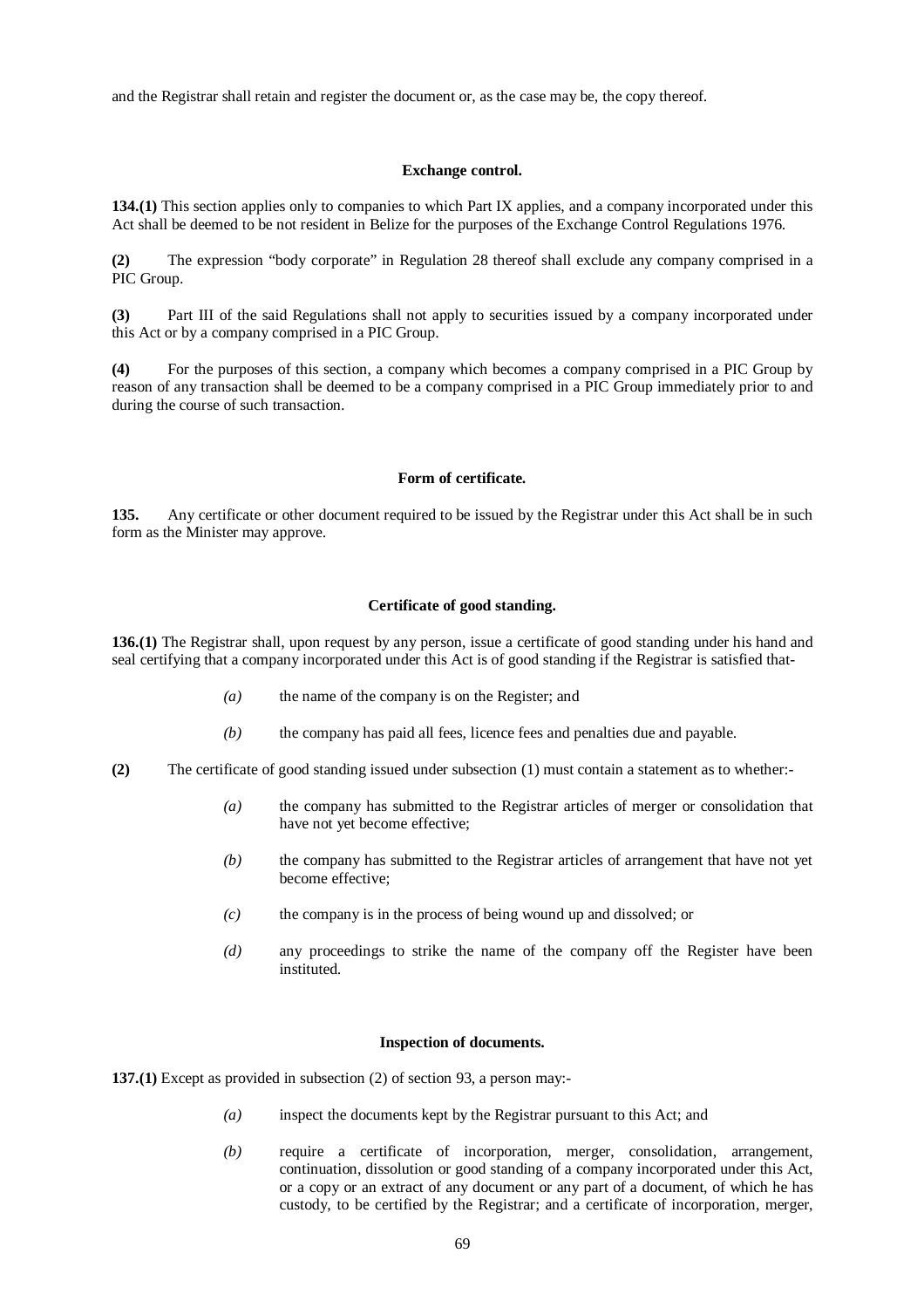consolidation, arrangement, continuation, dissolution or good standing or a certified copy or extract is *prima facie* evidence of the matters contained therein.

**(2)** A document or a copy or an extract of any document or any part of a document certified by the Registrar under subsection (1) is admissible in evidence in any proceedings as if it were the original document.

#### **Language in documents.**

**138.** Any document required or desired to be filed or registered with the Registrar under any provision of this Act may be filed or registered in any language other than the English language, provided that it is accompanied by a certified English translation, and every such English translation shall be treated as the authoritative text.

#### **Double taxation agreements.**

**139.** A company incorporated under this Act shall not be a resident of Belize for the purposes of any order made pursuant to section 50 of the Income and Business Tax Act.

## **Jurisdiction.**

**140.** For the purposes of determining matters relating to title and jurisdiction but not for purposes of taxation, the situs of the ownership of shares, debt obligations or other securities of a company incorporated under this Act is in Belize.

#### **Declaration by court.**

**141.(1)** A company incorporated under this Act may, without the necessity of joining any other party, apply to the court, by summons supported by an affidavit, for a declaration on any question of interpretation of this Act or of the Memorandum or Articles of the company.

**(2)** A person acting on a declaration made by the court as a result of an application under subsection (1) shall be deemed, in so far as regards the discharge of any fudiciary or professional duty, to have properly discharged his duties in the subject matter of the application.

## **Judge in chambers.**

**142.** A judge of the Supreme Court may exercise in chambers any jurisdiction that is vested in the court by this Act, and in the exercise of that jurisdiction, the judge may award costs as may be just.

#### **General penalty, savings and transitional provisions.**

**143.(1)** Where a duty is imposed by this Act on any company incorporated under this Act, or on any director, secretary or officer thereof, then any such company, director, secretary or officer who commits a breach of such obligation commits an offence and shall, unless some other penalty is specifically provided, be liable on summary conviction to a fine not exceeding five thousand dollars, and if it is a continuing offence, to an additional fine of fifty dollars for every day such breach continues.

**(2)** Where at the commencement of this section1 a company incorporated under this Act other than an existing public investment company holds shares, debt obligations or other securities in a company incorporated under the Companies Act, or has any of its shares, debt obligations or other securities beneficially owned by any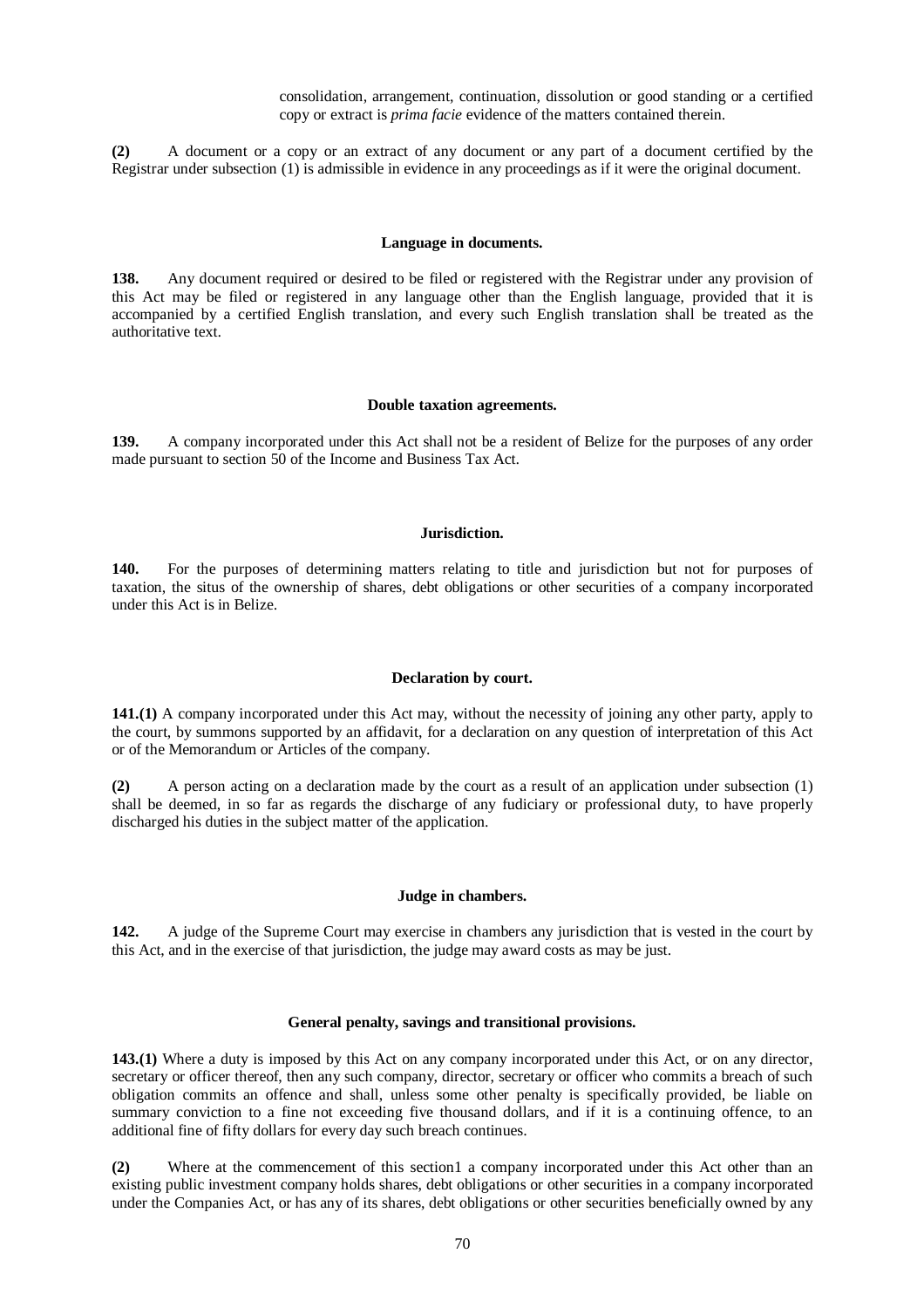person or company resident in Belize, it may after such commencement continue to hold such shares, debt obligations or other securities or continue to allow its shares, debt obligations or other securities to be beneficially owned by persons or companies resident in Belize, but subject to the following conditions:-

- *(a)* it shall not acquire any more shares, debt obligations or other securities in a company incorporated under the Companies Act;
- *(b)* it shall not issue any further of its shares, debt obligations or other securities to any person or company resident in Belize except to a registered agent in a nominee capacity; and
- *(c)* it shall not enjoy any exemption from taxes or duties under section 130 of this Act.

## **Alteration of fees and penalties.**

**144.(1)** The fees and penalties prescribed in this Act may from time to time be varied by the Minister by Order published in the *Gazette*.

**(2)** Any Order made under subsection (1) shall, as soon may be after the making thereof, be placed before the National Assembly and shall be subject to negative resolution.

## **Regulations in general.**

**145.** The Minister may make regulations for the better carrying out of the provisions of this Act and for prescribing anything that needs to be prescribed.

# **PART XIV -** *Limited Duration Companies*

# **Interpretation of words used in this Part.**

**146.** In this Part, unless the context otherwise requires, "transfer" means, with respect to any shares, the transfer, sale, assignment, mortgage, pledge, lien, charge, or encumbrance over, or grant of any option, interest or other rights in, or other disposition of any such shares, or any part thereof or interest therein, whether by agreement, operation of the law or otherwise.

# **Application for registration as a Limited Duration Company.**

**147.(1)** An application may be made at any time to the Registrar to register an International Business Company as a limited duration company.

**(2)** An application under subsection (1) of this section shall in addition to any other fee that may be payable, be accompanied by a fee of \$100.00

#### **Registration procedure.**

**148.(1)** The Registrar shall register an International Business Company which applies pursuant to this Part to be registered as a limited duration company if:-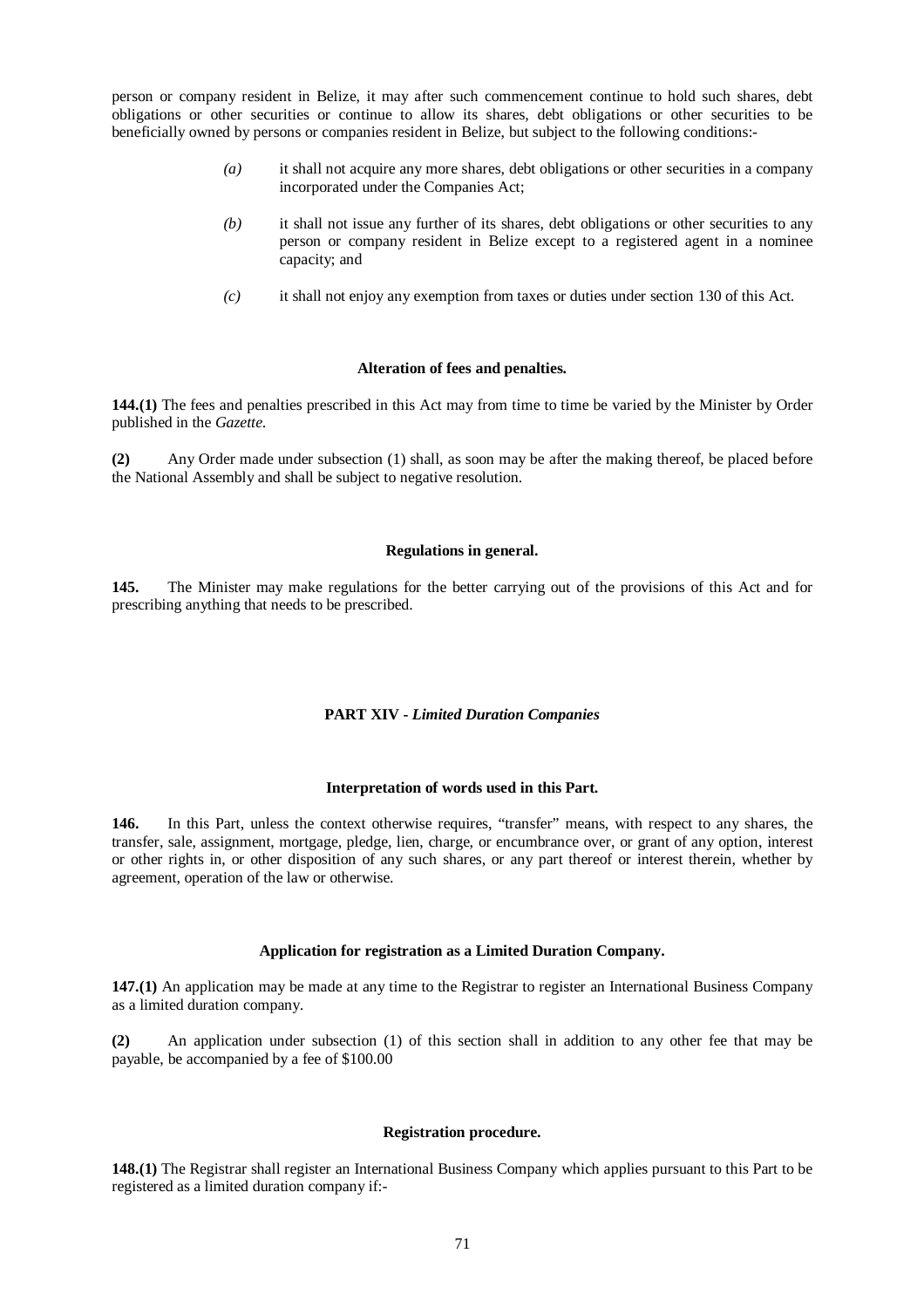- *(a)* the company includes in its memorandum of association a provision which limits the duration of the company to any period up to a maximum of fifty years from the date of its first registration as a limited duration company; and
- *(b)* the company's name includes at its end the expression "Limited Duration Company" or the abbreviation "L.D.C."; or
- *(c)* the company was already registered as a company prior to the application for such registration and the company has supplied the Registrar with:-
	- **(i)** a certified copy of a special resolution of the company duly altering its memorandum of association to limit the duration of the company to any period up to a maximum of fifty years from the date of such first registration as a limited duration company; and
	- **(ii)** a certified copy of a special resolution of the company altering its memorandum of association pursuant to subsection (3) of section 11 above, so as to change its name including the expression "Limited Duration Company" or the abbreviations "L.D.C." at the end thereof.

**(2)** On registering an International Business Company as a limited duration company under this Part, the Registrar shall:-

- *(a)* in the case of an International Business Company referred to in subsection (1) *(a)* and *(b)* above, certify on its certificate of incorporation issued pursuant to section 15 above, or on the certificate of registration by way of continuation issued pursuant to paragraph *(d)* of subsection (1) of section 92 above or under paragraph *(b)* of subsection (3) of section 93 above that the company is registered as a limited duration company; and
- *(b)* in the case of an International Business Company referred to in paragraph *(c)* of subsection (1) above, certify under his hand and seal of office that the company is registered as a limited duration company; stating therein the date of such registration and the duration of the life of the company

**(3)** A special resolution passed for the purposes of subsection (1) *(c)* (ii) above shall have no effect until and unless the company is registered as a limited duration company.

#### **Maximum duration.**

**149.** A limited duration company may by special resolution alter its memorandum of association to extend the duration of the company to such period or periods not exceeding in the aggregate fifty years from the date of the first registration of such company as a limited duration company.

# **Contents of the Articles of Association.**

- **150.** The articles of association of a limited duration company may:-
	- *(a)* prohibit the transfer of any share or other interest of a member of the company absolutely, or may provide that the transfer of any share or other interest of a member requires either the unanimous resolution of all the members or a resolution passed by such proportion of the members as the articles of association may specify;
	- *(b)* provide that a person ceases to be a member of the company upon the happening of any one or more of the events specified in the articles of association and may further provide that the rights of such former members shall be limited to an entitlement to receive such value for their shares in the company, as may be determined by the articles of association;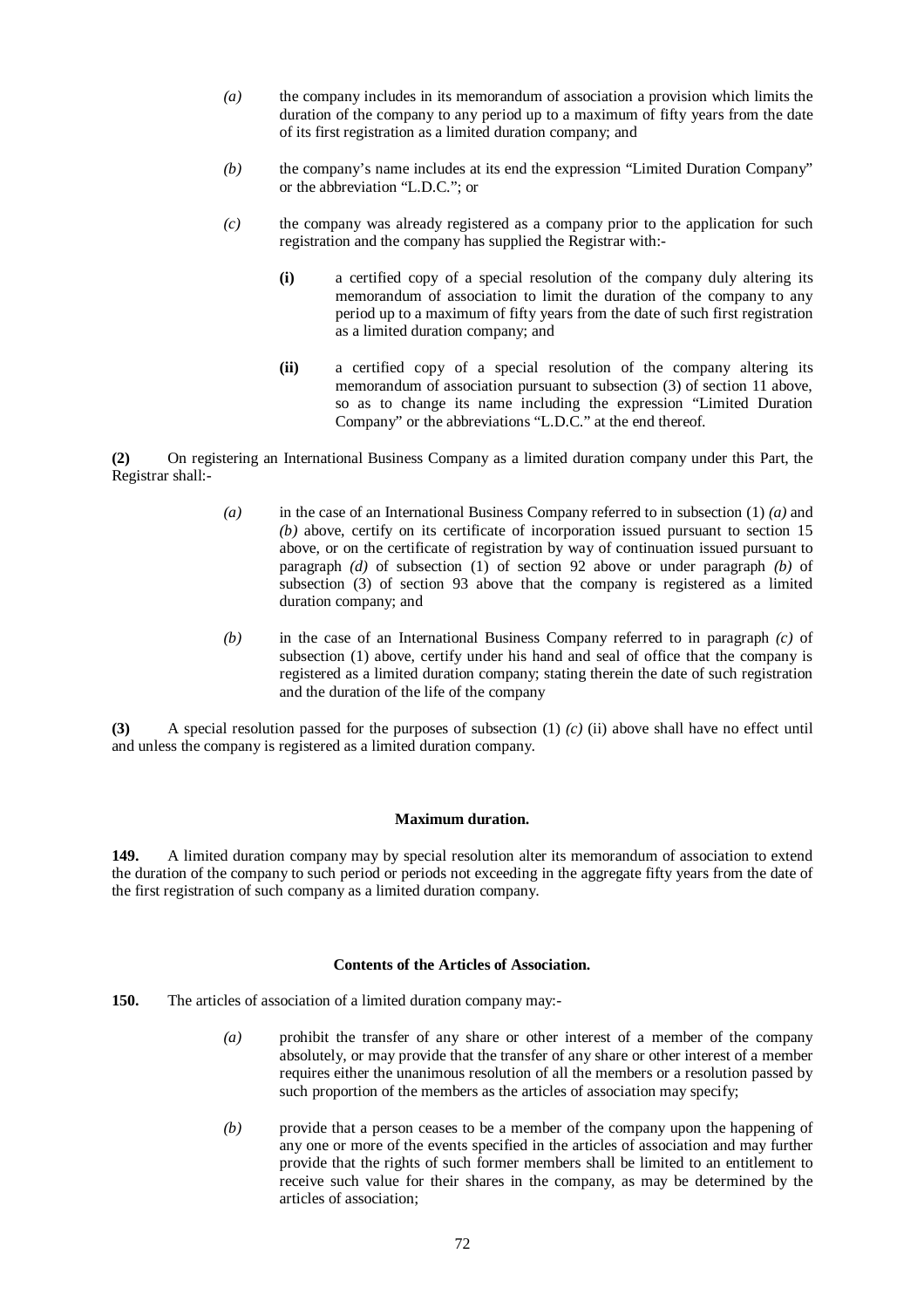- *(c)* provide that the affairs of the company be managed by its members in their capacity as such, or by some person designated as manager with such rights, powers and duties as may be specified in the articles of association; and in such case the company shall be exempted from the requirement to have a Board of Directors under section 47 of this Act;
- *(d)* designate a person to be the liquidator of the company in the event of the company being in dissolution pursuant to section 150 and failing such designation, for the directors or manager to become the liquidator; and
- *(e)* provide for the authorised share capital of the company to be divided into various classes of shares carrying either limited or unlimited liability.

## **Winding-up.**

**151.(1)** Subject to this section, a limited duration company shall be considered to have commenced voluntary winding-up and dissolution:-

- *(a)* when the period fixed for the duration of the company expires; or
- *(b)* before the expiration of the period fixed for its duration, if the members thereof pass a resolution placing the company in dissolution; or
- *(c)* subject to any contrary provisions in the articles of association, upon the happening of any one or more of the following events:
	- **(i)** the bankruptcy, death, insanity, retirement, resignation, withdrawal, expulsion, termination, cessation, or dissolution of a member; or
	- **(ii)** the transfer of any share or other interest in the company in contravention of the articles of association; or
	- **(iii)** the redemption, repurchase or cancellation of all the shares of a member of the company; or
	- **(iv)** the occurrence of any event (whether or not relating to the company or a member) upon which it is provided in the articles of association that the company is to be dissolved.

**(2)** Notice of the commencement of winding-up and dissolution shall be published in the *Gazette* by the company.

**(3)** The provisions of sections 97 to 111 above, inclusive, shall apply to the winding-up of a limited duration company to the extent that they are not excluded or modified by subsections (4), (5), and (6) of this section.

**(4)** Section 102 (1) *(f)* above shall not apply to a limited duration company if a person has been designated as liquidator in the articles of association of the limited duration company; and the reference to "liquidator" or "liquidators" in sections 99 to 111 above shall be construed as a reference to the liquidator or liquidators, as the case may be, as designated in the articles of association of the limited duration company.

**(5)** Any reference to the passing of a resolution for the winding-up of a company in sections 97 to 111 above, inclusive, shall be deemed to include, where appropriate, a reference to the happening of an event causing a limited duration company to be in dissolution.

**(6)** Where a limited duration company is in dissolution by virtue of subsection (1) *(c)* above, the windingup of such limited duration company may be discontinued by the unanimous resolution of all the members of the company passed within thirty days of the events specified in that subsection, resolving to discontinue the winding-up and to continue the existence of the limited duration company as if the winding-up and dissolution had never occurred.